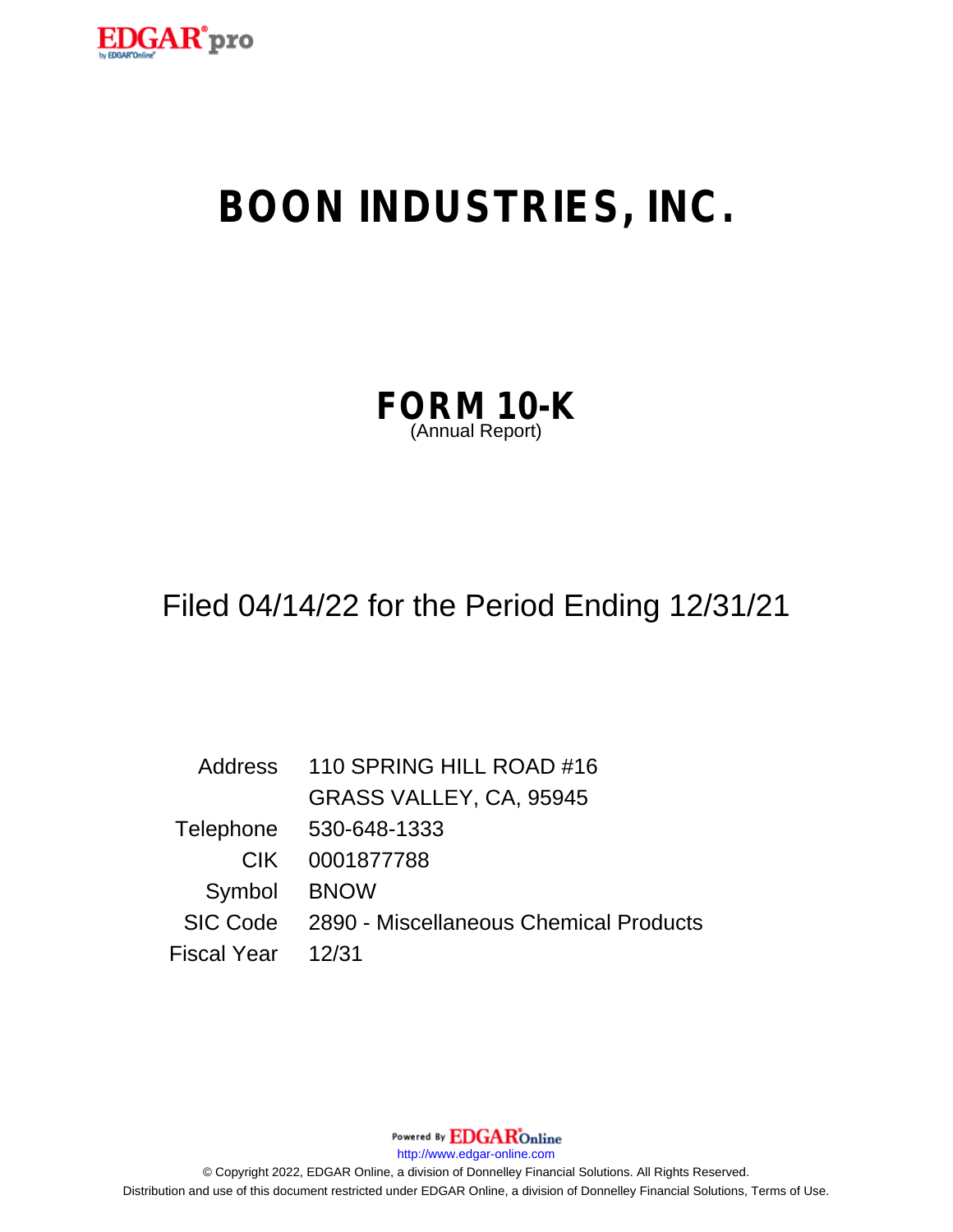#### **UNITED STATES SECURITIES AND EXCHANGE COMMISSION** Washington, D.C. 20549

### **FORM 10-K**

(Mark One)

**E ANNUAL REPORT PURSUANT TO SECTION 13 OR 15(d) OF THE SECURITIES EXCHANGE ACT OF 1934** 

For the fiscal year ended December 31, 2021

**IN TRANSITION REPORT PURSUANT TO SECTION 13 OR 15(d) OF THE SECURITIES EXCHANGE ACT OF 1934** 

For the transition period from to

Commission file number: 000-56325

## **BOON INDUSTRIES, INC.**

(Exact name of registrant as specified in its charter)

Oklahoma

State or other jurisdiction of incorporation or organization

110 Spring Hill Road #16, **Grass Valley, CA** (Address of principal executive offices)

95945

84-5079920

(I.R.S. Employer

Identification No.)

(Zip Code)

Registrant's telephone number, including area code: (530) 648-1333

Securities registered pursuant to Section 12(b) of the Securities Exchange Act of 1934: None.

Securities registered pursuant to Section 12(g) of the Securities Exchange Act of 1934:

Common stock, par value \$0.0001 (Title of class)

Indicate by check mark if the registrant is a well-known seasoned issuer, as defined in Rule 405 of the Securities Act. Yes □ No ⊠

Indicate by check mark if the registrant is not required to file reports pursuant to Section 13 or Section 15(d) of the Act. Yes □ No ⊠

Indicate by check mark whether the registrant (1) has filed all reports required to be filed by Section 13 or 15(d) of the Securities Exchange Act of 1934 during the preceding 12 months (or for such shorter period that the registrant was required to file such reports), and (2) has been subject to such filing requirements for the past 90 days. Yes  $\boxtimes$  No  $\square$ 

Indicate by check mark whether the registrant has submitted electronically every Interactive Data File required to be submitted pursuant to Rule 405 of Regulation S-T (§232.405 of this chapter) during the preceding 12 months (or for such shorter period that the registrant was required to submit and post such files). Yes  $\overline{\boxtimes}$  No  $\Box$ 

Indicate by check mark whether the registrant is a large-accelerated filer, an accelerated filer, a non-accelerated filer, a smaller reporting company, or emerging growth company. See the definitions of "large-accelerated filer," "accelerated filer," "smaller reporting company," and "emerging growth company" in Rule 12b-2 of the Exchange Act.

| Large-accelerated filer |   | Accelerated filer                                    |        |
|-------------------------|---|------------------------------------------------------|--------|
| Non-accelerated Filer   | ⊠ | Smaller reporting company<br>Emerging growth company | 冈<br>⊠ |

If an emerging growth company, indicate by check mark if the registrant has elected not to use the extended transition period for complying with any new or revised financial accounting standards provided pursuant to Section 13(a) of the Exchange Act.  $\Box$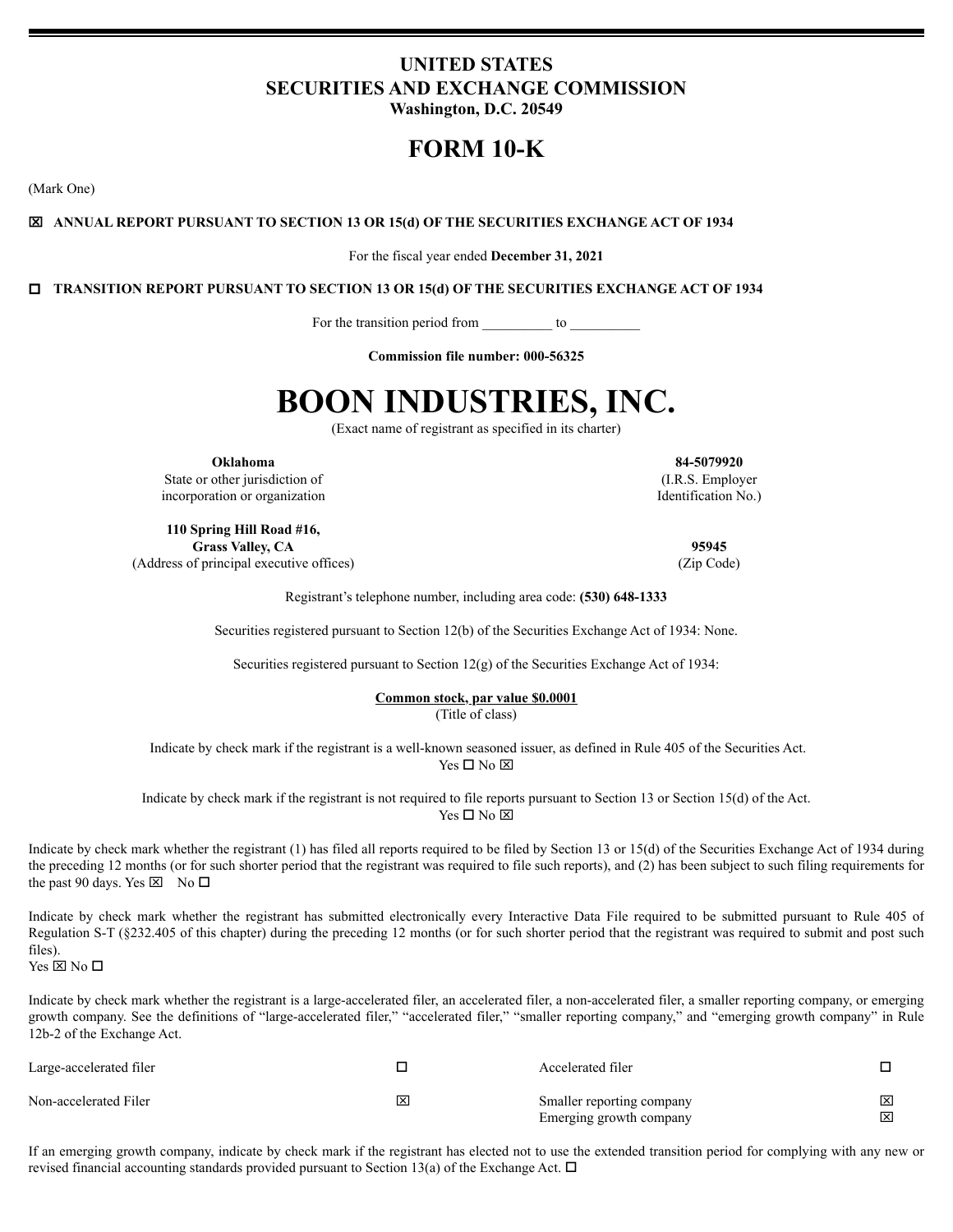Indicate by check mark whether the registrant has filed a report on and attestation to its management's assessment of the effectiveness of its internal control over financial reporting under Section 404(b) of the Sarbanes-Oxley Act (15 U.S.C. 7262(b)) by the registered public accounting firm that prepared or issued its audit report. Yes  $\square$  No  $\square$ 

Indicate by check mark whether the registrant is a shell company (as defined in Rule 12b-2 of the Act). Yes  $\Box$  No  $\boxtimes$ 

The aggregate market value of the registrant's voting common stock held by non-affiliates of the registrant was \$1,603,945 as of the last business day of the fiscal quarter ended June 30, 2021, based on the closing price \$0.025 per share for the common stock on such date as traded on the OTC Markets

As of April 8, 2022, the registrant had 1,226,488,409 shares of its common stock, par value \$0.0001 per share, outstanding.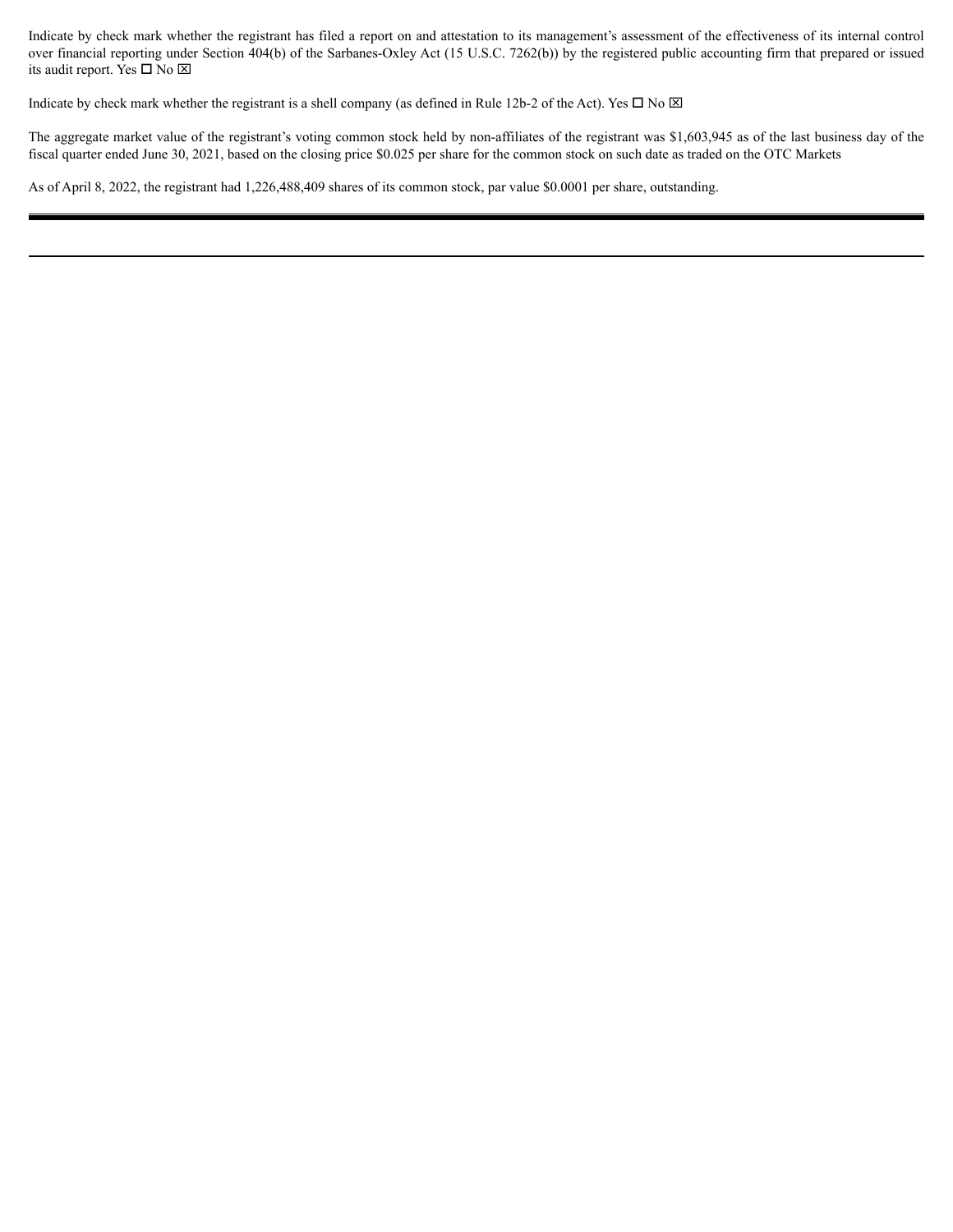#### **TABLE OF CONTENTS**

|                   |                                                                                                               | Page             |
|-------------------|---------------------------------------------------------------------------------------------------------------|------------------|
|                   | <b>PART I</b>                                                                                                 |                  |
| Item 1.           | <b>Business.</b>                                                                                              | 4                |
| Item 1A.          | <b>Risk Factors.</b>                                                                                          | 10               |
| Item 1B.          | <b>Unresolved Staff Comments.</b>                                                                             | 10               |
| Item 2.           | Properties.                                                                                                   | 10 <sup>10</sup> |
| Item 3.           | <b>Legal Proceedings.</b>                                                                                     | 10               |
| Item 4.           | <b>Mine Safety Disclosures.</b>                                                                               | 10               |
|                   | <b>PART II</b>                                                                                                |                  |
| Item 5.           | Market for Registrant's Common Equity, Related Stockholder Matters and Issuer Purchases of Equity Securities. | 11               |
| Item 6.           | <b>Selected Financial Data.</b>                                                                               | 12               |
| Item 7.           | Management's Discussion and Analysis of Financial Condition and Results of Operations.                        | 12               |
| Item 7A.          | Quantitative and Qualitative Disclosures About Market Risk.                                                   | 15               |
| Item 8.           | <b>Financial Statements and Supplementary Data.</b>                                                           | 16               |
| Item 9.           | Changes in and Disagreements With Accountants on Accounting and Financial Disclosure.                         | 17               |
| Item 9A.          | <b>Controls and Procedures.</b>                                                                               | 17               |
| Item 9B.          | Other Information.                                                                                            | 18               |
|                   | <b>PART III</b>                                                                                               |                  |
| Item 10.          | Directors, Executive Officers and Corporate Governance.                                                       | 18               |
| Item 11.          | <b>Executive Compensation.</b>                                                                                | 20               |
| <b>Item 12.</b>   | Security Ownership of Certain Beneficial Owners and Management and Related Stockholder Matters.               | 22               |
| Item 13.          | Certain Relationships and Related Transactions, and Director Independence.                                    | 22               |
| Item 14.          | Principal Accounting Fees and Services.                                                                       | 23               |
|                   | <b>PART IV</b>                                                                                                |                  |
| Item 15.          | <b>Exhibits, Financial Statement Schedules.</b>                                                               | 24               |
| <b>SIGNATURES</b> |                                                                                                               | 25               |
|                   |                                                                                                               |                  |
|                   | $\overline{2}$                                                                                                |                  |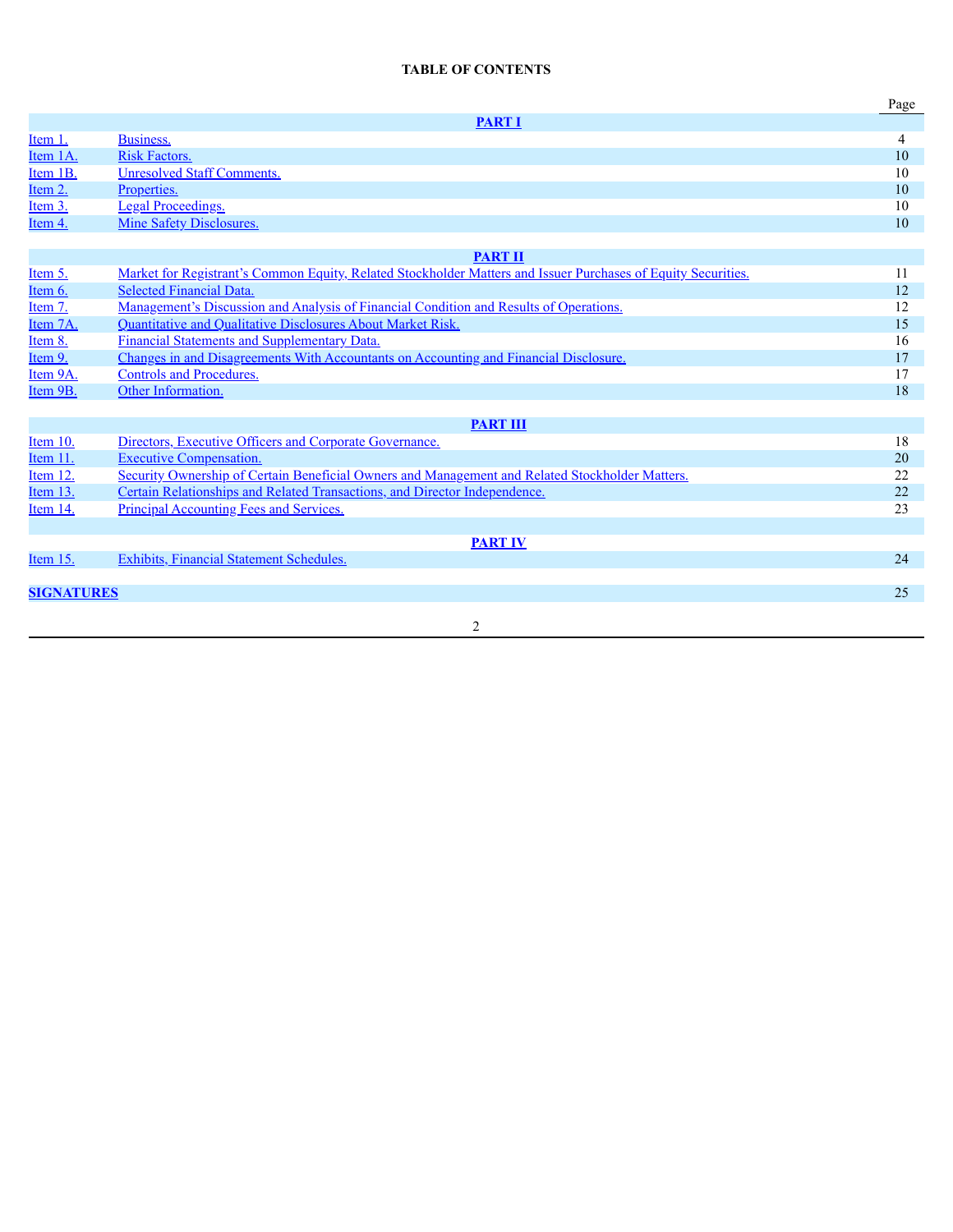#### **FORWARD-LOOKING STATEMENTS**

When used in this Report, the words "may," "will," "expect," "anticipate," "continue," "estimate," "intend," and similar expressions are intended to identify forward-looking statements within the meaning of Section 27A of the Securities Act of 1933, as amended (the "Act") and Section 21E of the Securities Exchange Act of 1934, as amended (the "Exchange Act") regarding events, conditions and financial trends which may affect the Company's future plans of operations, business strategy, operating results, and financial position. Such statements are not guarantees of future performance and are subject to risks and uncertainties and actual results may differ materially from those included within the forward-looking statements for various reasons." Readers are cautioned not to place undue reliance on these forward-looking statements, which speak only as of the date made. Except as required under federal securities laws and the rules and regulations of the United States Securities and Exchange Commission, the Company does not undertake, and specifically declines, any obligation to update any of these statements or to publicly announce the results of any revisions to any forward-looking statements after the distribution of this report, whether as a result of new information, future events, changes in assumptions, or otherwise.

This Report contains certain estimates and plans related to us and the industry in which we operate, which assume certain events, trends, and activities will occur and the projected information based on those assumptions. We do not know all of our assumptions are accurate. In particular, we do not know what level of acceptance our strategy will achieve, how many acquisitions we will be able to consummate or finance, or the size thereof. If our assumptions are wrong about any events, trends, or activities, then our estimates for future growth for our business also may be wrong. There can be no assurances any of our estimates as to our business growth will be achieved.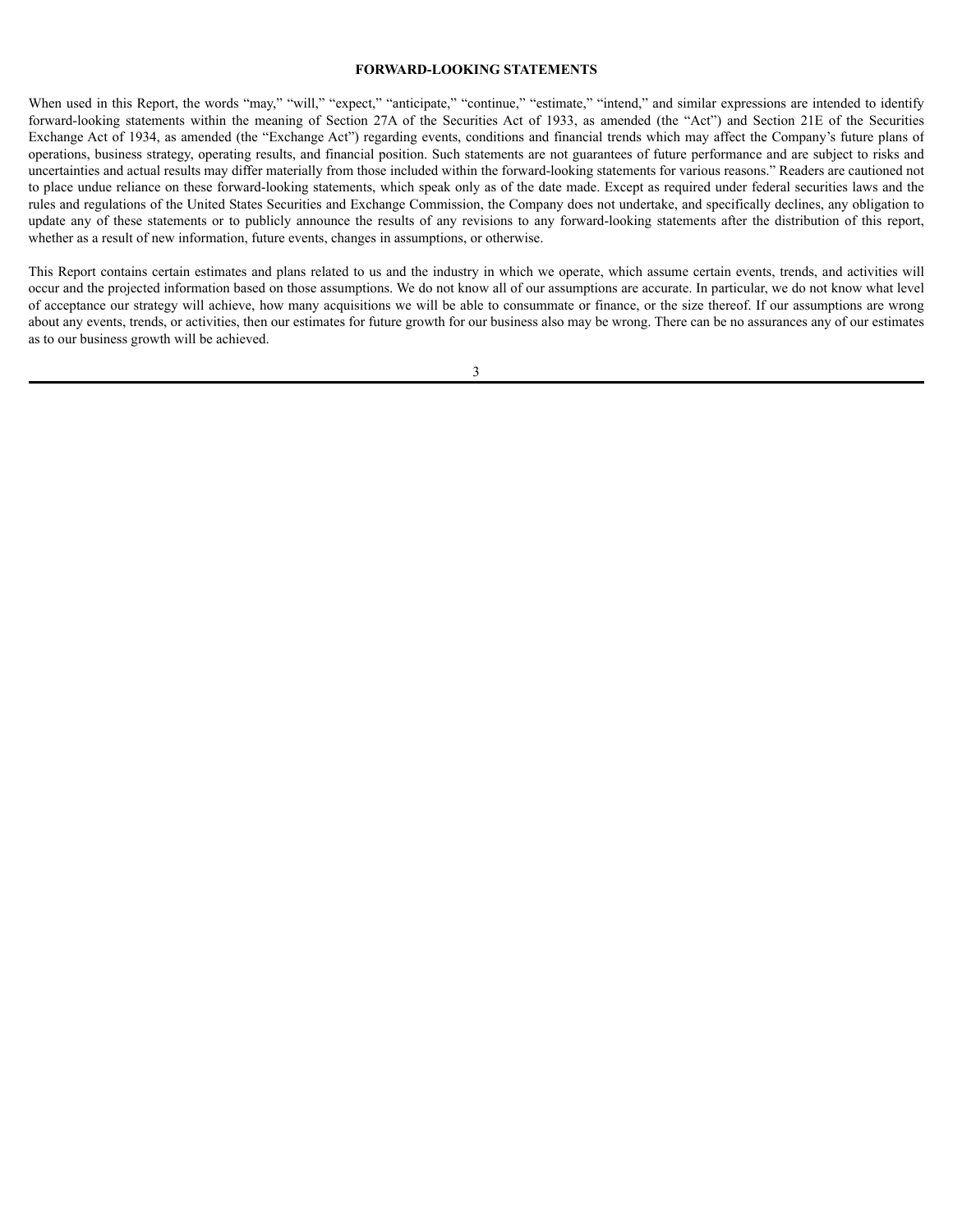#### <span id="page-5-0"></span>**PART I**

#### <span id="page-5-1"></span>**Item 1. Business.**

#### **Overview**

Boon Industries, Inc. is an innovative bioscience company that has developed chemical solutions for the agricultural, food and beverage, hospitality, and medical industries. DiOx+, our flagship product, is a disinfectant sterilizer that kills harmful pathogens without dangerous toxic exposure to the user or the environment. DiOx+ is an activated chlorine dioxide (Cl02) broad spectrum disinfectant that helps protect the environment and human health from viruses, bacteria and harmful by-products left by other cleaning sanitizers, without a harsh smell or skin irritation.

Our proprietary chemical formulas and processes make DiOx+ ideal for sterilizing mission critical, high value medical equipment and disinfecting air and surfaces in laboratory and hospital environments. DiOx+ helps protect agricultural crops from disease, can be used in water treatment systems, and helps reduce operational costs in warehousing, distribution centers, and ecommerce support facilities.

We manufacture DiOx+ in the U.S. at our production facility located in Grass Valley, California. We also manufacture customized "white label" products for the food and beverage industry at the facility we lease in Grants Pass, Oregon. These white label products are predominantly tinctures of liquid nutritional supplements that utilize nano-emulsification to suspend particles in a solution.

Boon Industries Inc also provides modified shipping containers outfitted for agricultural purposes. These units offer solutions for several different segments within the agricultural industry and can be designed to accommodate a variety of uses.

#### **Holding Company Parent Subsidiary Formation**

Boon is the successor issuer of Leaf of Faith Beverage, Inc. ("LOFB"), as a result of a holding company reorganization effected by a merger (the "Holding Company Merger") on March 2, 2020, under which LOFB merged with and into Leaf of Faith Beverage Merger Sub, Inc., a wholly owned subsidiary of Boon, which in turn was a wholly owned subsidiary of LOFB. The Holding Company Merger was effected pursuant Section 1080(g) of the Oklahoma General Corporation Act (the "Oklahoma Act"), under which wholly owned subsidiaries may merge to effect a holding company structure without requiring a stockholder vote.

#### **Matrix of Life Trust Acquisition**

On March 2, 2020, following the Holding Company Merger, we purchased all the assets, and assumed all of the liabilities of Matrix of Life Tech Trust, an Oregon Trust, pursuant to an Asset Purchase Agreement dated February 10, 2020 (the "Matrix Acquisition"). In connection with the Matrix Acquisition, Justin Gonzalez, the trustee, and sole beneficiary of Matrix of Life Tech Trust, was appointed our Chief Executive Officer and Chairman. Prior to the Matrix Acquisition, Matrix produced beverages and food products at a facility leased in Grants Pass, Oregon. As a result of the Matrix Acquisition, our business became the business previously conducted by Matrix. Following the Matrix Acquisition, we have expanded Matrix's business of manufacturing customized "white label" products for the food and beverage industry to focus on the distribution of our DiOx+ product.

Matrix of Life Tech Trust (the "Trust") was established in October of 2011 by Justin Gonzalez, as trustee, for the benefit of his children to develop proprietary technologies in emulsification with applications in the beverage and nutritional supplement industries. The Trust was initially funded by cash from Mr. Gonzalez to engage in its business. Beginning in 2012 the Trust conducted water bottling operations in Grants Pass, Oregon, where it produced bottled water and a range of products for the health and wellness industry, until the sale of its assets to us in March 2020.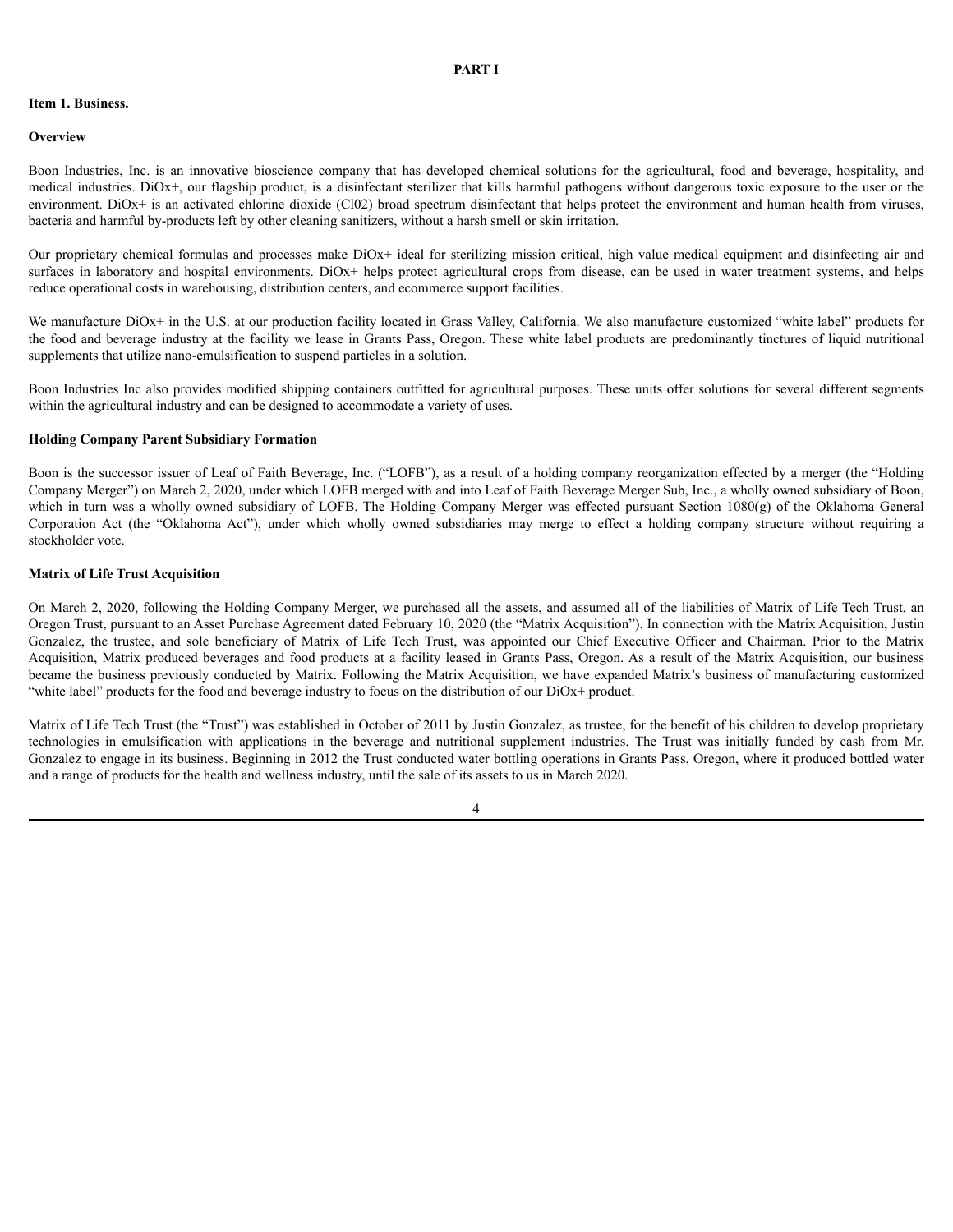#### **Our Market Opportunity**

The market opportunity for Boon Industries' DiOx+ product includes key sectors that require effective disinfecting and sterilizing of air, surfaces, and equipment. The growth in these markets has been substantial since 2020, and the outlook continues to grow following the advent of the COVID-19 pandemic. The global sterilization equipment and disinfectants market is expected to grow from \$7 billion in 2019 to \$9 billion in 2023, a compound annual growth rate (CAGR) of 8.4%. In 2020, the sterilization equipment market was valued at \$8 billion, driven by increased demand for sterilization equipment, disinfectants, and critical care equipment due to COVID-19. The U.S. surface disinfectant market size was valued at \$987 million in 2019 and is expected to grow at a compound annual growth rate of 9.2% from 2020 to 2027.

The surface disinfectants market is projected to grow substantially due to strict regulations for the use of surface disinfectants, rising awareness among consumers regarding hygiene, and increasing cases of chronic diseases. The market is further driven by the rising incidences of disease outbreaks, such as the COVID-19 pandemic, which has created a steep rise in the demand for surface disinfectants from hospitals. Chemical disinfectants have emerged as the largest composition segment, with growing demand for disinfectants such as quaternary ammonium compounds and alcohols. Due to the rising awareness about the effects of the toxic nature of some of the chemical-based products and the many recalls that have occurred recently, our product's non-toxic yet highly effective dynamic is expected to provide a critical competitive advantage for our product line, which is based on protecting the health of people and the environment with an eco-friendly chlorine dioxide solution and its oxidizing properties.

In addition, we anticipate that our California base will provide us with access and exposure to the nation's most significant agriculture market. Protecting agriculture from disease and providing farmers with cost-effective solutions to protect, process and clean crops represents a significant opportunity for us. In California alone, crops are a \$50+ billion business, including exports that topped \$21 billion in 2019. Grape production generated \$5.4 billion in 2019 and almond production resulted in \$6.1 billion in cash receipts. California accounts for 40 percent of all organic production in the U.S. and organic sales grew to \$10.4 billion in 2019. Boon is targeting farms in California's central valley to develop pilot projects around protecting the food supply from the devasting impacts of pests, viruses and diseases. These efforts include touch points in the fields, at the processing plants and in the transportation system.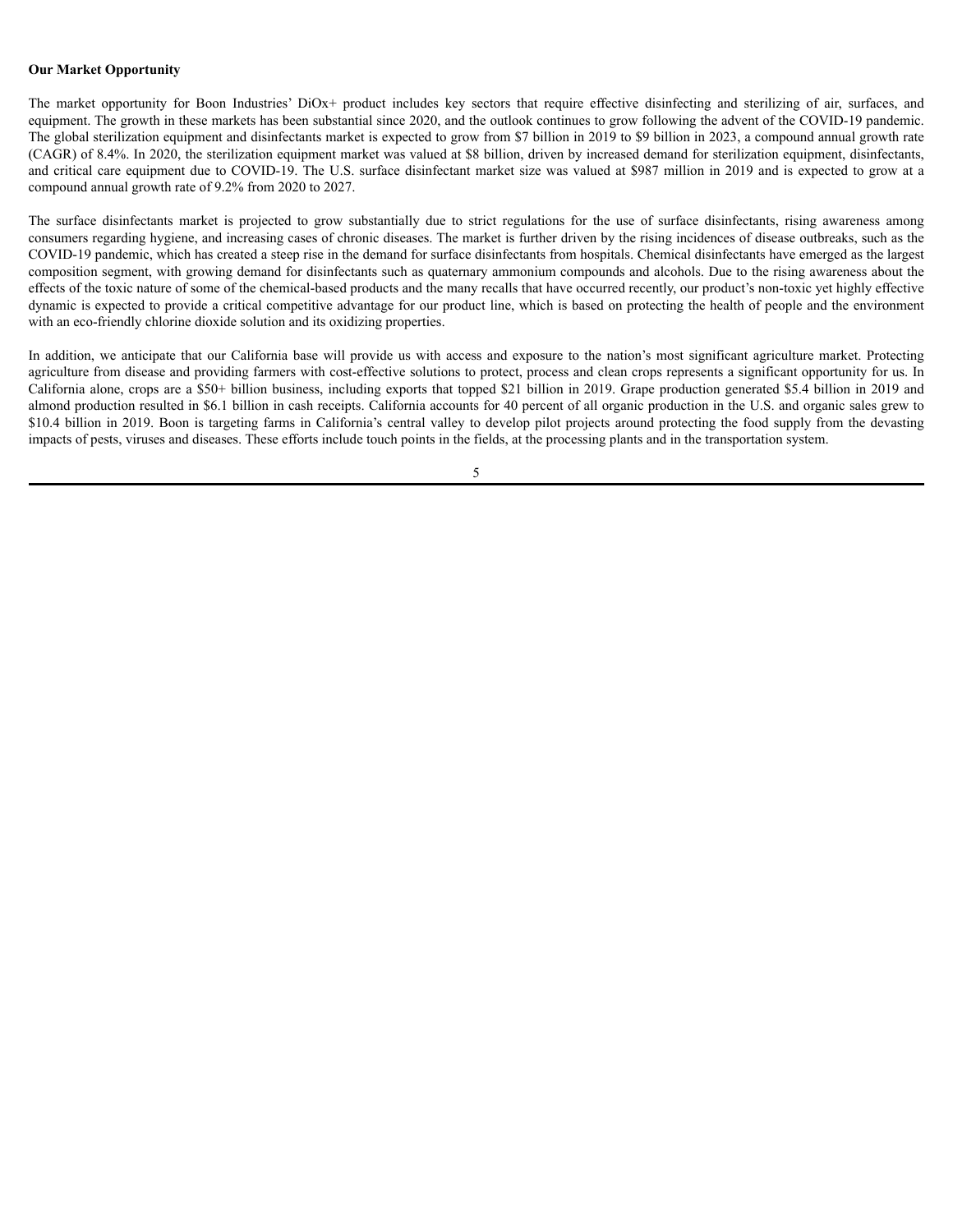|                   |                      |                           |           |                 | <b>Top 10 Agricultural Counties</b>                                      |
|-------------------|----------------------|---------------------------|-----------|-----------------|--------------------------------------------------------------------------|
|                   | Total Value and Rank |                           |           |                 |                                                                          |
|                   |                      | \$1.000\$                 |           |                 |                                                                          |
| County            | 2018                 |                           | 2019      |                 | <b>Leading Commodities</b>                                               |
| Fresno            | 7,942,018            |                           | 7,714,540 |                 | Almonds, Pistachios, Livestock (Unspecified), Grapes (Table)             |
| Kern              | 7,469,670            | $\overline{2}$            | 7,692,667 | 2               | Almonds, Grapes (Table), Pistachios, Milk                                |
| Tulare            | 7,113,392            | $\overline{\phantom{a}3}$ | 7,508,852 | 3               | Milk, Oranges (Navel), Grapes (Table), Cattle & Calves                   |
| Monterey          | 4,258,628            | $\sim$ 4                  | 4,426,625 | 4               | Strawberries, Lettuce (Romaine), Lettuce (Head), Broccoli                |
| <b>Stanislaus</b> | 3,528,222            | $\overline{5}$            | 3,526,856 | .5              | Almonds, Milk, Chickens, Nursery (Fruit/Vine/Nut)                        |
| Merced            | 3,252,659            | 6                         | 3,270,959 | 6               | Milk, Almonds, Cattle & Calves, Chickens (Broilers)                      |
| San Joaquin       | 2,594,221            |                           | 2,638,145 | $7\phantom{.0}$ | Almonds, Milk, Grapes (Wine), Walnuts                                    |
| Kings             | 2,280,675            | 8                         | 2,187,693 | 8               | Milk, Almonds, Cotton (Pima), Pistachios                                 |
| Imperial          | 2,226,030            | - 9                       | 2,015,843 | 9               | Heifers & Steers (Fed), Hay (Alfalfa), Vegetables (Unspec.), Hay (Other) |
| Madera            | 2.055.845            | - 11                      | 1.998.826 | 10              | Almonds, Milk, Pistachios, Grapes (Wine)                                 |

Source: California County Agricultural Commissioners' Reports

Beyond high value medical equipment and agriculture, the potential market for DiOx+ includes segments that touch business and consumers every day in a multitude of ways. From hospitals, medical centers, EMS/first responder facilities and equipment, to physician and dental offices. Hospitality settings like hotels and restaurants to large stadiums and arenas. All these segments are expected to adhere to significant sanitization, disinfecting and sterilizing protocols in the wake of the COVID-19 pandemic. Commercial buildings, manufacturing and warehouse facilities, and food processing plants will also be operating under a "new normal" with their own unique set of operational requirements.

**Chlorine Dioxide—A Powerful Disinfectant:** The antimicrobial, antiviral, anti-mold and biofilm destroying properties of chlorine dioxide are used in many industrial applications where efficiency, speed of action, and no residues are key. Chlorine dioxide is used as a disinfectant in food processing, air disinfection and odor control, disinfection of premises as well as vehicles, water treatment including drinking water and swimming pools, mold eradication, health applications such as dental treatments, wound cleansing, and eye therapies, among others. Chlorine dioxide was first discovered by Sir Humphry Davy in 1811 when he added sulfuric acid (HYSON) to potassium chlorate (KClO3).

#### **Agriculture Vertical**

On May 13, 2020, we entered into an exclusive distribution and licensing agreement with C Group LLC under which we intend to sell indoor agricultural growing pods utilizing C-Group's proprietary technology to our existing and future customers. The growing pods are a self-contained 800 sq ft steel container consisting of computerized climate and irrigation control. C Group LLC is manufacturing the pods.

The distribution agreement is for an initial term of five years and provides for an automatic five-year renewal period unless C Group provides us with notice of non-renewal at least six months prior to the end of the initial term. Either party may terminate the agreement upon a material breach by the other party. In addition, C Group may terminate the agreement without cause during the five-year extension period upon six months' notice to us. Pursuant to this agreement, we issued 300,000 shares of our Series A Preferred Stock to Anthony Super, the President of C Group LLC.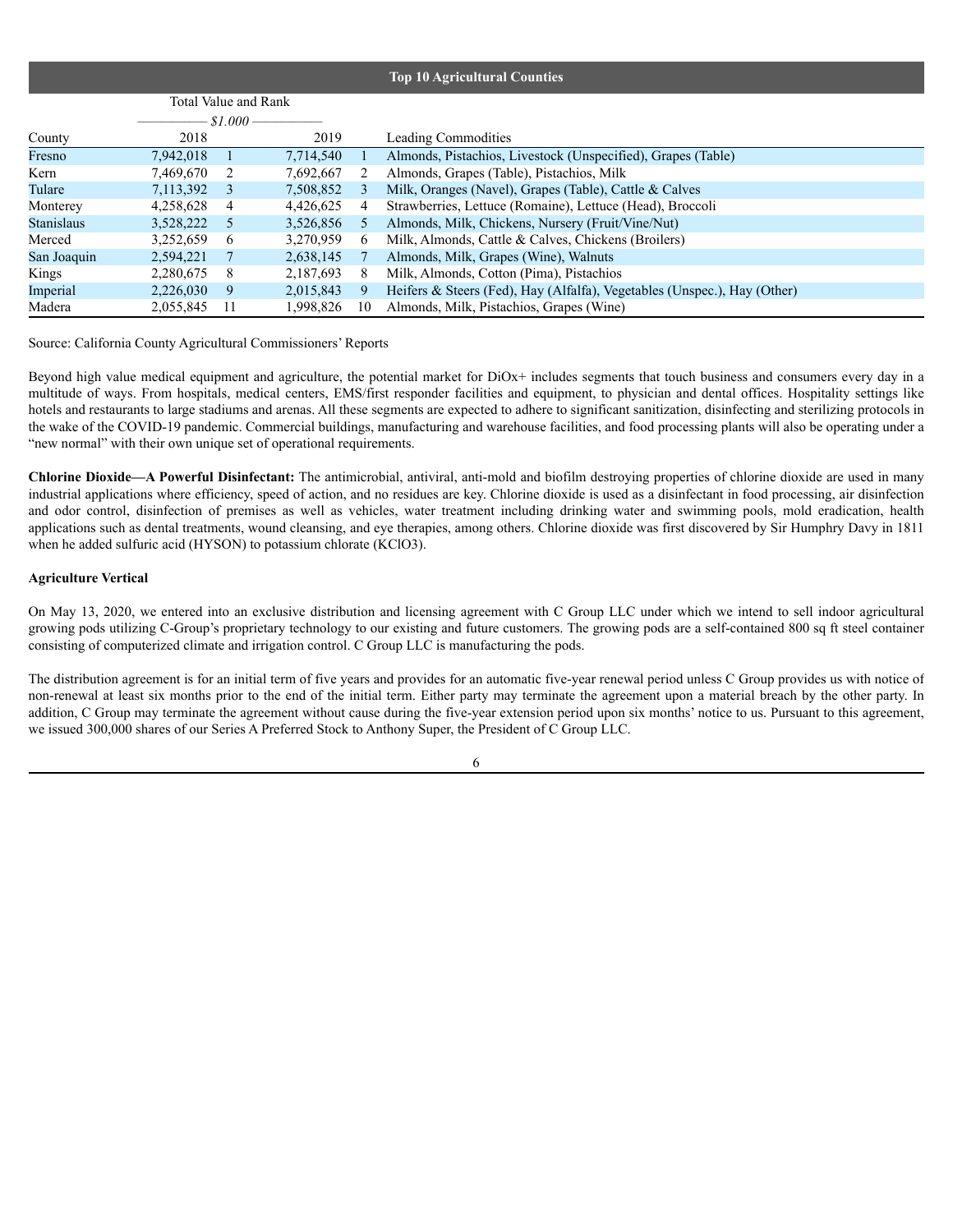#### **Industry Overview**

Since the FDA approved usage of chlorine dioxide under Title 21 in 2016, there have been a handful of companies that have begun to offer chlorine dioxide products. There are three main types of chlorine dioxide available in the market, and each have their pros and cons:

- Gaseous chlorine dioxide.
- Stabilized chlorine dioxide; and
- Activated chlorine dioxide (in solution), such as  $DiOx+$ .

#### **Gaseous Chlorine Dioxide**

Chlorine dioxide gas is generally created in situ using ClO2 gas electrochemical or electrolytic generators, or by mixing two incompatible chemicals that as a result produce chlorine dioxide gas. Since the gas cannot be compressed or stored, the generators are usually installed on location and used as a chlorine dioxide feed for immediate application. A wide range of companies offer equipment and/or services for on-site disinfection.

#### **Stabilized Chlorine Dioxide**

Stabilized chlorine dioxide can be produced by chemically mixing sodium chlorite with other compounds, such as hydrogen peroxide (H2O2); however, they are either not chlorine dioxide per se (ClO2, which is a gas), or the ingredients to create the actual gas have not been mixed and will be mixed to produce ClO2 when in contact with water.

#### **Activated Chlorine Dioxide (in solution) (DiOx+)**

Chlorine dioxide is usually produced as a gas dissolved in a water solution starting with a sodium chlorite solution and one of the following methods: reaction with chlorine gas, or reaction with sodium hypochlorite and an acid, or reaction with an acid, typically hydrochloric acid. Efficient generation of chlorine dioxide is reliant on proper precursor ratios and mixing for a given method.

When chlorine dioxide is generated in solution, it is a very effective liquid disinfectant at point of use. Chlorine dioxide at use concentrations (0.5–.85 ppm) overcomes some of the disadvantages of hypochlorite in that it is non tainting, noncorrosive, and nontoxic. Its sole use at present is in water disinfection. Unlike iodine, chlorine dioxide has no adverse effects on thyroid function. Chlorine dioxide is widely used by municipal water treatment facilities. The term "chlorine dioxide" is misleading because chlorine is not the active element. Chlorine dioxide is an oxidizing, not a chlorinating agent, and it acts by means of a reduction-oxidation (redox) electro-chemical reaction.

#### **Chlorine Dioxide Market**

The global chlorine dioxide market size was over \$795 million in 2019 and is estimated to grow at over 5% CAGR between 2020 and 2026 owing to significant expansion of the industrial wastewater treatment sector. Growing regulatory restrictions on the usage of chlorine and hypochlorite in pulp bleaching should boost the adoption of chlorine dioxide.

The product is witnessing rising demand in several industries including the pulp and paper industry owing to the growing adoption of paper packaging products on account of the significant expansion of the retail and e-commerce sector. The growing demand for pulp from the textile industry and increasing consumer preference for personal hygiene products such as tissue papers and disposable towels should further drive the chlorine dioxide market growth. Stabilized chlorine dioxide is an ideal ingredient of the pulp bleaching process to produce pulp with higher brightness. Under FDA regulations, chlorine dioxide may legally be used as a food additive provided it is obtained by prescribed production methods such as the electrolysis of sodium chlorite, or the treatment of sodium chlorate with hydrogen peroxide (which is a stabilized form of chlorine dioxide, and not ClO2 gas, and has its issues with higher corrosiveness and residual remains). The regulation allows chlorine dioxide to be used as an antimicrobial agent in water for washing fruits and vegetables or poultry processing in a concentration not exceeding 3 parts per million.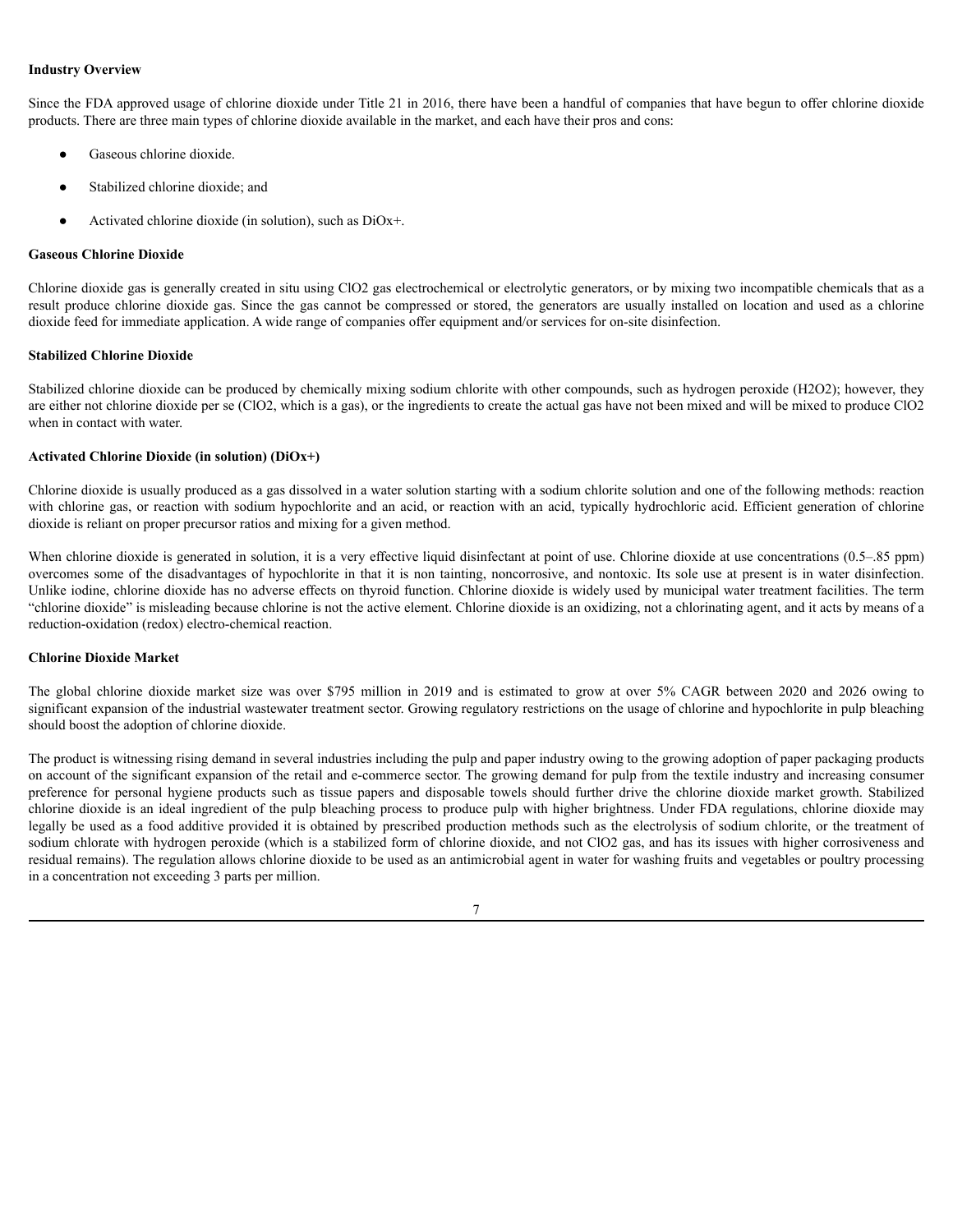Chlorine dioxide consumption in industrial water treatment applications is expected to surpass 125 kilotons by 2026. Growing industrialization and urbanization has contributed to water pollution thereby increasing the requirement for industrial water treatment. Industrial processes require water with specific pH levels, water hardness and total dissolved solids (TDS) as the raw water intake involves water of varying compositions such as freshwater, seawater and groundwater. Chlorine dioxide serves as an effective biocide in the treatment of process water, food processing and cooling towers (in the latter to control biofilm which leads to legionnaire's disease).

The voluminous amount of water required in industrial processes coupled with the adverse effects of contaminated water on industrial equipment such as lodging of debris and chemical contamination, should drive product demand. Rising water shortage has increased consumer focus on water reuse, which requires appropriate water treatment. Growing technological advancement in the industrial wastewater treatment industry along with significant expansion of the electronics sector has increased the requirement for treatment solutions to remove exotic metals should boost the chlorine dioxide market growth.

#### **Improving Air Quality**

In a recent study, chlorine dioxide gas efficiently disinfected and improved air quality indoors after single (0.28L solution, 250 mg/L), double, and triple doses. All three doses reduced indoor bacteria and fungi concentrations, but the double and triple doses had significantly better antimicrobial effects.

In another study, a chlorine dioxide-based agent was more effective than hydrogen peroxide at killing bacteria that had enhanced resistance to chemical and radiation disinfection (B. pumilus SAFR-032 and Bacillus subtilis ATCC 6051). Chlorine dioxide can help sterilize peroxide- and UV-resistant spores in hospital environments.

#### **Antiviral Activity**

Chlorine dioxide is also antiviral. It destroys the proteins on the outside of viruses and degrades the virus. Chlorine dioxide gas has been shown to be effective against these viruses on hard, non-porous surfaces:

- Human influenza (IFV)
- Measles
- Human herpes (HHV)
- Human adenovirus (HAdVs)
- Influenza A (in mice)

Chlorine dioxide solution also inactivated human and monkey rotaviruses (that cause diarrhea) and hepatitis A.

#### **Government Regulation**

The Environmental Protection Agency ("EPA") registered chlorine dioxide as a disinfectant and sanitizer in 1967. In 1983, the EPA recommended chlorine dioxide as an alternative to chlorine (which was linked to cancer causing THMs) to disinfect water. Use of chlorine dioxide as a disinfectant and sterilizer accelerated across the beverage industry, fruit and vegetable processing, and pulp and paper in 1990s. There are various forms in which chlorine dioxide can be produced, with various degrees of purity, concentration, and applicability. In the United States, chlorine dioxide is approved for use by OSHA, FDA, EPA, CDC, USDA, and DOT.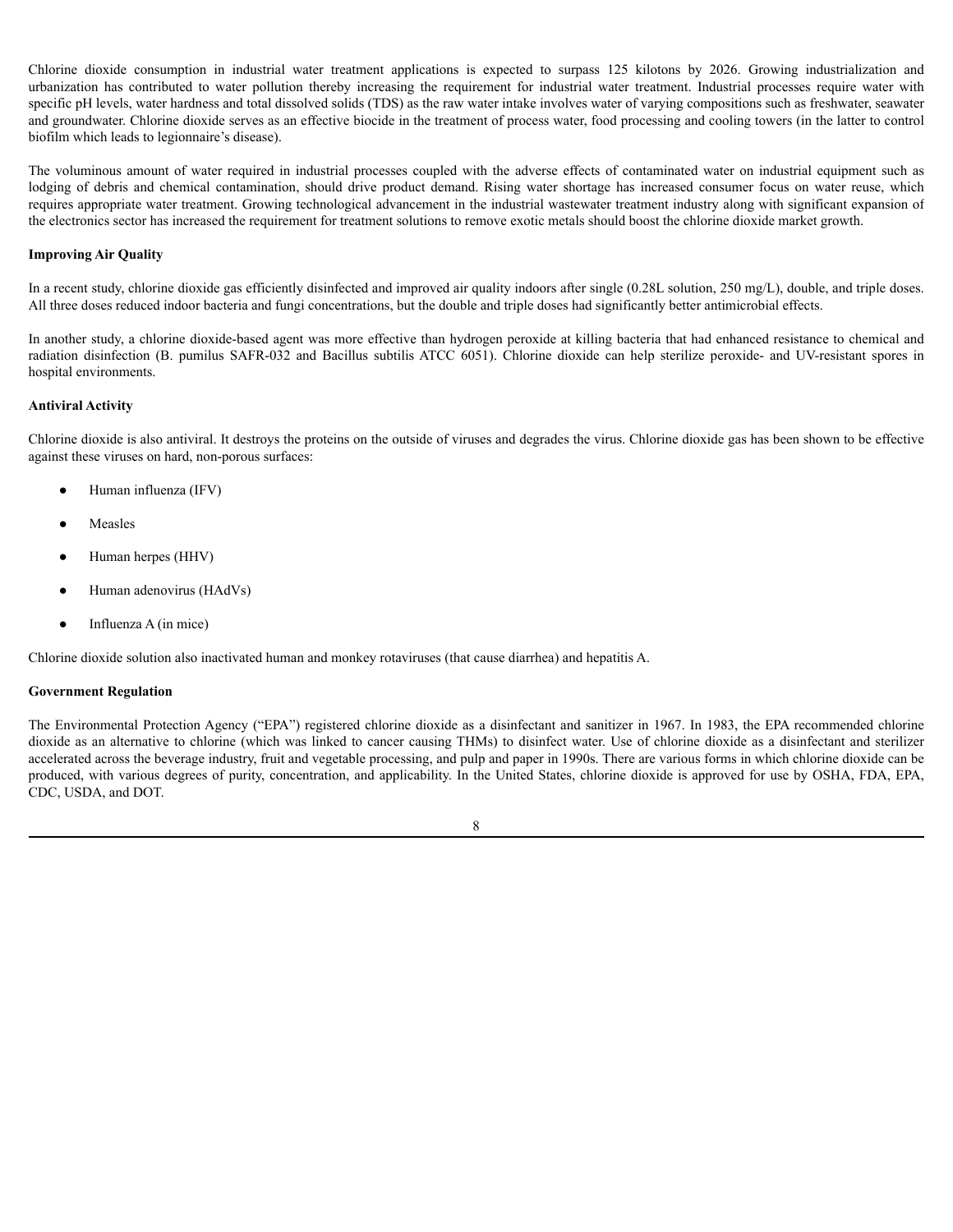#### **List N Designation**

We intend to apply for List N designation of DiOx+ from the EPA List N is a publicly available list maintained by the EPA of products that the EPA expects will kill SARS-CoV-2, the coronavirus that causes COVID-19, when used according to the products' label directions. All products on this list meet EPA's criteria for use against SARS-CoV-2 (COVID-19). Products qualify for List N if they:

- Demonstrate efficacy against the coronavirus SARS-CoV-2 (COVID-19).
- Demonstrate efficacy against a pathogen that is harder to kill than SARS-CoV-2 (COVID-19); or
- Demonstrate efficacy against a different human coronavirus similar to SARS-CoV-2 (COVID-19).

We believe our DiOx+ meets all the foregoing criteria and have been working with independent laboratories and consultants to obtain List N designation from the EPA of our DiOx+ products. We have conducted studies with Microchem Labs in Round Rock, Texas and Q Labs in Cincinnati, Ohio that support the efficacy of our DiOx+ products and conformity to EPA requirements. We expect to obtain the List N designation from the EPA in the first half of 2022. We believe that once we have obtained List N designation, we will see greatly increased demand for  $DiOx+$  from government purchasers, contractors, hospitals, and other consumers.

#### **Sources and Availability of Raw Material**

We purchase raw materials and components from a variety of suppliers, including Uline and Amazon. Our largest material cost is for the bottles and containers in which our products are sold. We do not consider Uline or Amazon or any particular supplier to be a principal supplier or material to our business. Although we do not have long term contracts with any of our suppliers, we believe we have good relationships with our suppliers, and if necessary, we believe we could replace one or more of our current suppliers with minimal effect on our business operations.

#### **Competition**

The disinfectant and chlorine dioxide industries are subject to intense competition. Many of our competitors are larger companies whose financial resources and scope of operations are substantially greater than ours. Our competitors that produce chlorine dioxide include International Dioxide, Ecolab, Grundfos, ProMinent, Evoqua, and Scotmas. Various manufacturers are engaged in consolidation through joint ventures, mergers, and acquisitions, which should boost their market share and make it more difficult to compete with them. We also face competition from companies that engage in research and development activities to develop new products that compete with our products. However, we believe our DiOx+ product offers a superior, more concentrated formulation, that will expand use applications and allow us to penetrate markets not currently occupied by our competitors. Our current competitors offer ready to use formulas or concentrates with concentrations of up to 3,000 parts per million (ppm). In contrast, our product is a 4,000 ppm solution, which allows for a greater dilution factor and potential cost savings for many applications.

#### **Intellectual Property**

Our success depends, at least in part, on our ability to protect our core technology and intellectual property. To accomplish this, we rely on a combination of trade secrets, including know-how, employee and third-party nondisclosure agreements, trademarks, intellectual property licenses and other contractual rights to establish and protect our proprietary rights in our technology.

In addition to our own proprietary formulas, we are a party to an Exclusive Technology License Agreement with Eaucentrix LLC which provides us the exclusive license for the use of proprietary formulas developed by Eaucentrix. The Exclusive Technology License Agreement has a perpetual term, subject to the right of Eaucentrix to terminate the agreement upon a material breach by us which we fail to cure following notice from Eaucentrix, or our failure to pay amounts due to Eaucentrix under the agreement for more than 60 days after such payments become due.

We registered DiOx+ as a trademark with the U.S. Patent and Trademark Office on June 8, 2020.

We are currently applying for a product registration with the EPA that includes a Confidential Statement of Formula that outlines the proprietary formula.

We currently do not hold any patents or other registered intellectual property other than our  $DiOx+$  trademark.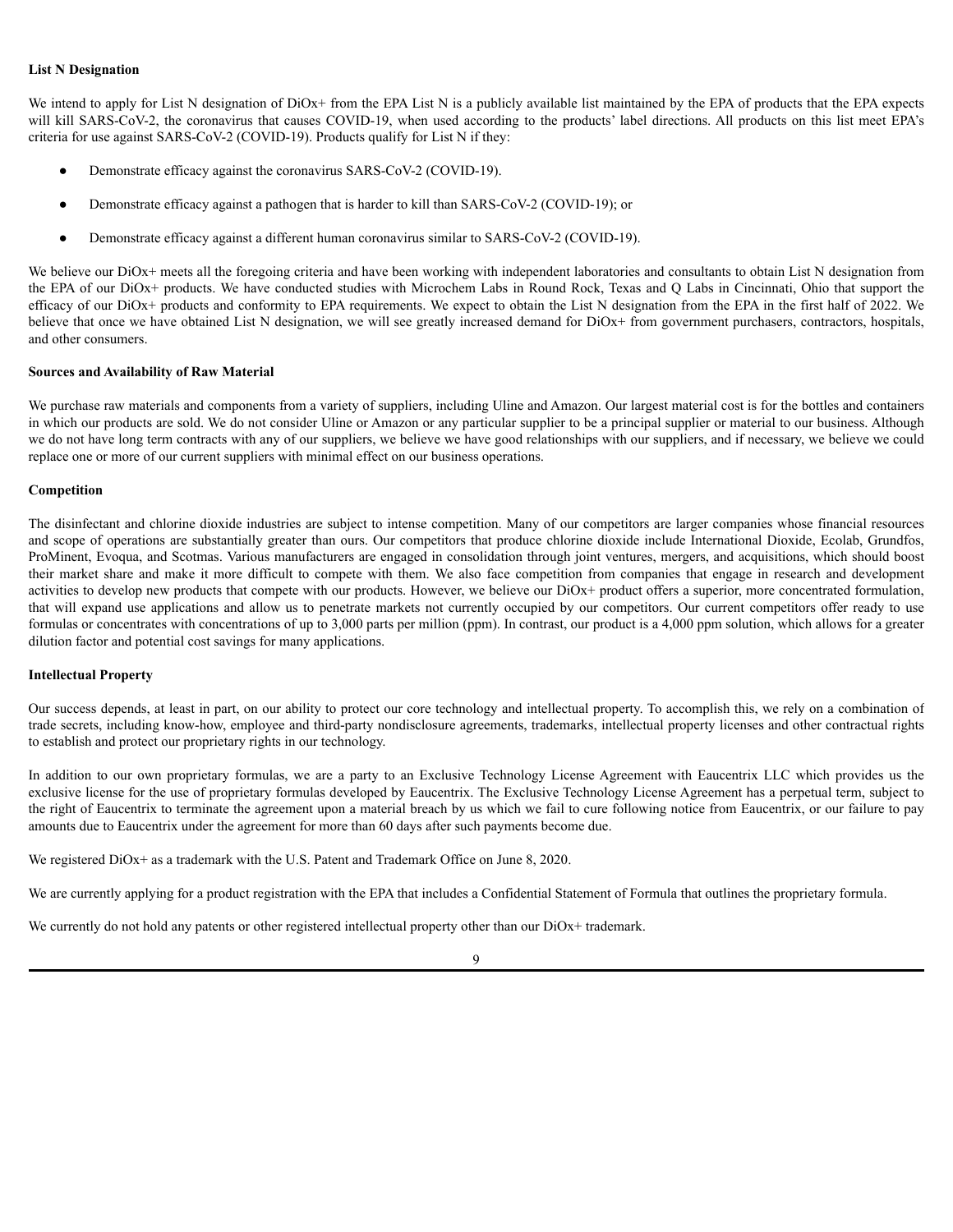#### **Employees**

As of December 31, 2021, we had two full-time employees.

#### **Emerging Growth Company**

We are an emerging growth company under the JOBS Act. We shall continue to be deemed an emerging growth company until the earliest of:

- (a) The last day of the fiscal year of the issuer during which it has total annual gross revenues of \$1,000,000.
- (b) The last date of the fiscal year of the issuer following the fifth anniversary of the date of the first sale of common equity securities pursuant to an effective IPO registration statement.
- (c) The date on which such issuer has, during the previous 3-year period, issued more than \$1 billion in non-convertible debt; or
- (d) The date on which such issuer is deemed to be a large-accelerated filer.

As an emerging growth company, we are exempt from Section 404(b) of Sarbanes Oxley. Section 404(a) requires Issuers to publish information in their annual reports concerning the scope and adequacy of the internal control structure and procedures for financial reporting. This statement shall also assess the effectiveness of such internal controls and procedures. Section 404(b) requires that the registered accounting firm shall, in the same report, attest to and report on the assessment on the effectiveness of the internal control structure and procedures for financial reporting.

As an emerging growth company, we are also exempt from Section 14A (a) and (b) of the Securities Exchange Act of 1934 which require the shareholder approval of executive compensation and golden parachutes.

We have elected to use the extended transition period for complying with new or revised accounting standards under Section 102(b)(2) of the Jobs Act, that allows us to delay the adoption of new or revised accounting standards that have different effective dates for public and private companies until those standards apply to private companies. As a result of this election, our financial statements may not be comparable to companies that comply with public company effective dates.

#### **Item 1A. Risk Factors.**

Not applicable because we are a smaller reporting company.

#### <span id="page-11-0"></span>**Item 1B. Unresolved Staff Comments.**

Not applicable because we are a smaller reporting company.

#### **Item 2. Properties.**

Our principal corporate offices and manufacturing facility is located at 110 Spring Hill Drive, Suite 16, Grass Valley, CA 95945. Our facilities encompass eight thousand square feet, that we lease at a base rate of \$4,000 per month, subject to annual increase based on the increase in the CPI, under a lease that expires January 1, 2025. We believe our facilities are adequate to meet our current and near-term needs. We also lease a product production and water bottling facility in Grants Pass, Oregon on a month-to-month basis at a cost of \$2,000 per month.

#### **Item 3. Legal Proceedings.**

In the ordinary course of business, we may become involved in legal proceedings from time to time. We are not currently party to any legal proceedings, nor are we aware of any material pending legal proceedings.

#### **Item 4. Mine Safety Disclosures.**

Not applicable.

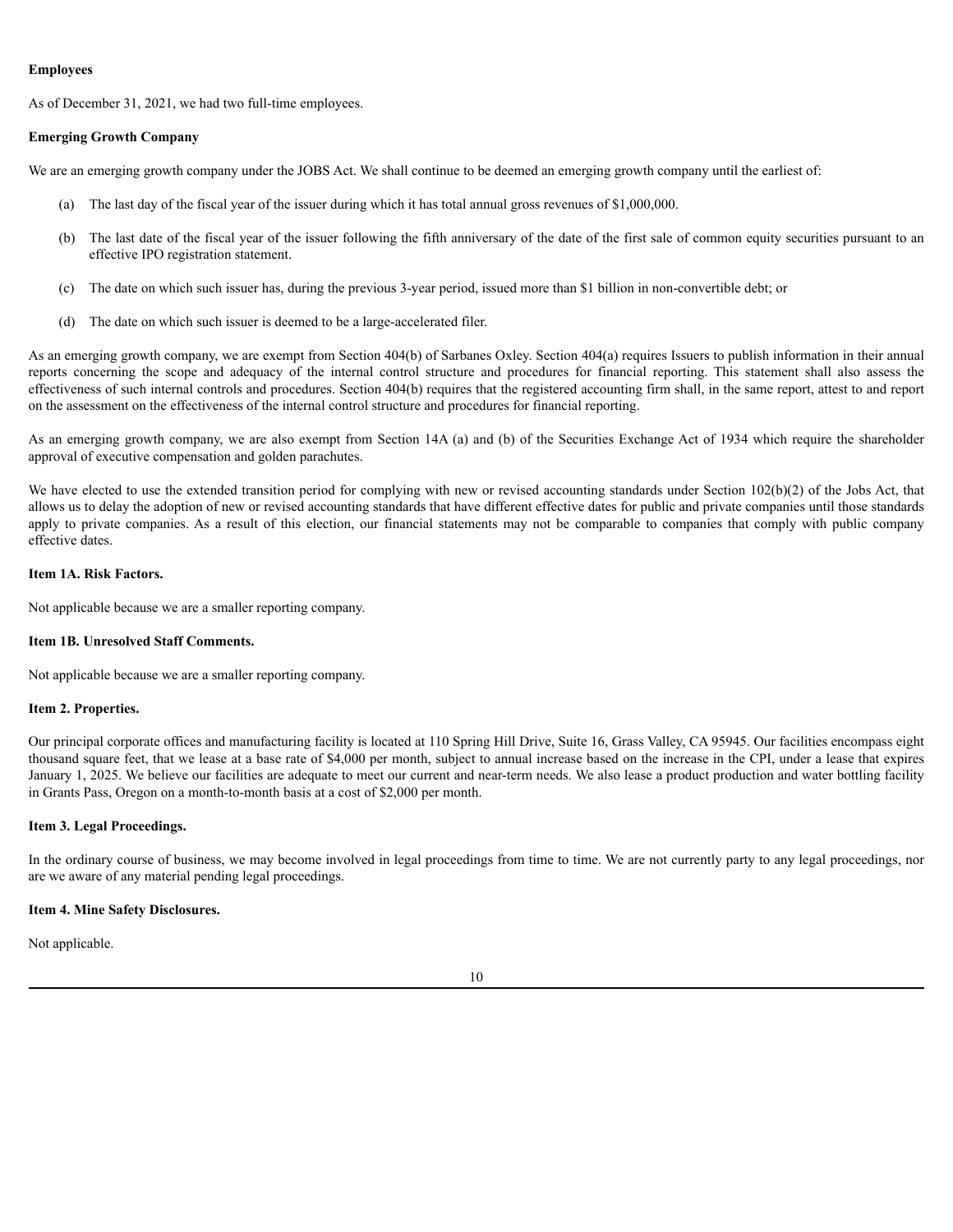#### **PART II**

#### <span id="page-12-0"></span>Item 5. Market for Registrant's Common Equity, Related Stockholder Matters and Issuer Purchases of Equity Securities.

#### **Market Information**

Our common stock trades on the OTC Markets' Pink Open Market under the symbol "BNOW". Because we are quoted on the OTC Markets, our securities may be less liquid, receive less coverage by security analysts and news media, and generate lower prices than might otherwise be obtained if they were listed on a national securities exchange.

#### *Price Range of Common Stock*

The following table shows, for the periods indicated, the high and low closing prices per share of our common stock as reported by the OTC Markets' Pink Open Market quotation service:

|                           |                    | <b>Closing Price</b> |    |       |  |
|---------------------------|--------------------|----------------------|----|-------|--|
|                           |                    | <b>High</b>          |    | Low   |  |
|                           |                    |                      |    |       |  |
| Year Ended December, 2020 |                    |                      |    |       |  |
| First Quarter             | S                  | 0.690                | \$ | 0.100 |  |
| Second Quarter            | $\mathbf{\hat{s}}$ | 0.060                | \$ | 0.170 |  |
| Third Quarter             | ۰D                 | 0.090                | J. | 0.090 |  |
| Fourth Quarter            | \$                 | 0.060                | \$ | 0.020 |  |
|                           |                    |                      |    |       |  |
| Year Ended December, 2021 |                    |                      |    |       |  |
| First Quarter             | ¢                  | 0.770                | \$ | 0.090 |  |
| Second Quarter            | <b>Φ</b><br>J.     | 0.160                | \$ | 0.030 |  |
| Third Quarter             | \$                 | 0.030                | \$ | 0.010 |  |
| Fourth Quarter            | \$                 | 0.030                | \$ | 0.000 |  |
|                           |                    |                      |    |       |  |

#### **Approximate Number of Equity Security Holders**

As of April 8, 2022, there were approximately 431 stockholders of record. Because shares of our common stock are held by depositaries, brokers and other nominees, the number of beneficial holders of our shares is substantially larger than the number of stockholders of record.

#### **Dividends**

Holders of our common stock are entitled to receive dividends if, as and when declared by the Board of Directors out of funds legally available. We have never declared or paid any dividends on our common stock. We intend to retain any future earnings for use in the operation and expansion of our business. Consequently, we do not anticipate paying any cash dividends on our common stock to our stockholders for the foreseeable future.

#### **Securities Authorized for Issuance under Equity Compensation Plans**

We do not have in effect any compensation plans under which our equity securities are authorized for issuance.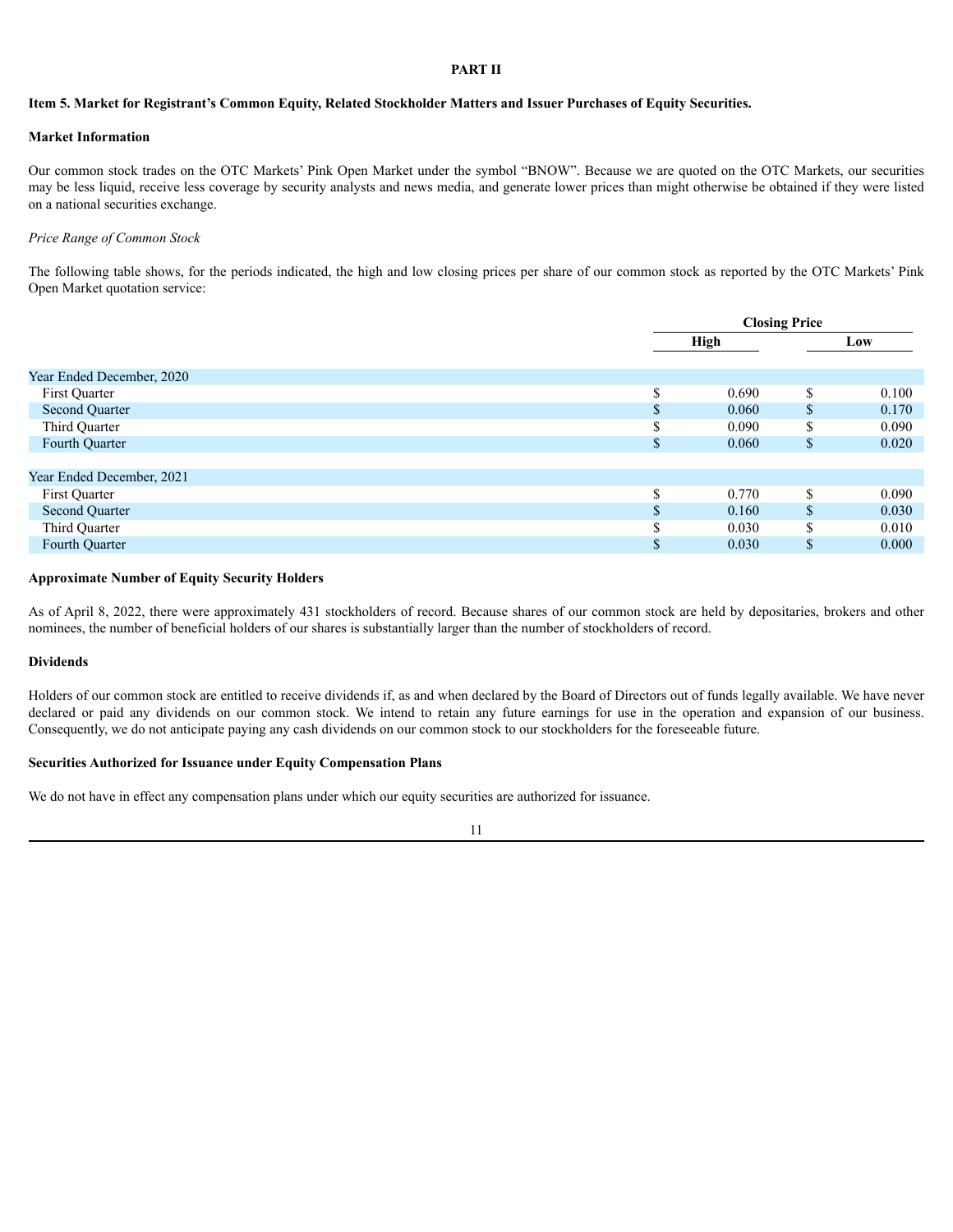#### **Unregistered Sales of Equity Securities**

During the year ended December 31, 2021, we issued the following unregistered equity securities:

We issued 342,981,775 shares of common stock upon the conversion of 561,790 shares of Series A Preferred stock.

We issued 1,868,756 shares of common stock with a fair value of \$109,509 in lieu of \$171,720 of accrued but unpaid salary owed to our Company's Chief Operating Officer resulting in a gain from debt extinguishment of \$62,211.

We issued 13,588,448 shares of common stock with a fair value of \$154,539 upon the conversion of \$98,336 in principal and accrued interest of convertible notes.

The above issuances of were exempt from registration pursuant to Section 4(2), and/or Regulation D promulgated under the Securities Act. These securities qualified for exemption under Section 4(2) of the Securities Act since the issuance securities by us did not involve a public offering. The offering was not a "public offering" as defined in Section 4(2) due to the insubstantial number of persons involved in the deal, size of the offering, manner of the offering and number of securities offered. We did not undertake an offering in which we sold a high number of securities to a high number of investors. In addition, these stockholders had the necessary investment intent as required by Section 4(2) since they agreed to and received share certificates bearing a legend stating that such securities are restricted pursuant to Rule 144 of the Securities Act. This restriction ensures that these securities would not be immediately redistributed into the market and therefore not be part of a "public offering." Based on an analysis of the above factors, we have met the requirements to qualify for exemption under Section 4(2) of the Securities Act for this transaction.

#### <span id="page-13-0"></span>**Item 6. Selected Financial Data.**

Not applicable because we are a smaller reporting company.

#### **Item 7. Management's Discussion and Analysis of Financial Condition and Results of Operations.**

The following discussion and analysis of financial condition and results of operations should be read in conjunction with our consolidated financial statements and related notes included elsewhere in this report. The information and financial data discussed below is only a summary and should be read in conjunction with the historical financial statements and related notes contained elsewhere in this 10-K. The financial statements contained elsewhere in this 10-K fully represent the Company's financial condition and operations; however, they are not indicative of the Company's future performance. Although management believes that the assumptions made and expectations reflected in the forward-looking statements are reasonable, there is no assurance that the underlying assumptions will, in fact, prove to be correct or that actual results will not be different from expectations expressed in this 10-K.

#### **General Overview**

We are an innovative bioscience company that has developed an effective germ fighter, DiOx+, a disinfectant sterilizer that kills 99.99% of harmful pathogens without dangerous toxic exposure to the user or the environment. Our DiOx+ is an activated chlorine dioxide (Cl02) broad spectrum disinfectant that kills dangerous pathogens with no residual toxicity. It protects the environment and human health from viruses, bacteria and harmful by-products left by other cleaning sanitizers, without a harsh smell or skin irritation. Our proprietary chemical formulas and processes make DiOx+ ideal for sterilizing mission critical, high value medical equipment and disinfecting air and surfaces in laboratory and hospital environments. DiOx+ helps protect agricultural crops from disease and other pathogens like mold and fungus. It is used in water treatment plants, and helps reduce operational costs in warehousing, distribution centers, and ecommerce support facilities.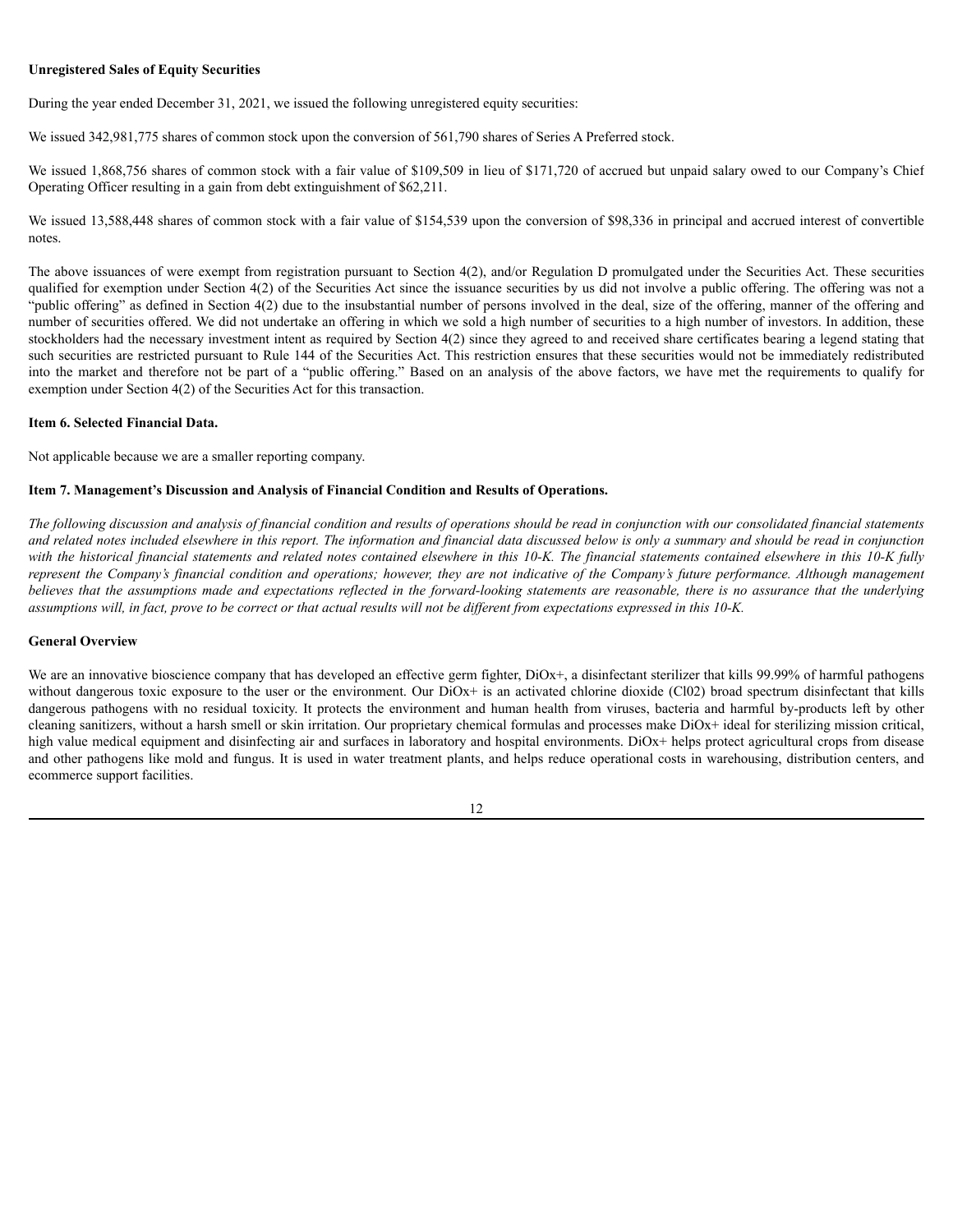#### **Results of Operations Year Ended December 31, 2021, compared to Year Ended December 31, 2020**

|                      | Year Ended December 31. |               |             |                                   |               |
|----------------------|-------------------------|---------------|-------------|-----------------------------------|---------------|
|                      | 2021                    |               | 2020        | Change (\$)                       | Change $(\%)$ |
| Revenue              | \$<br>86,259            | $\mathcal{S}$ | 60,157      | 26,102                            | 43.4%         |
| Cost of revenue      | 30,946                  |               | 18,441      | 12,505                            | 67.8%         |
| Gross profit         | 55,313                  |               | 41,716      | 13,597                            | 32.6%         |
| Operating expenses   | 4,831,548               |               | 2,574,539   | 2,257,009                         | 87.7%         |
| Loss from operations | (4,776,235)             |               | (2,532,823) | (2,243,412)                       | 88.6%         |
| Other expense        | (1,093,791)             |               | (2,331,181) | (1, 237, 390)                     | $(53.1)\%$    |
| Net loss             | (5,870,026)             |               | (4,864,004) | $\mathbf{\hat{S}}$<br>(1,006,022) | (20.7%)       |

#### *Revenue*

Revenue increased by \$26,102 or 43.4% from the previous year to \$86,259 during the current year compared to \$60,157 during the previous year. The increase was due to the recovery from the negative impact of the COVID-19 outbreak in March 2020. During the year ended December 31, 2021, the Company recognized approximately \$23,000 of additional revenue related to packaging and shipping services of product for a third-party customer.

#### *Cost of Revenue*

The Company's cost of sales was \$30,946 for the year ended December 31, 2021, an increase of \$12,505 or approximately 67.8%, compared to \$18,441 for the year ended December 31, 2020. The increase in cost of revenue was due to the impact of COVID-19 and the related reduced productivity, and additional costs.

#### *Operating Expenses*

Operating expenses for the year ended December 31, 2021, and December 31, 2020, were \$4,831,548 and \$2,574,539, respectively. The increase was primarily attributable to an increase in share-based compensation expense resulting from the fair value of shares of common stock issued pursuant to consulting agreements, licensing fees under the exclusive licensing and distribution agreement with C Group LLC, professional fees and general and administrative expenses associated with the preparation of reports relating to being a public company, including our recent Form 10 filing.

#### *Other Expense*

Other expense for the years ended December 31, 2021, and 2020 was \$1,093,791 and \$2,331,181, respectively.

Other income/expense for the year ended December 31, 2021, consisted of \$1,955,459 of income resulting from changes in fair value of derivatives, \$1,157,166 of interest expense, \$134,379 of gain on debt conversion, and \$2,026,463 of loss on Series A Preferred Stock conversion to common stock.

Other expense for the year ended December 31, 2020, consisted of \$2,037,466 expense resulting from changes in fair value of derivatives, \$368,482 of interest expense, \$256,203 gain on debt conversion, and \$181,436 of loss on Series A Preferred Stock conversion to common stock.

#### *Net Loss*

Net loss for the year ended December 31, 2021, was \$5,870,026, compared with \$4,864,004 for the year ended December 31, 2020. The increase in our net loss resulted from the reasons outlined above.

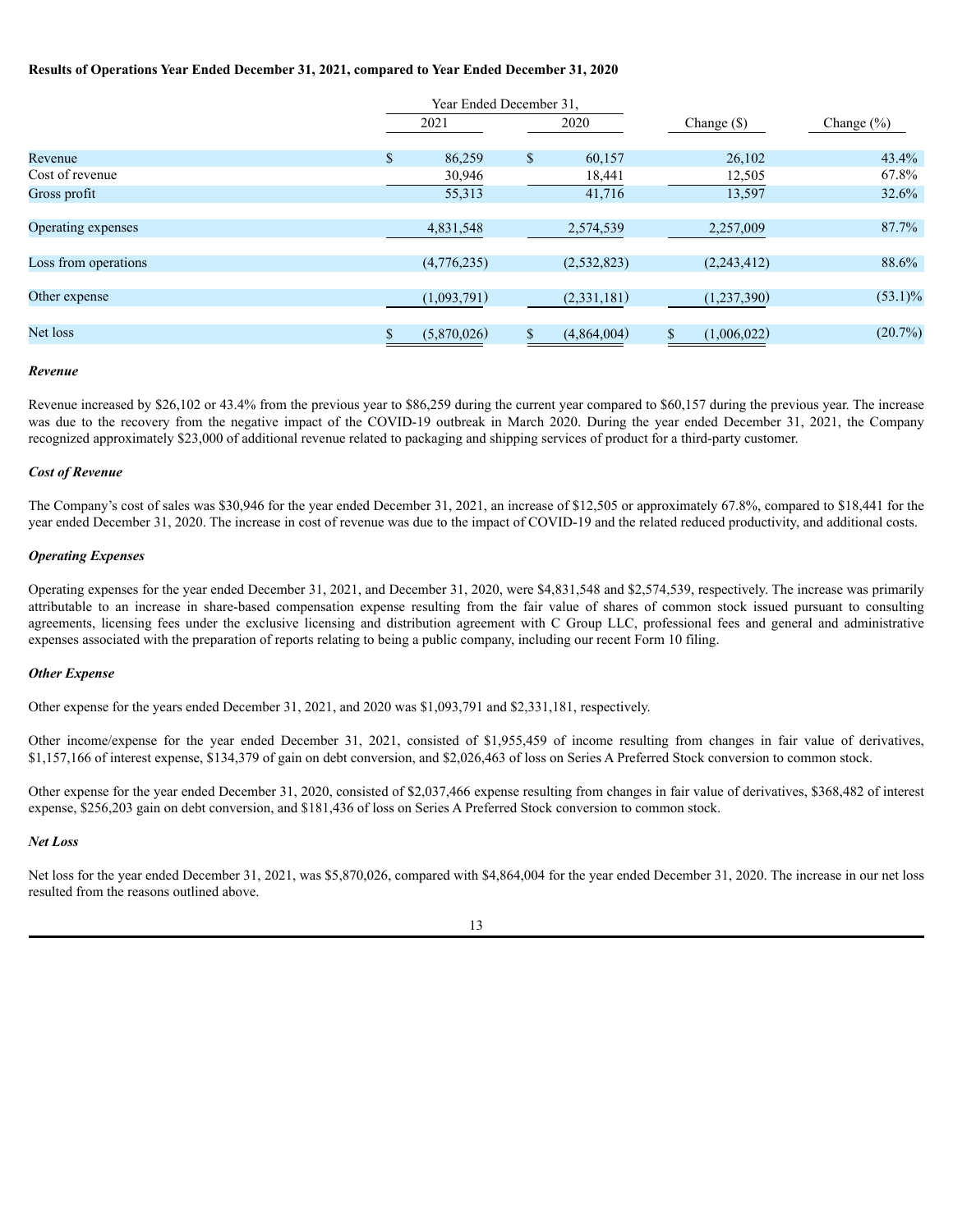#### **Liquidity and Capital Resources**

Our working capital deficiency as of December 31, 2021, and December 31, 2020, was as follows:

|                                | December 31.   | December 31.    |  |  |
|--------------------------------|----------------|-----------------|--|--|
|                                | 2021           | 2020            |  |  |
| <b>Current Assets</b>          | 127.104        | 14.209          |  |  |
| <b>Current Liabilities</b>     | 71.626.880     | 199.433.110     |  |  |
| <b>Working Capital Deficit</b> | (71, 499, 776) | (199, 418, 901) |  |  |

The overall working capital deficit decreased from \$199,418,901 at December 31, 2020, to \$71,499,776 at December 31, 2021. The current liabilities primarily consist of loans payable, convertible notes payable, derivative liability from the bifurcated conversion feature embedded in the hybrid debt instruments, related party liabilities, and liability-classified Series A Preferred Stock. The decrease in working capital deficit is mainly attributable to a decrease in the fair value of the derivative liability and the conversion of Series A Preferred Stock to common stock in the fiscal year ended December 31, 2021.

The following is selected information from the statements of cash flow for the years ended December 31, 2021, and December 31, 2020:

|                                       | December 31. | December 31. |  |
|---------------------------------------|--------------|--------------|--|
|                                       | 2021         | 2020         |  |
| Cash used in Operating Activities     | (553,772)    | (433, 389)   |  |
| Cash used in Investing Activities     | (5.614)      |              |  |
| Cash provided by Financing Activities | 575.554      | 438,142      |  |
| Net Increase in Cash During Period    | 16.168       | 4.753        |  |

#### **Going Concern**

Since January 1, 2021, and through December 31, 2021, the Company has raised approximately \$0.6 million in debt transactions. These funds have been used to fund on-going corporate operations. Our accompanying financial statements have been prepared assuming the Company will continue as a going concern, which contemplates realization of assets and the satisfaction of liabilities in the normal course of business for the twelve-month period following the date of these financial statements. Our cash on hand at December 31, 2021 was approximately \$23,400. The Company has incurred substantial losses since inception. Its current liabilities exceed its current assets and available cash is not sufficient to fund expected future operations. The Company is contemplating raising additional capital through debt and equity in order to continue the funding of its operations, which may have the effect of diluting the holdings of existing shareholders. However, there is no assurance that the Company can raise sufficient funds or generate sufficient revenues to pay its obligations as they become due, which raises substantial doubt about our ability to continue as a going concern.

The ability of the Company to continue as a going concern is dependent on the Company's ability to raise additional capital and implement its business plan.

The Company requires additional capital to fully execute its marketing program and fund its current operations and development. Presently we are relying on raising additional funding to meet operational shortfalls. There can be no assurance that continued funding will be available on satisfactory terms. We intend to raise additional capital through the sale of equity, loans, or other short-term financing options.

#### *Of -Balance Sheet Arrangements*

We have no significant off-balance sheet arrangements that have or are reasonably likely to have a current or future effect on our financial condition, revenues or expenses, results of operations, liquidity, capital expenditures or capital resources that are material to stockholders.

#### *Seasonality*

Management does not believe that our current business segment is seasonal to any material extent.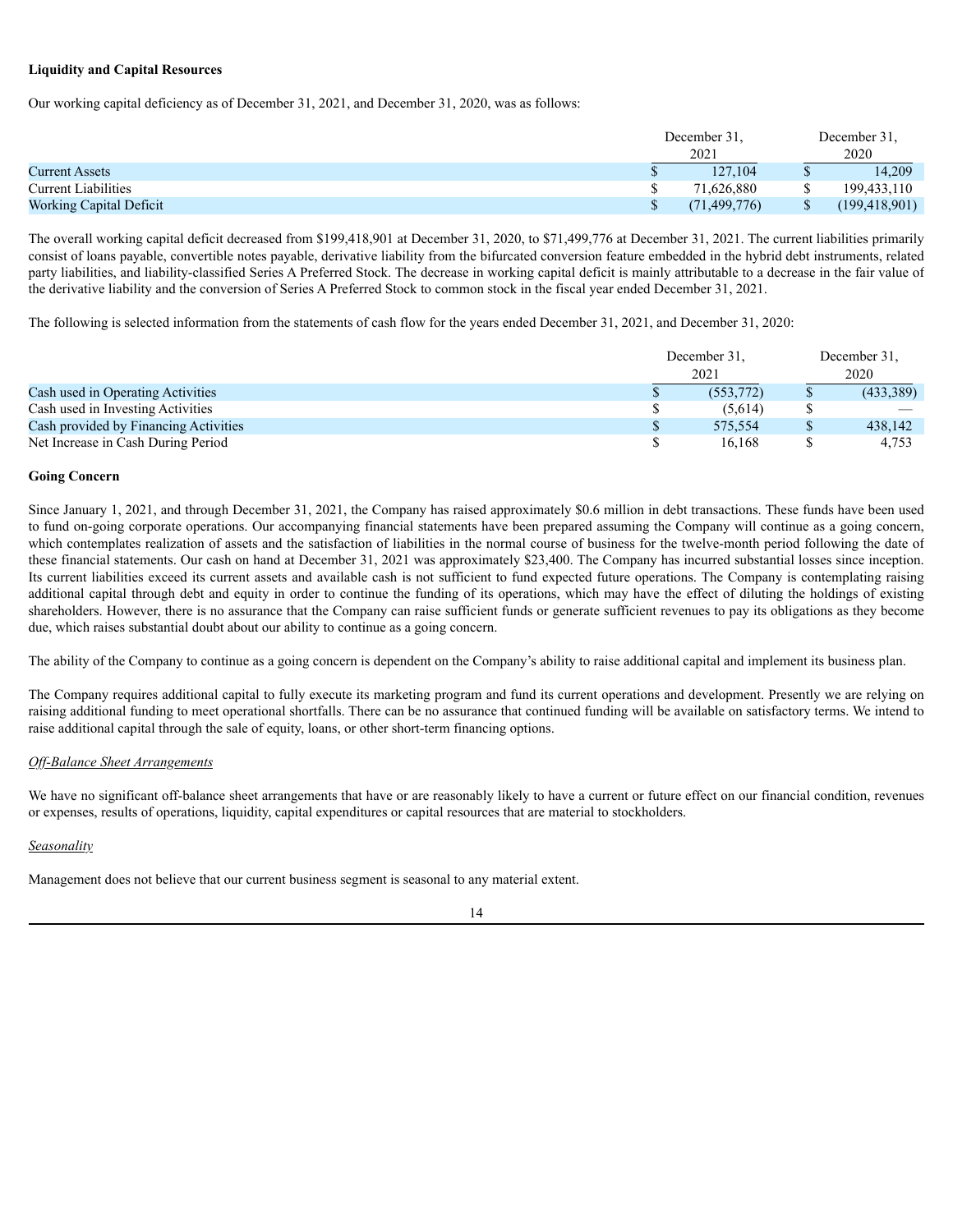#### **Significant Accounting Policies**

Our discussion and analysis of our results of operations and liquidity and capital resources are based on our financial statements, which have been prepared in accordance with accounting principles generally accepted in the United States. The preparation of these financial statements requires us to make estimates and judgments that affect the reported amounts of assets, liabilities, revenues and expenses, and disclosure of contingent assets and liabilities. On an ongoing basis, we evaluate our estimates and judgments, including those related to revenue recognition, allowance for doubtful accounts, warranty liabilities, share-based payments, income taxes and litigation. We base our estimates on historical and anticipated results and trends and on various other assumptions that we believe are reasonable under the circumstances, including assumptions as to future events. These estimates form the basis for making judgments about the carrying values of assets and liabilities that are not readily apparent from other sources. By their nature, estimates are subject to an inherent degree of uncertainty. Actual results that differ from our estimates could have a significant adverse effect on our operating results and financial position. We believe that the significant accounting policies and assumptions as detailed in Note 1 to the financial statements contained herein may involve a higher degree of judgment and complexity than others.

#### **Item 7A. Quantitative and Qualitative Disclosures About Market Risk.**

We are a Smaller Reporting Company and are not required to provide the information under this item.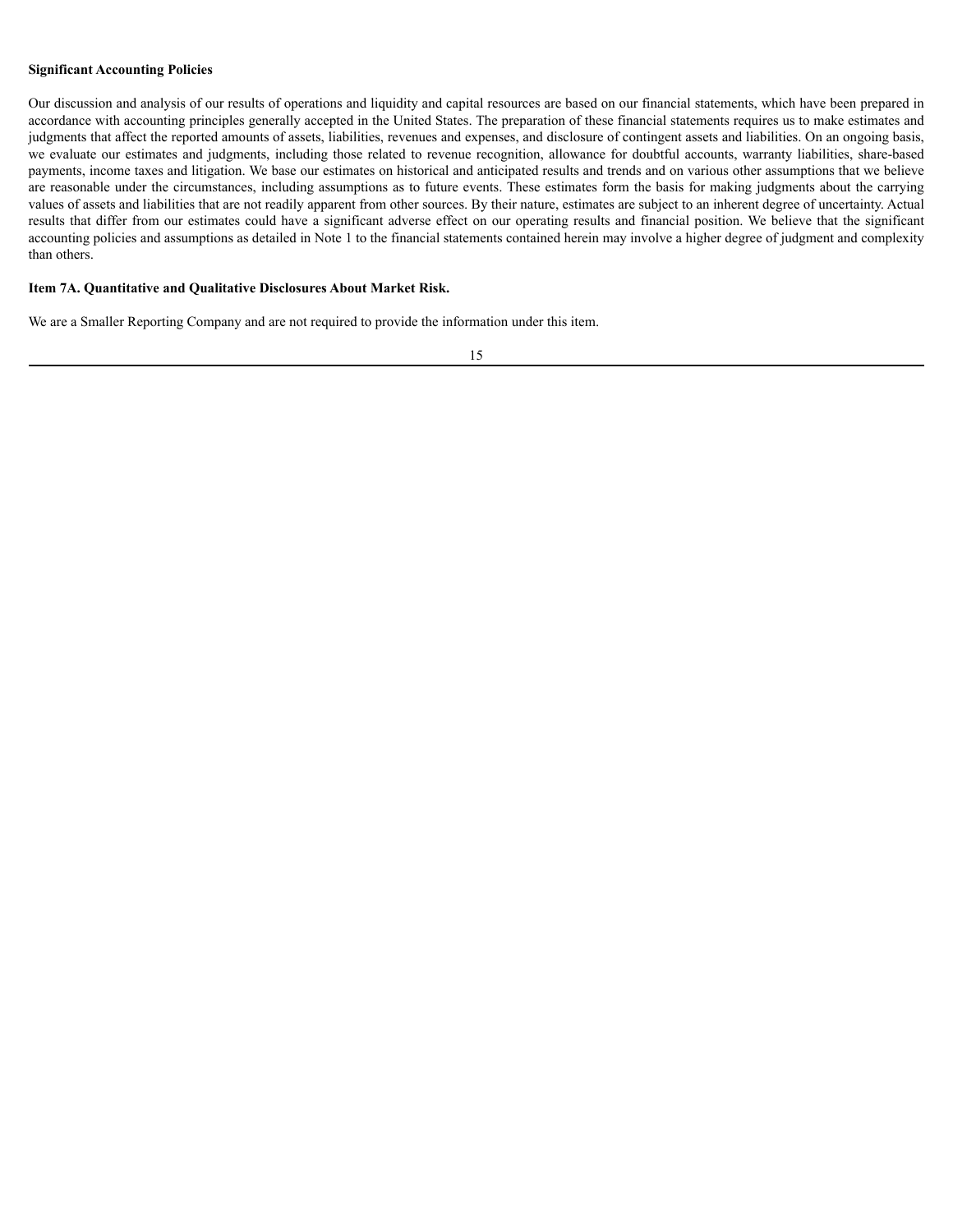#### **BOON INDUSTRIES, INC. AND SUBSIDIARIES INDEX TO FINANCIAL STATEMENTS**

| <b>Report of Independent Registered Public Accounting Firm</b>                                  | - F-1 |
|-------------------------------------------------------------------------------------------------|-------|
| Consolidated Balance Sheets for December 31, 2021, and 2020                                     | $F-2$ |
| Consolidated Statements of Operations for the Years Ended December 31, 2021, and 2020           | $F-3$ |
| Consolidated Statement of Stockholders' Deficit for the Years Ended December 31, 2021, and 2020 | $F-4$ |
| Consolidated Statements of Cash Flows for the Years Ended December 31, 2021, and 2020           | F-5   |
| Notes to Consolidated Financial Statements for the Years Ended December 31, 2021, and 2020      | F-6   |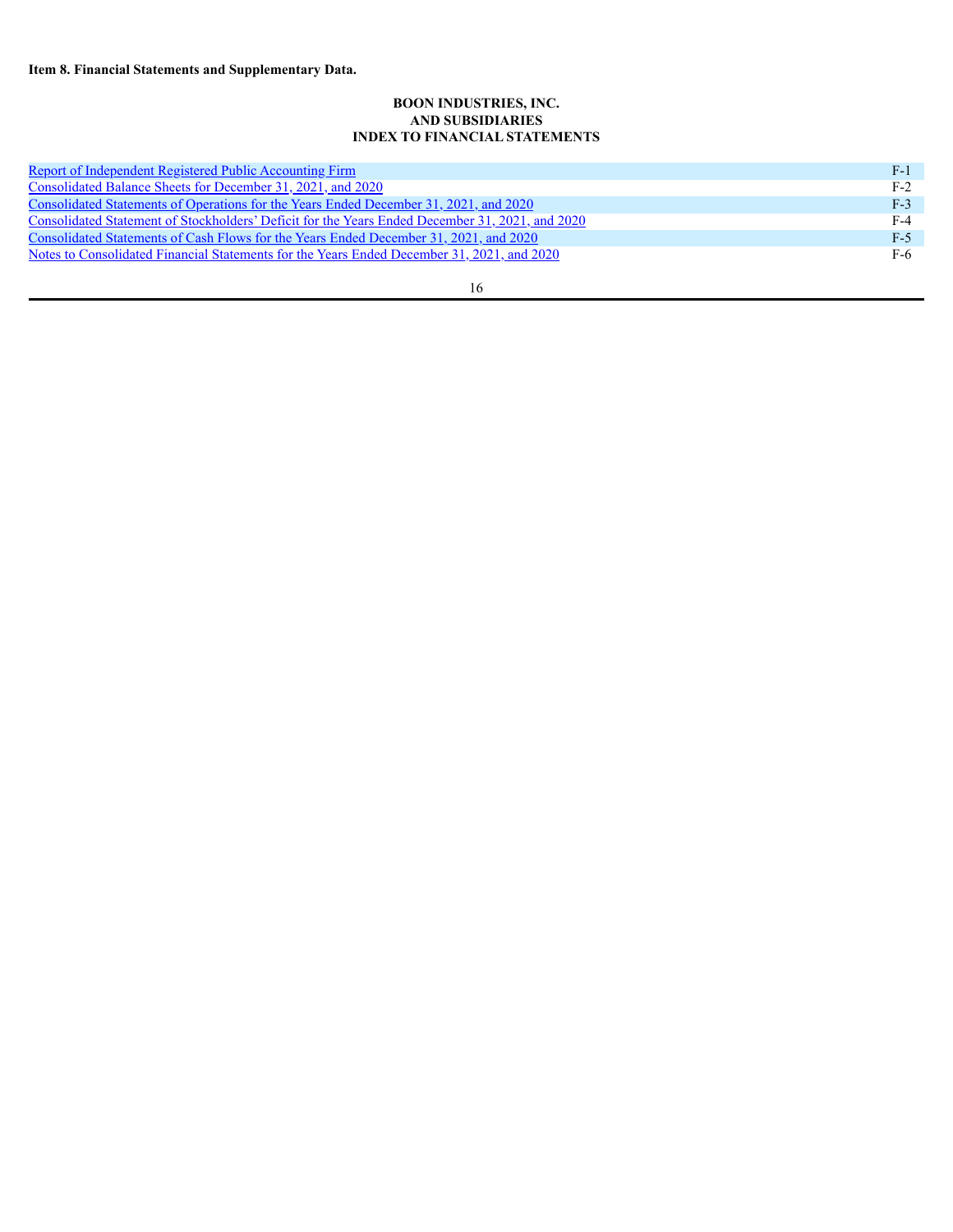#### **Report of Independent Registered Public Accounting Firm**

To the shareholders and the board of directors of Boon Industries, Inc.

#### **Opinion on the Financial Statements**

We have audited the accompanying consolidated balance sheets of Boon Industries, Inc. as of December 31, 2021, and 2020, the related statements of operations, stockholders' deficit, and cash flows for the years then ended, and the related notes (collectively referred to as the "financial statements"). In our opinion, the financial statements present fairly, in all material respects, the financial position of the Company as of December 31, 2021, and 2020, and the results of its operations and its cash flows for the years then ended, in conformity with accounting principles generally accepted in the United States.

#### **Substantial Doubt about the Company's Ability to Continue as a Going Concern**

The accompanying financial statements have been prepared assuming that the Company will continue as a going concern. As discussed in Note 2 to the financial statements, the Company has suffered recurring losses from operations and has a significant accumulated deficit. In addition, the Company continues to experience negative cash flows from operations. These factors raise substantial doubt about the Company's ability to continue as a going concern. Management's plans in regard to these matters are also described in Note 2. The financial statements do not include any adjustments that might result from the outcome of this uncertainty.

#### **Basis for Opinion**

These financial statements are the responsibility of the Company's management. Our responsibility is to express an opinion on the Company's financial statements based on our audit. We are a public accounting firm registered with the Public Company Accounting Oversight Board (United States) ("PCAOB") and are required to be independent with respect to the Company in accordance with the U.S. federal securities laws and the applicable rules and regulations of the Securities and Exchange Commission and the PCAOB.

We conducted our audit in accordance with the standards of the PCAOB. Those standards require that we plan and perform the audit to obtain reasonable assurance about whether the financial statements are free of material misstatement, whether due to error or fraud. The Company is not required to have, nor were we engaged to perform, an audit of its internal control over financial reporting. As part of our audits, we are required to obtain an understanding of internal control over financial reporting but not for the purpose of expressing an opinion on the effectiveness of the Company's internal control over financial reporting. Accordingly, we express no such opinion.

Our audit included performing procedures to assess the risks of material misstatement of the financial statements, whether due to error or fraud, and performing procedures that respond to those risks. Such procedures included examining, on a test basis, evidence regarding the amounts and disclosures in the financial statements. Our audit also included evaluating the accounting principles used and significant estimates made by management, as well as evaluating the overall presentation of the financial statements. We believe that our audit provides a reasonable basis for our opinion.

/S/ BF Borgers CPA PC **BF Borgers CPA PC** PCAOB ID Number 5041

We have served as the Company's auditor since 2020 Lakewood, CO

April 14, 2022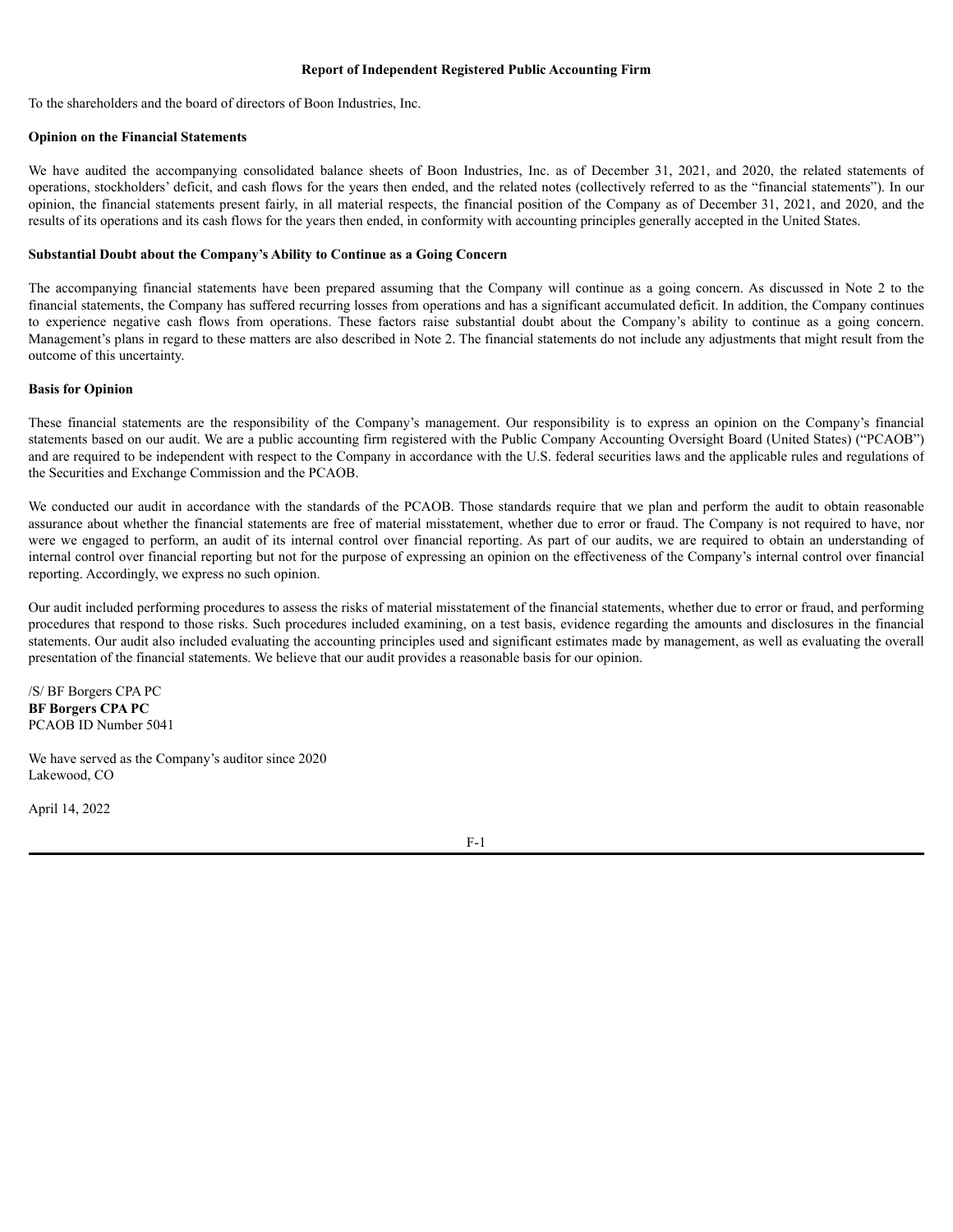#### <span id="page-19-0"></span>**Boon Industries, Inc. Balance Sheets As of December 31, 2021, and 2020**

|                                                                                                                                                                                                                                                                 |             | December 31,<br>2021 | December 31,<br>2020 |
|-----------------------------------------------------------------------------------------------------------------------------------------------------------------------------------------------------------------------------------------------------------------|-------------|----------------------|----------------------|
| <b>ASSETS</b>                                                                                                                                                                                                                                                   |             |                      |                      |
| <b>Current Assets:</b>                                                                                                                                                                                                                                          |             |                      |                      |
| Cash and cash equivalents                                                                                                                                                                                                                                       | \$          | 23,360               | \$<br>7,192          |
| Accounts receivable                                                                                                                                                                                                                                             |             | 16,693               |                      |
| Inventory                                                                                                                                                                                                                                                       |             | 8,403                | 6,889                |
| Prepaid expenses & other assets                                                                                                                                                                                                                                 |             | 78,648               | 128                  |
| <b>Total Current Assets</b>                                                                                                                                                                                                                                     |             | 127,104              | 14,209               |
| Property and equipment, net                                                                                                                                                                                                                                     |             | 88,264               | 94,000               |
| Capitalized licensing fees, net                                                                                                                                                                                                                                 |             | 2,025,000            | 2,625,000            |
| <b>TOTAL ASSETS</b>                                                                                                                                                                                                                                             | \$          | 2,240,368            | \$<br>2,733,209      |
| <b>LIABILITIES</b>                                                                                                                                                                                                                                              |             |                      |                      |
| <b>Current Liabilities:</b>                                                                                                                                                                                                                                     |             |                      |                      |
| Accounts payable                                                                                                                                                                                                                                                | $\mathbb S$ | 113,298              | \$<br>136,492        |
| Convertible notes payable, net of discount                                                                                                                                                                                                                      |             | 949,063              | 329,427              |
| Loans payable                                                                                                                                                                                                                                                   |             | 110,000              | 110,000              |
| Accrued interest                                                                                                                                                                                                                                                |             | 135,057              | 56,074               |
| Derivative liability                                                                                                                                                                                                                                            |             | 928,198              | 2,078,975            |
| Related party liabilities                                                                                                                                                                                                                                       |             | 497,168              | 313,142              |
| Series A Preferred Liability: \$0.0001 par value; 20,000,000 shares authorized, 6,889,410 and<br>19,640,900 shares issues and outstanding at December 31, 2021, and December 31, 2020,                                                                          |             |                      |                      |
| respectively                                                                                                                                                                                                                                                    |             | 68,894,100           | 196,409,000          |
| <b>Total Current Liabilities</b>                                                                                                                                                                                                                                |             | 71,626,884           | 199,433,110          |
| <b>Total Non-Current Liabilities</b>                                                                                                                                                                                                                            |             |                      |                      |
|                                                                                                                                                                                                                                                                 |             |                      |                      |
| <b>Total Liabilities</b>                                                                                                                                                                                                                                        |             | 71,626,884           | 199,433,110          |
| Commitments and contingencies (note 11)                                                                                                                                                                                                                         |             |                      |                      |
|                                                                                                                                                                                                                                                                 |             |                      |                      |
| <b>STOCKHOLDERS' DEFICIT</b>                                                                                                                                                                                                                                    |             |                      |                      |
| Preferred stock, Series B: \$0.0001 par value; 1,000 shares authorized 1,000 shares issued and<br>outstanding at December 31, 2021, and December 31, 2020.<br>Common stock, \$0.0001 par value; 529,999,000 shares authorized 400,511,582 and 42,072,603 shares |             |                      |                      |
| issued and outstanding at December 31, 2021, and December 31, 2020, respectively.                                                                                                                                                                               |             | 40,051               | 4,207                |
| <b>Stock Payable</b>                                                                                                                                                                                                                                            |             | 250,000              |                      |
| Additional paid in capital                                                                                                                                                                                                                                      |             | (58, 490, 434)       | (191, 388, 001)      |
| Accumulated deficit                                                                                                                                                                                                                                             |             | (11, 186, 133)       | (5,316,107)          |
| <b>Total Stockholders' Deficit</b>                                                                                                                                                                                                                              |             | (69, 386, 516)       | (196, 699, 901)      |
| <b>TOTAL LIABILITIES AND SHAREHOLDERS' DEFICIT</b>                                                                                                                                                                                                              | \$          | 2,240,368            | \$<br>2,733,209      |

*See accompanying summary of accounting policies and notes to financial statements.*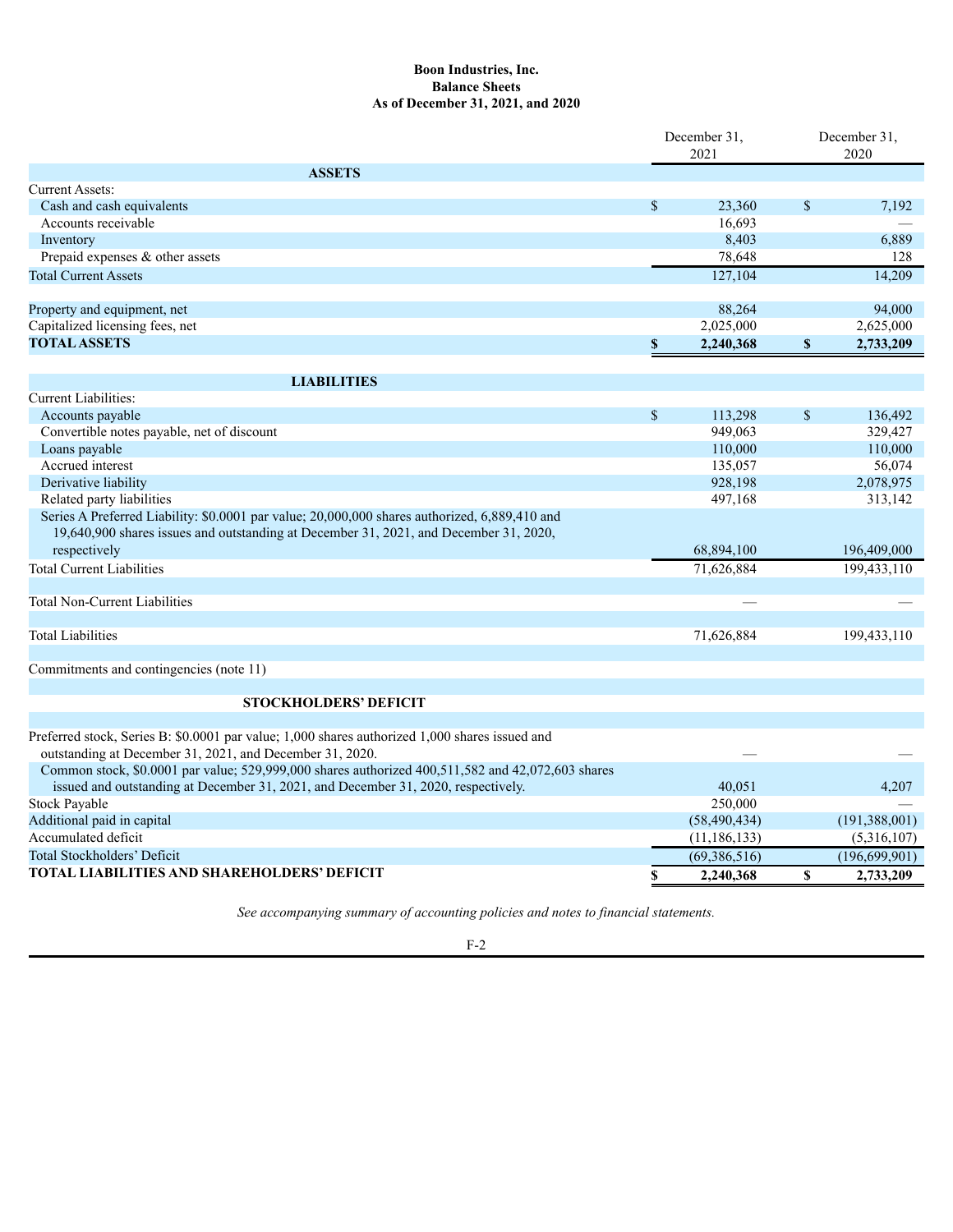#### **Boon Industries, Inc. Statements of Operations For the Years Ended December 31, 2021, and 2020**

|                                                                         |             | December 31, |             | December 31,  |  |
|-------------------------------------------------------------------------|-------------|--------------|-------------|---------------|--|
|                                                                         |             | 2021         |             | 2020          |  |
| <b>Sales</b>                                                            | $\mathbf S$ | 86,259       | $\mathbf S$ | 60,157        |  |
| Cost of sales                                                           |             | 30,946       |             | 18,441        |  |
| Gross profit                                                            |             | 55,313       |             | 41,716        |  |
| <b>Operating expenses:</b>                                              |             |              |             |               |  |
| Depreciation                                                            |             | 11,350       |             | 11,000        |  |
| General and administrative expenses                                     |             | 412,267      |             | 170,568       |  |
| Stock-based compensation                                                |             | 3,303,000    |             | 1,600,000     |  |
| Licensing fees                                                          |             | 600,000      |             | 375,000       |  |
| Professional fees                                                       |             | 142,931      |             | 116,304       |  |
| Salaries and wages                                                      |             | 362,000      |             | 301,667       |  |
| Total operating expenses                                                |             | 4,831,548    |             | 2,574,539     |  |
| Loss from operations                                                    |             | (4,776,235)  |             | (2, 532, 823) |  |
| Other income (expense):                                                 |             |              |             |               |  |
| Gain on conversion of debt                                              |             | 134,379      |             | 256,203       |  |
| Change in fair value of derivative liability                            |             | 1,955,459    |             | (2,037,466)   |  |
| Loss on Series A conversion                                             |             | (2,026,463)  |             | (181, 436)    |  |
| Interest expense, net                                                   |             | (1,157,166)  |             | (368, 482)    |  |
| Total other expense                                                     |             | (1,093,791)  |             | (2,331,181)   |  |
| Net loss before income taxes                                            |             | (5,870,026)  |             | (4,864,004)   |  |
| Income tax expense                                                      |             |              |             |               |  |
| <b>Net loss</b>                                                         | $\mathbb S$ | (5,870,026)  | $\mathbf S$ | (4,864,004)   |  |
| Weighted average number of common shares outstanding, basic and diluted |             | 151,943,782  |             | 29,515,387    |  |
| Basic and diluted net loss per common share                             |             |              |             |               |  |
|                                                                         | \$          | (0.04)       | \$          | (0.16)        |  |

*See accompanying summary of accounting policies and notes to financial statements.*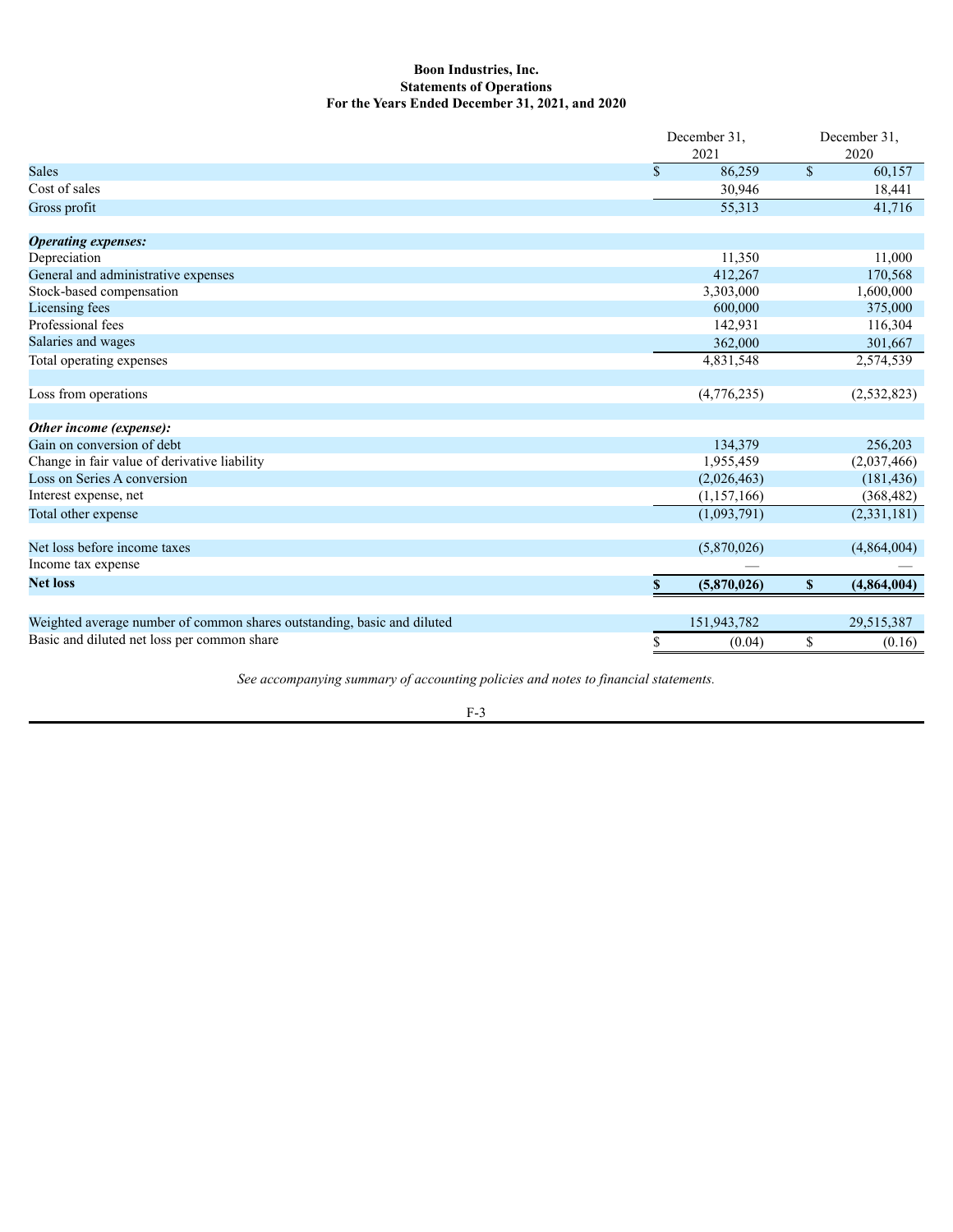#### <span id="page-21-0"></span>**Boon Industries, Inc. Statement of Stockholders' Deficit For the Years Ended December 31, 2021, and 2020**

|                                                         |               | Preferred Stock<br>Series A |        |               | Preferred Stock<br>Series B |        | Common Stock  |             | Additional<br>Paid-In |                      | Accumulated      | Total<br>Stockholders' |
|---------------------------------------------------------|---------------|-----------------------------|--------|---------------|-----------------------------|--------|---------------|-------------|-----------------------|----------------------|------------------|------------------------|
|                                                         | <b>Shares</b> |                             | Amount | <b>Shares</b> |                             | Amount | <b>Shares</b> | Amount      | Capital               | <b>Stock Pavable</b> | Deficit          | Deficit                |
| <b>Balance at December 31, 2020</b>                     |               |                             |        | 1,000         |                             |        | 42,072,603    | 4,207<br>\$ | \$(191,388,001)       | –                    | (5,316,107)      | \$(196,699,901)        |
|                                                         |               |                             |        |               |                             |        |               |             |                       |                      |                  |                        |
| Preferred stock cancelled                               |               |                             |        |               |                             |        |               |             | 125,025,000           |                      |                  | 125,025,000            |
| Shares of common stock issued<br>pursuant to conversion |               |                             |        |               |                             |        |               |             |                       |                      |                  |                        |
| preferred stock                                         |               |                             |        |               |                             |        | 342,981,775   | 34,298      | 7,610,064             |                      |                  | 7,644,362              |
| Shares of common stock issued                           |               |                             |        |               |                             |        |               |             |                       |                      |                  |                        |
| pursuant to salary conversion                           |               |                             |        |               |                             |        | 1,868,756     | 187         | 109,323               |                      |                  | 109,510                |
| Preferred stock issuable<br>pursuant to consulting and  |               |                             |        |               |                             |        |               |             |                       |                      |                  |                        |
| director agreements                                     |               |                             |        |               |                             |        |               |             |                       | 250,000              |                  | 250,000                |
| Common shares issued pursuant<br>to debt conversion     | _             |                             |        |               |                             |        | 13,588,448    | 1,359       | 153,180               |                      |                  | 154,539                |
| Net loss                                                |               |                             |        |               |                             |        |               |             |                       |                      | (5.870.026)      | (5,870,026)            |
| <b>Balance at December 31, 2021</b>                     |               |                             |        | 1.000         |                             |        | 400.511.582   | 40.051      | (58, 490, 434)        | 250,000              | \$(11, 186, 133) | (69,386,516)           |

|                                                                  | <b>Preferred Stock</b><br>Series A |        | <b>Preferred Stock</b><br>Series B |               | Common Stock |        | Additional<br>Paid-In |  | Accumulated |  | Total<br>Stockholders' |         |             |                 |
|------------------------------------------------------------------|------------------------------------|--------|------------------------------------|---------------|--------------|--------|-----------------------|--|-------------|--|------------------------|---------|-------------|-----------------|
|                                                                  | Shares                             | Amount |                                    | <b>Shares</b> |              | Amount | Shares                |  | Amount      |  | Capital                | Deficit |             | Deficit         |
| <b>Balance at December 31, 2019</b>                              |                                    |        |                                    |               |              |        |                       |  |             |  | (13,361)               |         | (452, 103)  | (465, 464)      |
|                                                                  |                                    |        |                                    |               |              |        |                       |  |             |  |                        |         |             |                 |
| Parent subsidiary formation                                      | 19,320,000                         |        | 1,932                              |               |              |        | 306,681               |  | 31          |  | (1,963)                |         |             |                 |
| Common stock issued with asset                                   |                                    |        |                                    |               |              |        |                       |  |             |  |                        |         |             |                 |
| purchase                                                         | 50,000                             |        | 5                                  | 1,000         |              |        | 30,000,000            |  | 3,000       |  | 596,995                |         |             | 600,000         |
| Conversion of debt to common<br>stock                            |                                    |        |                                    |               |              |        | 1,836,653             |  | 183         |  | 256,948                |         |             | 257,131         |
| Preferred stock converted to<br>common stock                     | (29,100)                           |        |                                    |               |              |        | 4,929,270             |  | 493         |  | 471,943                |         |             | 472,436         |
| Common shares issued per<br>employment agreements                |                                    |        |                                    |               |              |        | 4,999,999             |  | 500         |  | 999,500                |         |             | 1,000,000       |
| Preferred stock issued pursuant to<br>licensing and distribution | 300,000                            |        | 30                                 |               |              |        |                       |  |             |  | 2,999,970              |         |             | 3,000,000       |
| agreement                                                        |                                    |        |                                    |               |              |        |                       |  |             |  |                        |         |             |                 |
| Reclassification Series A to<br>Liability                        | (19,640,900)                       |        | (1,967)                            |               |              |        |                       |  |             |  | (196, 698, 033)        |         |             | (196,700,000)   |
| Net loss                                                         |                                    |        |                                    |               |              |        |                       |  |             |  |                        |         | (4,864,004) | (4,864,004)     |
| <b>Balance at December 31, 2020</b>                              |                                    |        |                                    | 1,000         |              |        | 42,072,603            |  | 4,207       |  | \$(191,388,001)        |         | (5,316,107) | \$(196,699,901) |

*See accompanying summary of accounting policies and notes to financial statements.*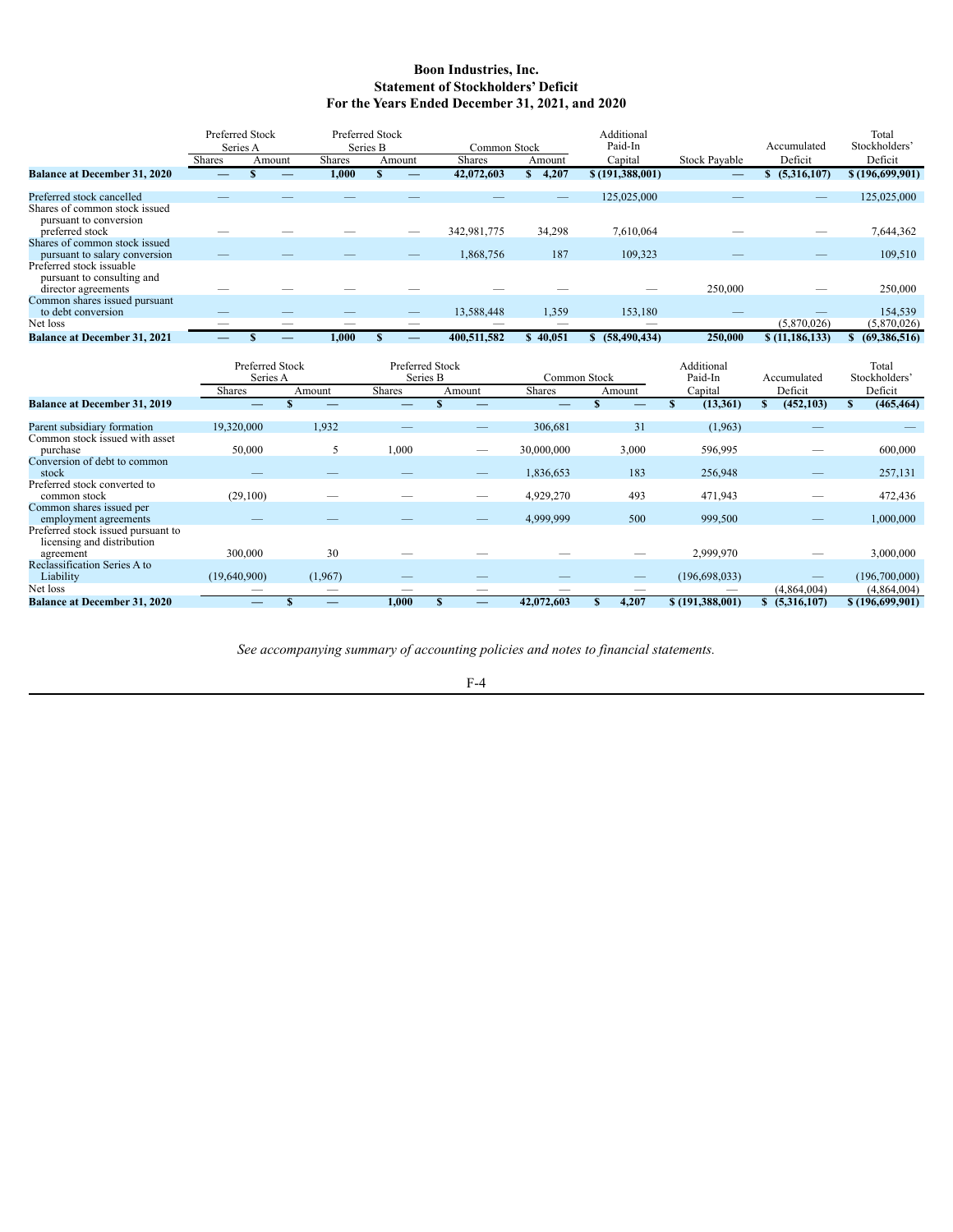#### <span id="page-22-0"></span>**Boon Industries, Inc. Statements of Cash Flows For the Years Ended December 31, 2021, and 2020**

|                                                                                |                    | December 31,      | December 31, |                    |  |
|--------------------------------------------------------------------------------|--------------------|-------------------|--------------|--------------------|--|
|                                                                                |                    | 2021              |              | 2020               |  |
| Cash flows from operating activities:                                          |                    |                   |              |                    |  |
| Net loss                                                                       | \$                 | (5,870,026)       | \$           | (4,864,004)        |  |
| Adjustments to reconcile net loss to net cash used in operating activities:    |                    |                   |              |                    |  |
| Depreciation<br>Amortization of convertible debt discount                      |                    | 11,350<br>507,758 |              | 11,000             |  |
| Amortization capitalized license fees                                          |                    | 600,000           |              | 323,333<br>375,000 |  |
| Change in fair value of derivative liability                                   |                    | (1,955,459)       |              | 2,037,466          |  |
| Stock-based compensation                                                       |                    | 3,303,000         |              | 1,600,000          |  |
| Gain on debt conversion                                                        |                    | (134, 379)        |              | (256, 203)         |  |
| Penalty on debt conversion                                                     |                    | 30,000            |              |                    |  |
| Non-cash interest expense                                                      |                    | 493,431           |              |                    |  |
| Loss on Series A conversion                                                    |                    | 2,026,463         |              | 181,436            |  |
| Decrease (increase) in operating assets and liabilities                        |                    |                   |              |                    |  |
| Accounts receivable                                                            |                    | (16,693)          |              |                    |  |
| Inventory                                                                      |                    | (1,514)           |              | (6,889)            |  |
| Prepaid & other assets                                                         |                    | (3,520)           |              | 1,540              |  |
| Accounts payable                                                               |                    | (23, 195)         |              | 136,492            |  |
| Related party liabilities                                                      |                    | 387,194           |              |                    |  |
| Accrued interest                                                               |                    | 91,818            |              | 27,440             |  |
| Net cash used in operating activities                                          |                    | (553, 772)        |              | (433, 389)         |  |
|                                                                                |                    |                   |              |                    |  |
| Cash flows from investing activities:                                          |                    |                   |              |                    |  |
| Acquisition of property $&$ equipment                                          |                    | (5,614)           |              |                    |  |
| Net cash used in investing activities                                          |                    | (5,614)           |              |                    |  |
|                                                                                |                    |                   |              |                    |  |
| Cash flows from financing activities:                                          |                    |                   |              |                    |  |
| Proceeds from convertible debt                                                 |                    | 607,000           |              | 125,000            |  |
| Related party liabilities                                                      |                    | (31, 446)         |              | 313,142            |  |
| Net cash provided by financing activities                                      |                    | 575,554           |              | 438,142            |  |
|                                                                                |                    |                   |              |                    |  |
| Net increase in cash                                                           |                    | 16,168            |              | 4,753              |  |
|                                                                                |                    |                   |              |                    |  |
| Cash, beginning of period                                                      |                    | 7,192             |              | 2,439              |  |
| Cash, end of period                                                            | \$                 | 23,360            | \$           | 7,192              |  |
| <b>Supplemental Disclosures of Cash Flow Information</b>                       |                    |                   |              |                    |  |
|                                                                                |                    |                   |              |                    |  |
| Cash paid for interest                                                         | \$                 | 10,008            | \$           | 9,174              |  |
| Cash paid for taxes                                                            | $\hat{\mathbf{S}}$ |                   | \$           |                    |  |
|                                                                                |                    |                   |              |                    |  |
| <b>Supplemental Disclosures of Non-Cash Investing and Financing Activities</b> |                    |                   |              |                    |  |
| Original debt discount conversion feature                                      | \$                 | 440,123           | \$           |                    |  |
| Conversion of related party salary to common stock                             | \$                 | 109,510           | \$           |                    |  |
| Preferred stock cancelled and returned to Treasury                             | $\mathbb S$        | 125,025,000       | \$           |                    |  |
| Preferred stock issued pursuant to agreement                                   | $\mathbb S$        | 3,378,000         | \$           | 3,000,000          |  |
| Common stock issued pursuant to asset purchase agreement                       | \$                 |                   | \$           | 600,000            |  |
| Conversion of notes payable and accrued interest to common stock               | \$                 | 154,539           | \$           | 257,131            |  |
| Common stock issued in accordance to employment agreements                     | $\boldsymbol{\$}$  |                   | \$           | 1,000,000          |  |
| Preferred stock converted to common stock                                      | \$                 | 17,375            | \$           |                    |  |
| Conversion of Series A Preferred stock into common stock                       | \$                 | 7,644,362         | \$           | 472,436            |  |

*See accompanying summary of accounting policies and notes to financial statements.*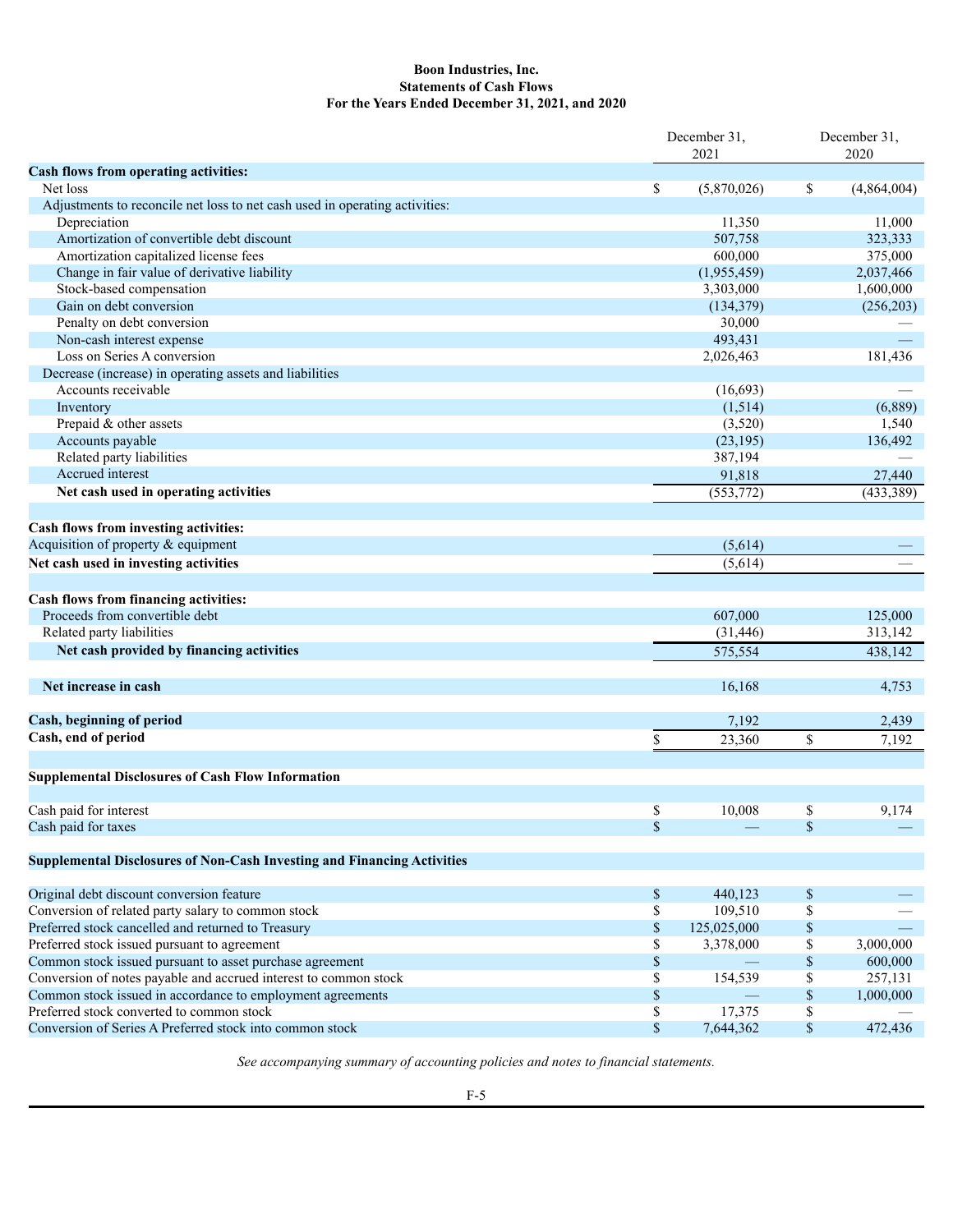#### <span id="page-23-0"></span>**Boon Industries, Inc. Notes to the Financial Statements For the Years Ended December 31, 2021, and 2020**

#### **Note 1 - Nature of Business and Summary of Significant Accounting Policies**

#### Organization and Description of Business

Boon Industries, Inc. ("Boon," the "Company," "we," "us" and "our") is an innovative bioscience company that has developed chemical solutions for the agricultural, food and beverage, hospitality, and medical industries. DiOx+, our flagship product, is a disinfectant sterilizer that kills harmful pathogens without dangerous toxic exposure to the user or the environment. DiOx+ is an activated chlorine dioxide (Cl02) broad spectrum disinfectant that protects the environment and human health from viruses, bacteria and harmful by-products left by other cleaning sanitizers, without a harsh smell or skin irritation.  $DiOx+$ is effective against aerobic and non-aerobic bacteria, viruses, molds, fungi, algae, protozoa, and spores.

Our proprietary chemical formulas and processes make DiOx+ ideal for sterilizing mission critical, high value medical equipment and disinfecting air and surfaces in laboratory and hospital environments. DiOx+ helps protect agricultural crops from disease, can be used in water treatment systems, and helps reduce operational costs in warehousing, and distribution centers, and ecommerce support facilities.

We manufacture DiOx+ in the U.S. at our production facility located in Grass Valley, California. We also manufacture customized "white label" products for the food and beverage industry at the facility we lease in Grants Pass, Oregon.

These white label products are predominantly tinctures of liquid nutritional supplements that utilize nano-emulsification to suspend particles in a solution.

#### Basis of Presentation

The audited financial statements of the Company have been prepared in accordance with accounting principles generally accepted in the United States of America ("U.S. GAAP") and the rules and regulations of the Securities and Exchange Commission ("SEC").

#### Fiscal Year End

The Company has selected December 31 as its fiscal year end.

#### Holding Company Parent-subsidiary Formation

On March 2, 2020, the Company became the parent and successor issuer of Leaf of Faith Beverage, Inc. ("LOFB"), pursuant to a parent-subsidiary reorganization with LOFB, pursuant to Section 1081(g) of the Oklahoma Act, which was executed by Leaf of Faith Beverage, Inc., Boon Industries, Inc., and Leaf of Faith Beverage Merger Sub, Inc. Boon Industries, Inc. was incorporated in Oklahoma on March 2, 2020.

Under the Agreement and plan of merger, Leaf of Faith Beverage, Inc. merged into Leaf of Faith Beverage Merger Sub, Inc. and Leaf of Faith Beverage, Inc. ceased to exist, wherein Leaf of Faith Beverage Merger Sub, Inc. became the survivor and successor, having acquired all of Leaf of Faith Beverage, Inc. assets, rights financial statements, obligations, and liabilities as the constituent or resulting corporation. Boon Industries, Inc. became the parent and the holding company of Leaf of Faith Beverage Merger Sub, Inc. under the Parent Subsidiary formation which was in compliance with Section 1081(g) of the Oklahoma Act. Upon consummation of the Parent Subsidiary formation, each issued and outstanding share of capital stock of the former Leaf of Faith Beverage, Inc. was transmuted into and represented the identical equity structure of Boon Industries, Inc. (on a share-for-share basis) being of the same designations, rights, powers and preferences, and qualifications, limitations, and restrictions. Boon Industries, Inc. was the issuer since the former Leaf of Faith Beverage, Inc. equity structure was transmuted pursuant to Section  $1081(g)$  as the current issued and outstanding equities of Boon Industries, Inc.

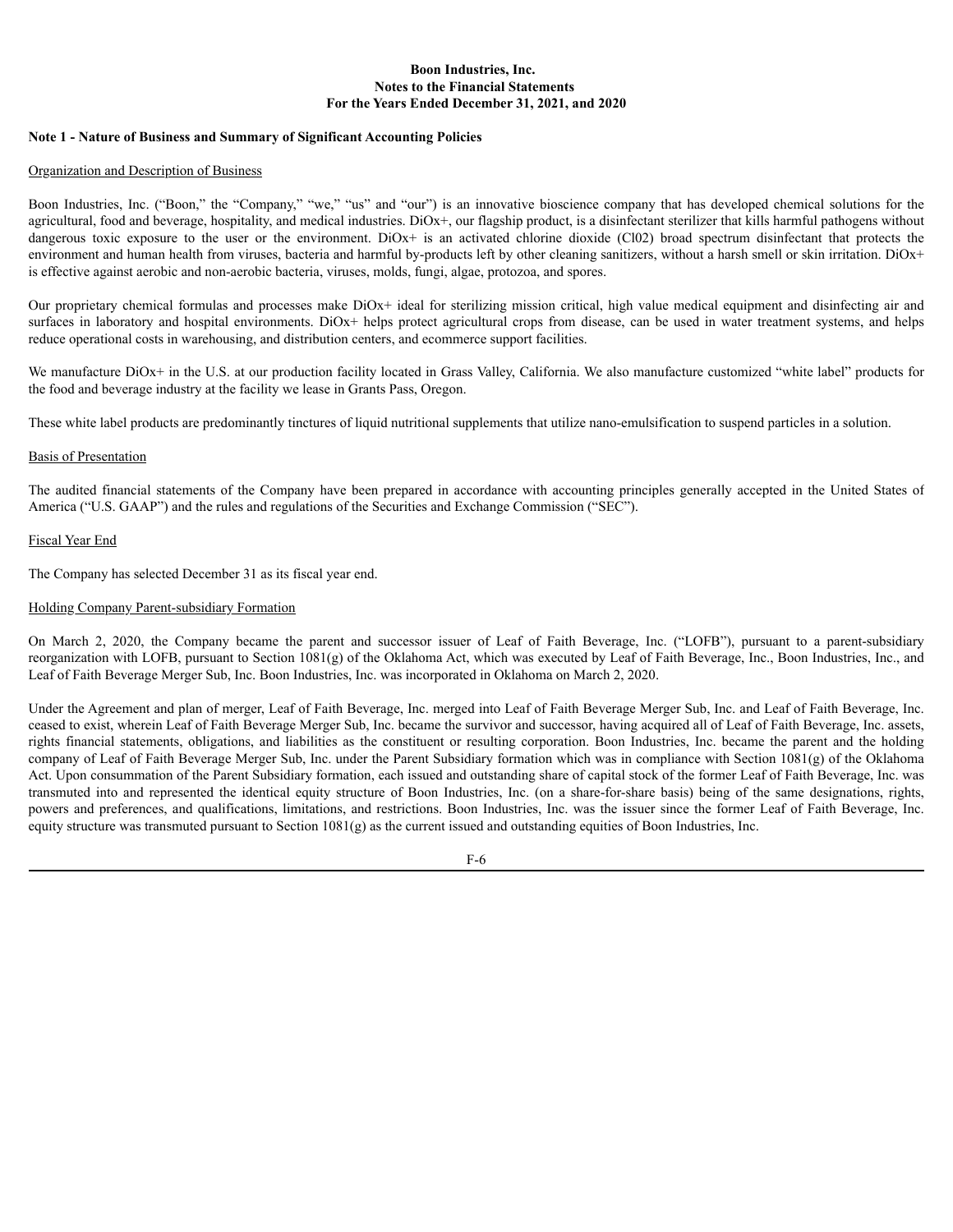#### Change of Control/ Asset Purchase

On March 2, 2020, Boon Industries, Inc. completed an Asset Purchase Agreement with Matrix of Life Tech Trust, an Oregon Trust, a Trust with ongoing operations ("Matrix'). The Asset Purchase was in compliance with Section 368(a)(l)(B) of the Internal Revenue Code of 1986, as amended and resulted in a change in control of Boon Industries, Inc. Boon Industries, Inc., is an operating business with ongoing operations since its date of incorporation on March 2, 2020, to present. From the date of incorporation, Boon Industries, Inc., has had ongoing operations and is therefore an "Issuer" that is not, and has never been a "Shell Company" or ever was a "Former Shell Company" as defined in Rule 144(i) of the Act.

Matrix of Life Tech Trust (the "Trust") was established in October of 2011 by Justin Gonzalez, as trustee, for the benefit of his children to develop proprietary technologies in emulsification with applications in the beverage and nutritional supplement industries. The Trust was initially funded by cash from Mr. Gonzalez to engage in its business. Beginning in 2012 the Trust conducted water bottling operations in Grants Pass, Oregon, where it produced bottled water and a range of products for the health and wellness industry, until the sale of its assets to us in March 2020.

For financial reporting purposes, the Matrix acquisition represents a capital transaction of Matrix of Life Tech Trust or a Business combination under common control accounted for under ASC 805-50, because the sellers of Matrix of Life Tech Trust controlled the Company before the merger and immediately following the completion of the transaction. As such, Matrix of Life Tech Trust is deemed to the accounting acquirer in the transaction and, consequently, the transaction is being treated as a recapitalization of Matrix of Life Tech Trust. Accordingly, the assets and liabilities and the historical operations that will be reflected in the Company's ongoing financial statements will be those of Matrix of Life Tech Trust and will be recorded at the historical cost basis of Matrix of Life Tech Trust. The Company's assets, liabilities and results of operations will be consolidated with the assets, liabilities, and results of operations of Matrix of Life Tech Trust after consummation of the merger. The Company's historical capital accounts will be retroactively adjusted to reflect the equivalent number of shares issued by the Company in the merger while Matrix of Life Trust's historical retained earnings will be carried forward. The historical financial statements of the Company before the Merger will be replaced with the historical statements of Matrix of Life Tech Trust before the merger in all future filings with the Securities and Exchange Commission, or "SEC".

#### Business Combinations

As per ASC 805-50 a common-control transaction does not meet the definition of a business combination because there is no change in control over the net assets. The accounting for these transactions is addressed in the "Transactions Between Entities Under Common Control". The net assets are derecognized by the transferring entity and recognized by the receiving entity at the historical cost of the parent of the entities under common control. Any difference between the proceeds transferred or received and the carrying amounts of the net assets is recognized in equity in the transferring and receiving entities' separate financial statements and eliminated in consolidation. The change in accounting principle is applied retroactively for all periods presented.

#### Use of Estimates

The preparation of the Company's financial statements in conformity with U.S. GAAP requires management to make estimates and assumptions that affect the reported amounts of assets and liabilities and disclosure of contingent assets and liabilities at the date of the financial statements and the reported amounts of revenues and expenses during the reporting period. Management regularly evaluates estimates and assumptions related to the valuation of assets and liabilities.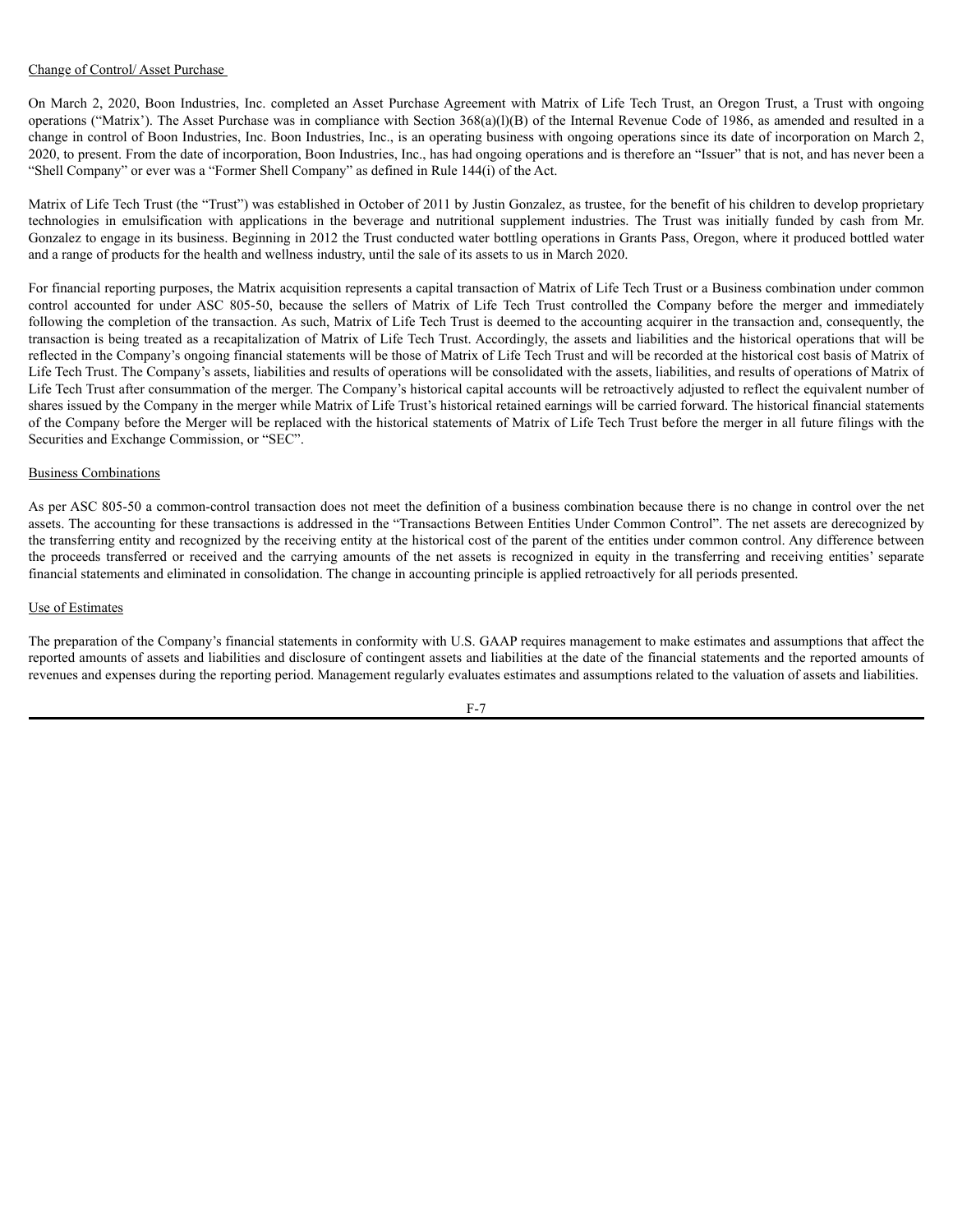Management bases its estimates and assumptions on current facts, historical experience, and various other factors that it believes to be reasonable under the circumstances, the results of which form the basis for making judgments about the carrying values of assets and liabilities and the accrual of costs and expenses that are not readily apparent from other sources. The actual results experienced by the Company may differ materially and adversely from managements estimates. To the extent there are material differences between the estimates and the actual results, future results of operations will be affected. Significant estimates include:

- Liability for legal contingencies.
- Useful life of assets.
- Deferred income taxes and related valuation allowances.
- Impairment of finite-life intangible.
- Obsolescence of inventory.
- Stock based compensation calculated using Black Scholes option pricing model.

#### Segment Reporting

The Company operates as one reportable segment under ASC 280, Segment Reporting. The Chief operating decision maker regularly reviews the financial information of the Company at a consolidated level in deciding how to allocate resources and in assessing performances.

#### Cash and Cash Equivalents

The Company considers all highly liquid investments with maturities of 90 days or less from the date of purchase to be cash equivalents. The Company did not have any cash equivalents as of December 31, 2021, and 2020, respectively.

#### COVID-19

The Company began seeing the impact of the COVID-19 pandemic on its business in early March 2020. The direct financial impact of the pandemic has primarily shown in significantly reduced production. In addition to these direct financial impacts, COVID-19 related safety measures resulted in a reduction of productivity. The Company will continue to assess and manage this situation and will provide a further update in each quarterly earnings release, to the extent that the effects of the COVID-19 pandemic are then known more clearly.

#### Accounts Payable and Accrued Expenses

Accounts payable and accrued expenses are carried at amortized cost and represent liabilities for goods and services provided to the Company prior to the end of the fiscal year that are unpaid and arise when the Company becomes obliged to make future payments in respect of the purchase of these goods and services.

#### Basic and Diluted Loss Per Share

In accordance with ASC Topic 280 – "Earnings Per Share", the basic loss per common share is computed by dividing net loss available to common stockholders by the weighted average number of common shares outstanding. Diluted loss per common share is computed similar to basic loss per common share except that the denominator is increased to include the number of additional common shares that would have been outstanding if the potential common shares had been issued and if the additional common shares were dilutive.

#### Accounts Receivable

Accounts receivable are stated at net realizable value, and as such, earnings are charged with a provision for doubtful accounts based on our best estimate of the amount of probable credit losses in our existing accounts receivable. We determine an allowance based on historical write-off experience and specific account information available. Accounts receivable are reflected in the accompanying consolidated balance sheets net of a valuation allowance of \$0 as of December 31, 2021, and 2020, respectively. When internal collection efforts on accounts have been exhausted, the accounts are written off by reducing the allowance for doubtful accounts and the related customer receivable.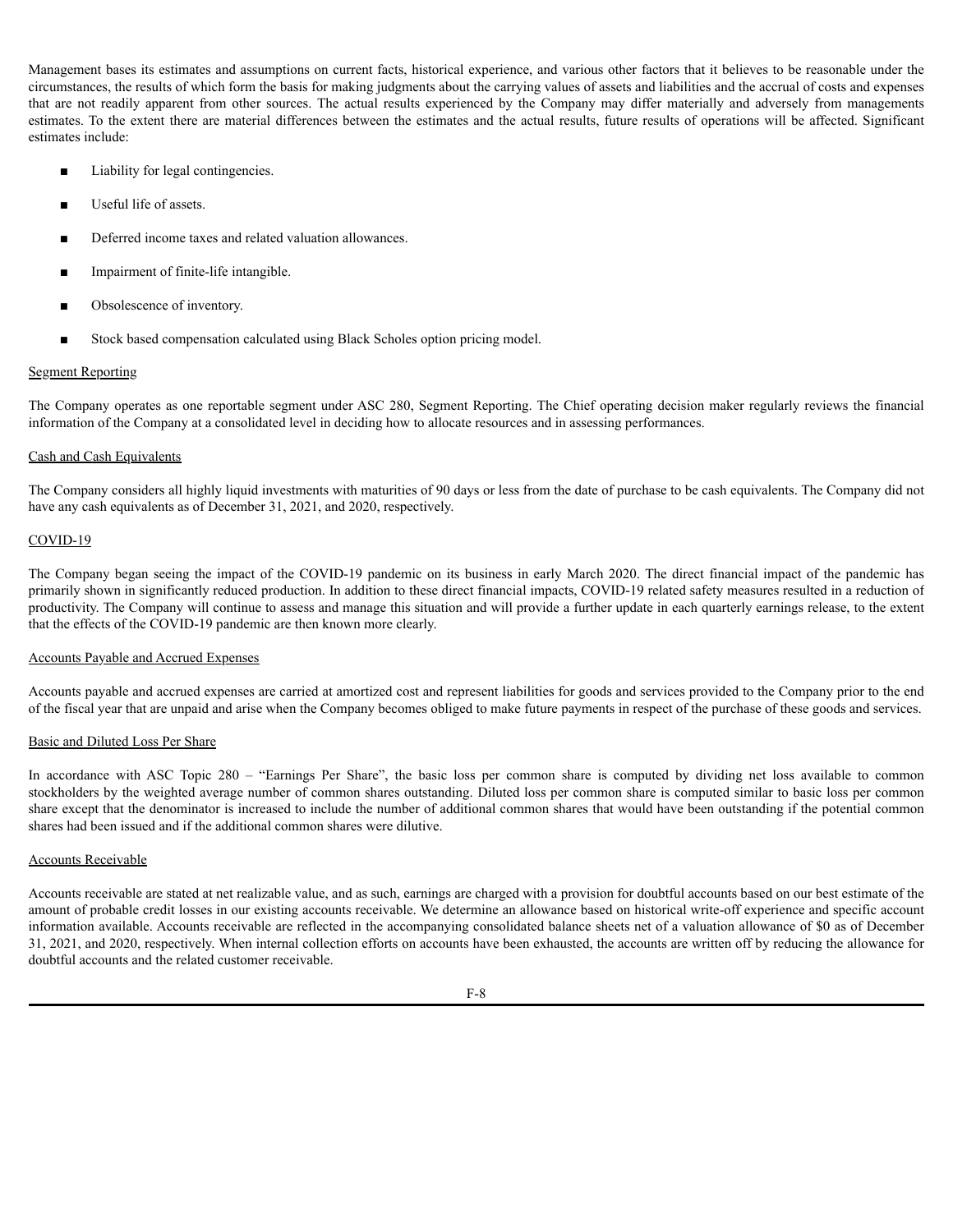#### Inventories

Inventories are stated at the lower of cost, computed using the first-in, first-out method and net realizable value. Any adjustments to reduce the cost of inventories to their net realizable value are recognized in earnings in the current period.

#### Income Taxes

The Company records deferred taxes in accordance with FASB ASC No. 740, Income Taxes. Deferred tax assets and liabilities are recognized for the future tax consequences attributable to temporary differences between the financial statement carrying amounts of existing assets and liabilities and loss carry forwards and their respective tax bases. Deferred tax assets and liabilities are measured using enacted tax rates expected to apply to taxable income in the years in which those temporary differences are expected to be recovered or settled. The effect of a change in tax rules on deferred tax assets and liabilities is recognized in operations in the year of change. A valuation allowance is recorded when it is "more likely-than-not" that a deferred tax asset will not be realized.

#### Financial Instruments

Accounting Standards Codification ("ASC") 820 Fair Value Measurements and Disclosures, requires an entity to maximize the use of observable inputs and minimize the use of unobservable inputs when measuring fair value. ASC 820 establishes a fair value hierarchy based on the level of independent, objective evidence surrounding the inputs used to measure fair value.

Fair value is defined as the price that would be received upon sale of an asset or paid upon transfer of a liability in an orderly transaction between market participants at the measurement date and in the principal or most advantageous market for that asset or liability.

In addition to defining fair value, the standard expands the disclosure requirements around the value and establishing a fair value hierarchy for valuation inputs is expanded. The hierarchy prioritizes the inputs into three levels based on the extent to which inputs used in measuring the value are observable in the market

A financial instrument's categorization within the fair value hierarchy is based upon the lowest level of input that is significant to the fair value measurement. ASC 820 prioritizes the inputs into three levels that may be used to measure fair value:

Level 1 – Inputs are based upon unadjusted quoted prices for identical instruments traded in active markets.

Level 2 – Inputs are based upon quoted prices for similar instruments in active markets, quoted prices for identical or similar instruments in market that are not active, and model-based valuation techniques for which all significant assumptions are observable in the market or can be corroborated by observable market data for substantially the full term of the assets or liabilities.

Level 3 – Inputs are generally unobservable and typically reflect management's estimates of assumptions that market participants would use in pricing the asset or liability. The fair values are therefore determined using model-based techniques that include option pricing models, discounted cash flow models and similar techniques.

The reported fair values for financial instruments that use Level 2 and Level 3 inputs to determine fair value are based on a variety of factors and assumptions. Accordingly, certain fair values may not represent actual values of the Company's financial instruments that could have been realized as of December 31, 2021, or that will be recognized in the future, and do not include expenses that could be incurred in an actual settlement.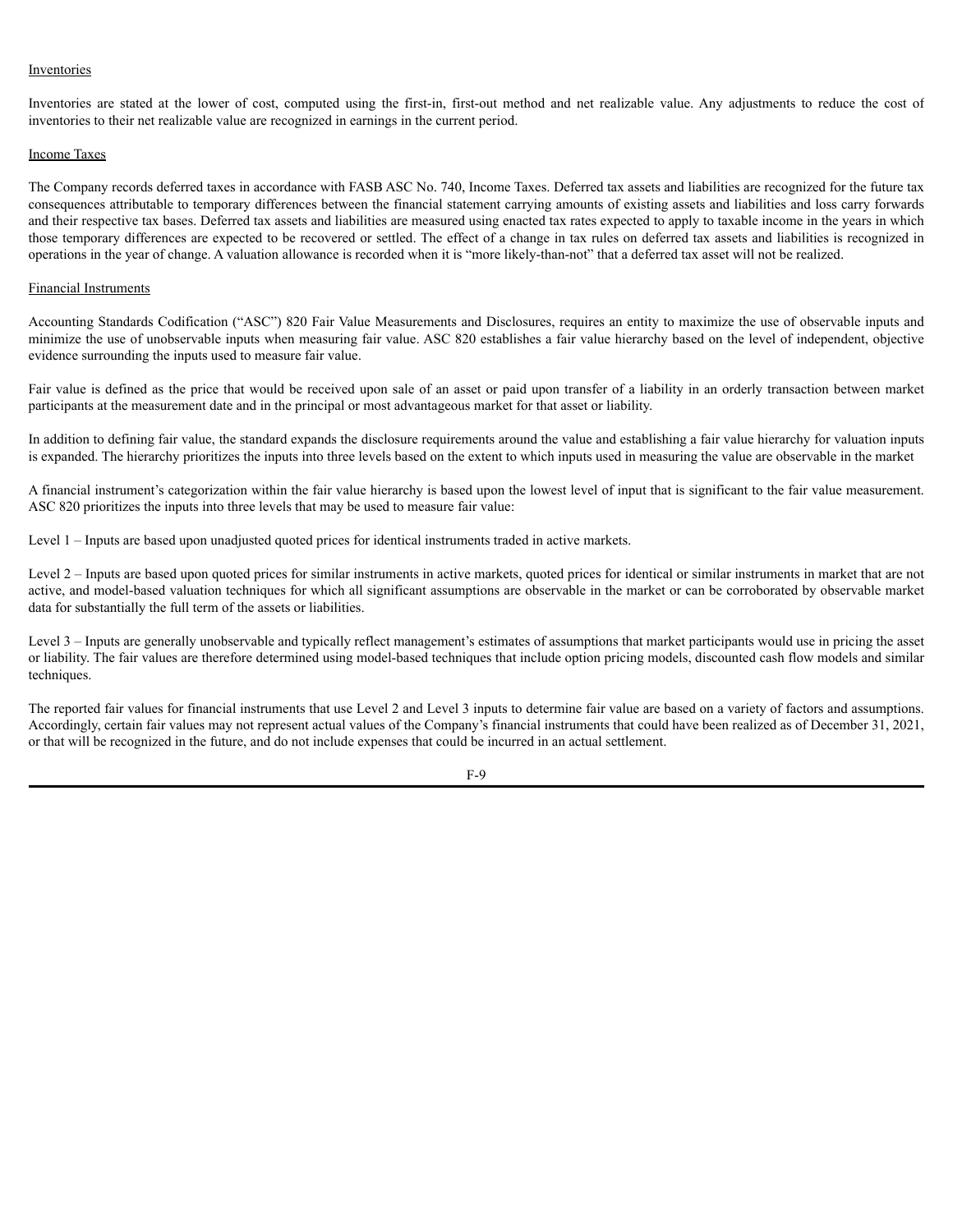The carrying amounts of the Company's financial assets and liabilities, such as cash, accounts receivable. inventory, prepaid expenses and other assets, accounts payable, accrued interest, related party liabilities approximate fair value due to their relatively short maturities.

The Company's convertible notes payable and loans payable approximates the fair value of such liabilities based upon management's best estimate of interest rates that would be available to the Company for similar financial arrangements and due to the short-term nature of these instruments at December 31, 2021, and 2020.

The fair value of the Company's recorded derivative liability is determined based on unobservable inputs that are not corroborated by market data, which require a Level 3 classification. A Black-Sholes option valuation model was used to determine the fair value. The Company records derivative liability on the balance sheets at fair value with changes in fair value recorded in the statements of operation.

The following table presents balances of the liabilities with significant unobservable inputs (Level 3) as of December 31, 2021, and 2020:

|                      |                                                                                      | Fair Value Measurements at December 31, 2021, Using       |                                                    |               |  |  |  |  |
|----------------------|--------------------------------------------------------------------------------------|-----------------------------------------------------------|----------------------------------------------------|---------------|--|--|--|--|
|                      | Quoted<br>Prices in<br>Active<br>Markets for<br><b>Identical Assets</b><br>(Level 1) | Significant<br>Other<br>Observable<br>Inputs<br>(Level 2) | Significant<br>Unobservable<br>Inputs<br>(Level 3) | Total         |  |  |  |  |
| Derivative liability |                                                                                      |                                                           | 928,198                                            | \$<br>928,198 |  |  |  |  |
| Total                |                                                                                      |                                                           | 928,198                                            | 928,198<br>\$ |  |  |  |  |
|                      |                                                                                      | Fair Value Measurements at December 31, 2020, Using       |                                                    |               |  |  |  |  |
|                      | Quoted<br>Prices in<br>Active<br>Markets for<br><b>Identical Assets</b><br>(Level 1) | Significant<br>Other<br>Observable<br>Inputs<br>(Level 2) | Significant<br>Unobservable<br>Inputs<br>(Level 3) | Total         |  |  |  |  |
| Derivative liability | \$                                                                                   | \$                                                        | 2,078,975<br>\$                                    | 2,078,975     |  |  |  |  |
| Total                |                                                                                      |                                                           | 2,078,975                                          | 2,078,975     |  |  |  |  |

The following table presents changes of the liabilities with significant unobservable inputs (Level 3) for the years ended December 31, 2021, and 2020:

|                                | Derivative      |
|--------------------------------|-----------------|
|                                | Liability       |
| Balance December 31, 2019      | 425,104<br>Ф    |
|                                |                 |
| Issuance of convertible debt   | 74,739          |
| Conversion of convertible debt | (458, 334)      |
| Change in estimated fair value | 2,037,466       |
|                                |                 |
| Balance December 31, 2020      | \$<br>2,078,975 |
|                                |                 |
| Issuance of convertible debt   | 933,553         |
| Conversion of convertible debt | (128, 871)      |
| Change in estimated fair value | (1,955,459)     |
|                                |                 |
| Balance December 31, 2021      | 928,198         |
|                                |                 |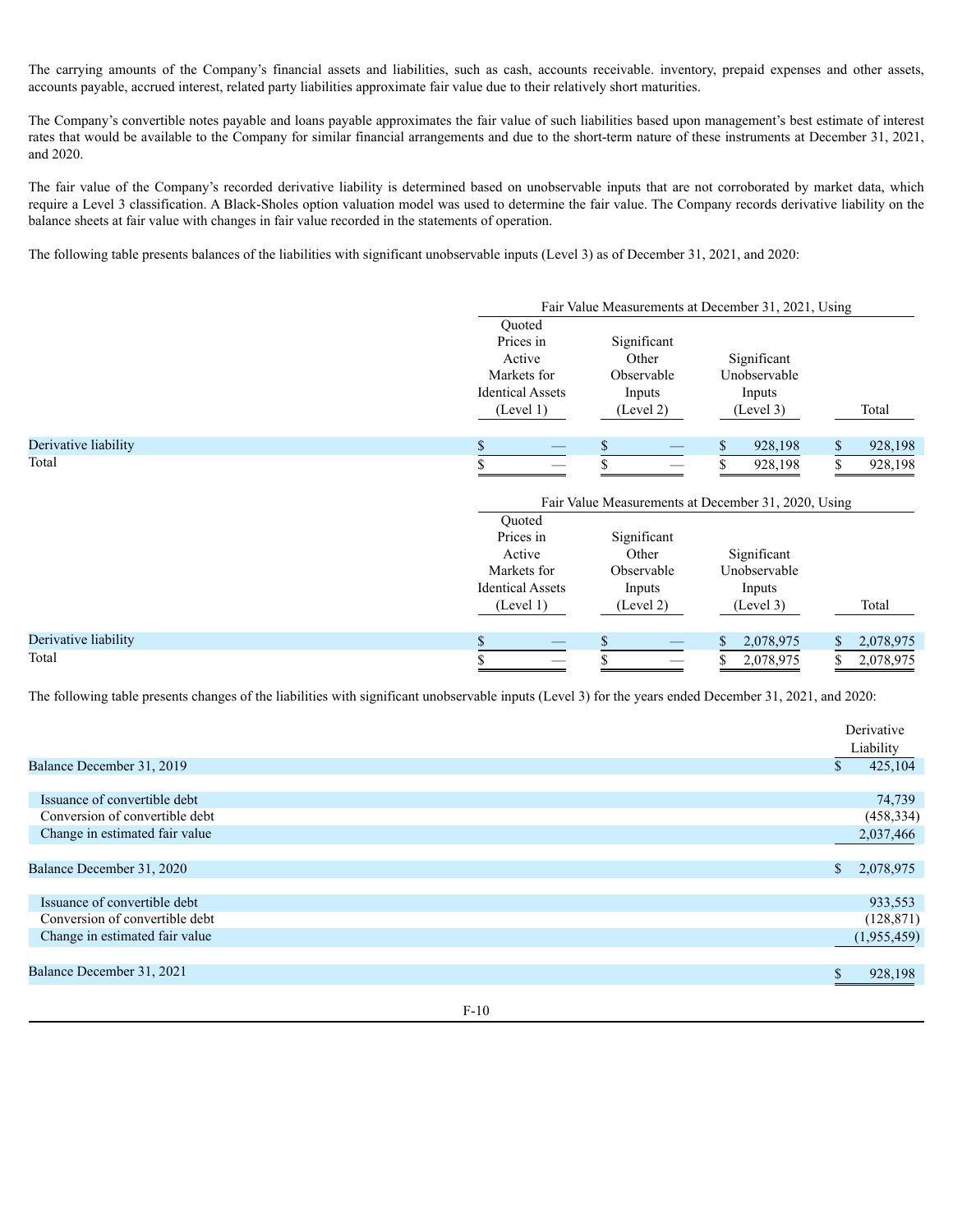#### Derivative Liability

The Company issued series of debentures during the years ended December 31, 2021, and 2020, which contained variable conversion rates that triggered derivative liability accounting. The Company measures the derivative liability using the Black-Scholes option valuation model using the following assumptions:

|                         | For Years Ending December 31, |                   |
|-------------------------|-------------------------------|-------------------|
|                         | 2021                          | 2020              |
|                         |                               |                   |
| Expected term           | $1 - 6$ months                | 1-6 months        |
| Exercise price          | \$0.003-\$0.085               | \$0.0150-\$0.0234 |
| Expected volatility     | 135%-412%                     | 225\%-461\%       |
| Expected dividends      | None                          | None              |
| Risk-free interest rate | $0.01\% - 0.09\%$             | $0.08\% - 0.09\%$ |
| Forfeitures             | None                          | None              |

The assumptions used in determining fair value represent management's best estimates, but these estimates involve inherent uncertainties and the application of management's judgment. As a result, if factors change, including changes in the market value of the Company's common stock, managements' assessment or significant fluctuations in the volatility of the trading market for the Company's common stock, the Company's fair value estimates could be materially different in the future.

The Company computes the fair value of the derivative liability at each reporting period and the change in the fair value is recorded as non-cash expense or non-cash income. The key component in the value of the derivative liability is the Company's stock price, which is subject to significant fluctuation and is not under its control, and the assessment of volatility. The resulting effect on net loss is therefore subject to significant fluctuation and will continue to be so until the Company's variable debentures, which the convertible feature is associated with, are converted into common stock or paid in full with cash. Assuming all other fair value inputs remain constant, the Company will record non-cash expense when its stock price increases and non-cash income when its stock price decreases.

#### Stock-Based Compensation

The Company accounts for employee stock-based compensation in accordance with the fair value recognition provisions of ASC Topic 718, Compensation – Stock Compensation ("ASC 718"). Under this method, compensation expense includes compensation expense for all stock-based payments based on the grantdate fair value. Such amounts have been reduced to reflect the Company's estimate of forfeitures of all unvested awards.

The Company uses the Black-Scholes pricing model to determine the fair value of the stock- based compensation that it grants to employees and nonemployees. The Black-Scholes pricing model takes into consideration such factors as the estimated term of the securities, the conversion or exercise price of the securities, the volatility of the price of the Company's common stock, interest rates, and the probability that the securities will be converted or exercised to determine the fair value of the securities. The selection of these criteria requires management's judgment and may impact the Company's net income or loss. The computation of volatility is intended to produce a volatility value that is representative of the Company's expectations about the future volatility of the price of its common stock over an expected term. The Company used its share price history to determine volatility and cannot predict what the price of its shares of common stock will be in the future. As a result, the volatility value that the Company calculated may differ from the actual volatility of the price of its shares of common stock in the future.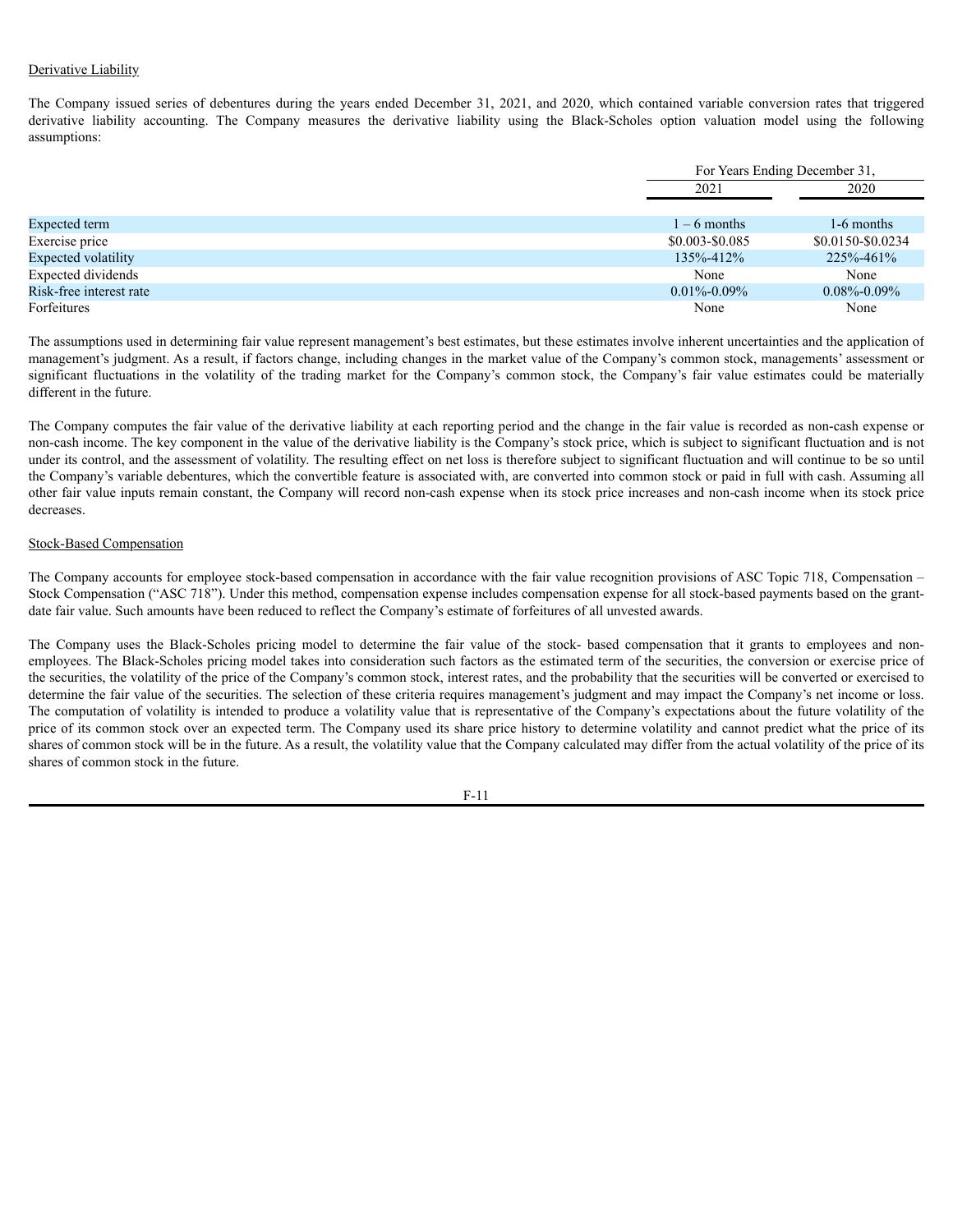#### Convertible Instruments

The Company evaluates and accounts for conversion options embedded in its convertible instruments in accordance with ASC 815 "Derivatives and Hedging". ASC 815 generally provides three criteria that, if met, require companies to bifurcate conversion options from their host instruments and account for them as free-standing derivative financial instruments. These three criteria include circumstances in which (a) the economic characteristics and risks of the embedded derivative instrument are not clearly and closely related to the economic characteristics and risks of the host contract, (b) the hybrid instrument that embodies both the embedded derivative instrument and the host contract is not re-measured at fair value under otherwise applicable generally accepted accounting principles with changes in fair value reported in earnings as they occur, and (c) a separate instrument with the same terms as the embedded derivative instrument would be considered a derivative instrument. Professional standards also provide an exception to this rule when the host instrument is deemed to be conventional as defined under professional standards as "The Meaning of Conventional Convertible Debt Instrument."

ASC 815-40 "Derivatives and Hedging - Contracts in Entity's Own Equity" provides that, among other things, generally, if an event is not within the entity's control could or require net cash settlement, then the contract shall be classified as an asset or a liability.

#### Debt issuance costs and debt discounts

Debt issuance costs and debt discounts are being amortized over the lives of the related financings on a basis that approximates the effective interest method. Costs and discounts are presented as a reduction of the related debt in the accompanying consolidated balance sheets.

#### Revenue Recognition

The Company recognizes revenue in accordance with ASU No. 2014-09, Revenue from Contracts with Customers (Topic 606).

Under ASU 2014-9, the Company recognizes revenue when its customers obtain control of the promised good or services, in an amount that reflects the consideration which the Company expects to receive in exchange for those goods or services. The Company applies the following five-step: (i) identify the contract(s) with a customer; (ii) identify the performance obligation(s) in the contract; (iii) determine the transaction price; (iv) allocate the transaction price to the performance obligation(s) in the contract; and (v) recognize revenue when (or as) the Company satisfies a performance obligation.

At contract inception, once the contract is determined to be within the scope of ASU 2014-09, the Company identifies the performance obligation(s) in the contract by assessing whether the goods or services promised within each contract are distinct. The Company then recognizes revenue for the amount of the transaction price that is allocated to the respective performance obligation when (or as) the performance obligation is satisfied.

The Company's performance obligations are established when a customer submits a purchase order notification (in writing, electronically or verbally) for goods, and the Company accepts the order. The Company identifies the performance obligation as the delivery of the requested product in appropriate quantities and to the location specified in the customer's contract and/or purchase order. The Company generally recognizes revenue when the product or service has been transferred to the customer, at which time the Company has an unconditional right to receive payment. The Company's sales and sale prices are final, and the selling prices are not affected by contingent events that could impact the transaction price. Revenue is typically recognized at the time the product is delivered to our customer, at which time the title passes to the customer, and there are no further performance obligations.

The Company records a liability when receiving cash in advance of delivering goods or services to the customer. This liability is reversed against the receivable recognized when those goods or services are delivered.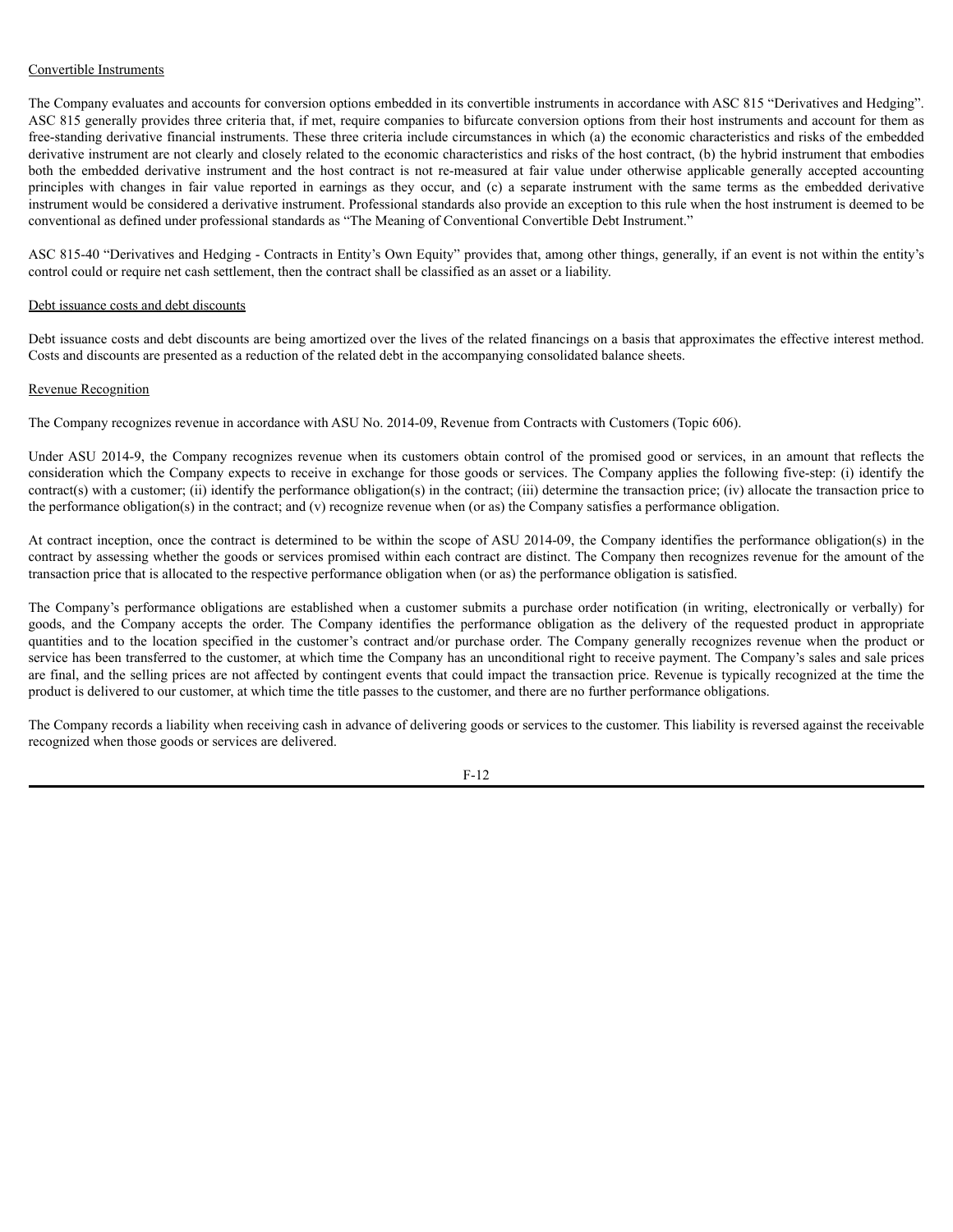During the years ended December 31, 2021, and 2020, the Company recognized \$86,259 and \$60,157 of revenue, respectively.

#### Concentration of Credit Risk

The Company maintains its cash in bank and financial institution deposits that at times may exceed federally insured limits. The Company has not experienced any losses in such accounts through December 31, 2021.

#### Capitalized licensing fees

The Company records its intangible assets at cost in accordance with ASC 350, Intangibles – Goodwill and Other. The Company reviews the intangible assets for impairment on an annual basis or if events or changes in circumstances indicate it is more likely than not that they are impaired. These events could include a significant change in the business climate, legal factors, a decline in operating performance, competition, sale, or disposition of a significant portion of the business, or other factors. If the review indicates the impairment, an impairment loss would be recorded for the difference of the value recorded and the new value. For the years ended December 31, 2021, and 2020, there were no impairment losses recognized for intangible assets. The Company amortizes the capitalized licensing fees over the five-year term of the underlying licensing agreement.

#### Impairment of Long-Lived Assets

The Company reviews long-lived assets, including definite-lived intangible assets, for impairment whenever events or changes in circumstances indicate that the carrying amount of such assets may not be recoverable. Recoverability of these assets is determined by comparing the forecasted undiscounted net cash flows of the operation to which the assets relate to the carrying amount. If the operation is determined to be unable to recover the carrying amount of its assets, then these assets are written down first, followed by other long-lived assets of the operation to fair value. Fair value is determined based on discounted cash flows or appraised values, depending on the nature of the assets. For the years ended December 31, 2021, and 2020, there were no impairment losses recognized for long-lived assets.

#### Recent Accounting Pronouncements

As an emerging growth company ("EGC"), the Jumpstart Our Business Startups Act ("JOBS Act") allows the Company to delay adoption of new or revised accounting pronouncements applicable to public companies until such pronouncements are applicable to private companies. The Company has elected to use this extended transition period under the JOBS Act until such time, as the Company is no longer considered to be an EGC.

In August 2020, the FASB issued ASU No. 2020-06 ("ASU 2020-06") "Debt-Debt with Conversion and Other Options (Subtopic 470-20) and Derivatives and Hedging-Contracts in Entity's Own Equity (Subtopic 815-40): Accounting for Convertible Instruments and Contracts in an Entity's Own Equity." ASU 2020-06 simplifies the accounting for convertible instruments by reducing the number of accounting models for convertible debt instruments and convertible preferred stock. Limiting the accounting models results in fewer embedded conversion features being separately recognized from the host contract as compared with current GAAP. Convertible instruments that continue to be subject to separation models are (1) those with embedded conversion features that are not clearly and closely related to the host contract, that meet the definition of a derivative, and that do not qualify for a scope exception from derivative accounting and (2) convertible debt instruments issued with substantial premiums for which the premiums are recorded as paid-in capital. In addition, ASU 2020-06 amends the guidance for the derivatives scope exception for contracts in an entity's own equity to reduce form-over-substance-based accounting conclusions. The Amendments also affects the diluted EPS calculation for instruments that may be settled in cash or shares and for convertible instruments. The amendments are effective for public entities excluding smaller reporting companies for fiscal years beginning after December 15, 2021, including interim periods within those fiscal years. For all other entities, the amendments are effective for fiscal years beginning after December 15, 2023, including interim periods within those fiscal years. Early adoption is permitted, but no earlier than fiscal years beginning after December 15, 2020, including interim periods. The Company is currently evaluating the potential impact of the Update on its financial statements.

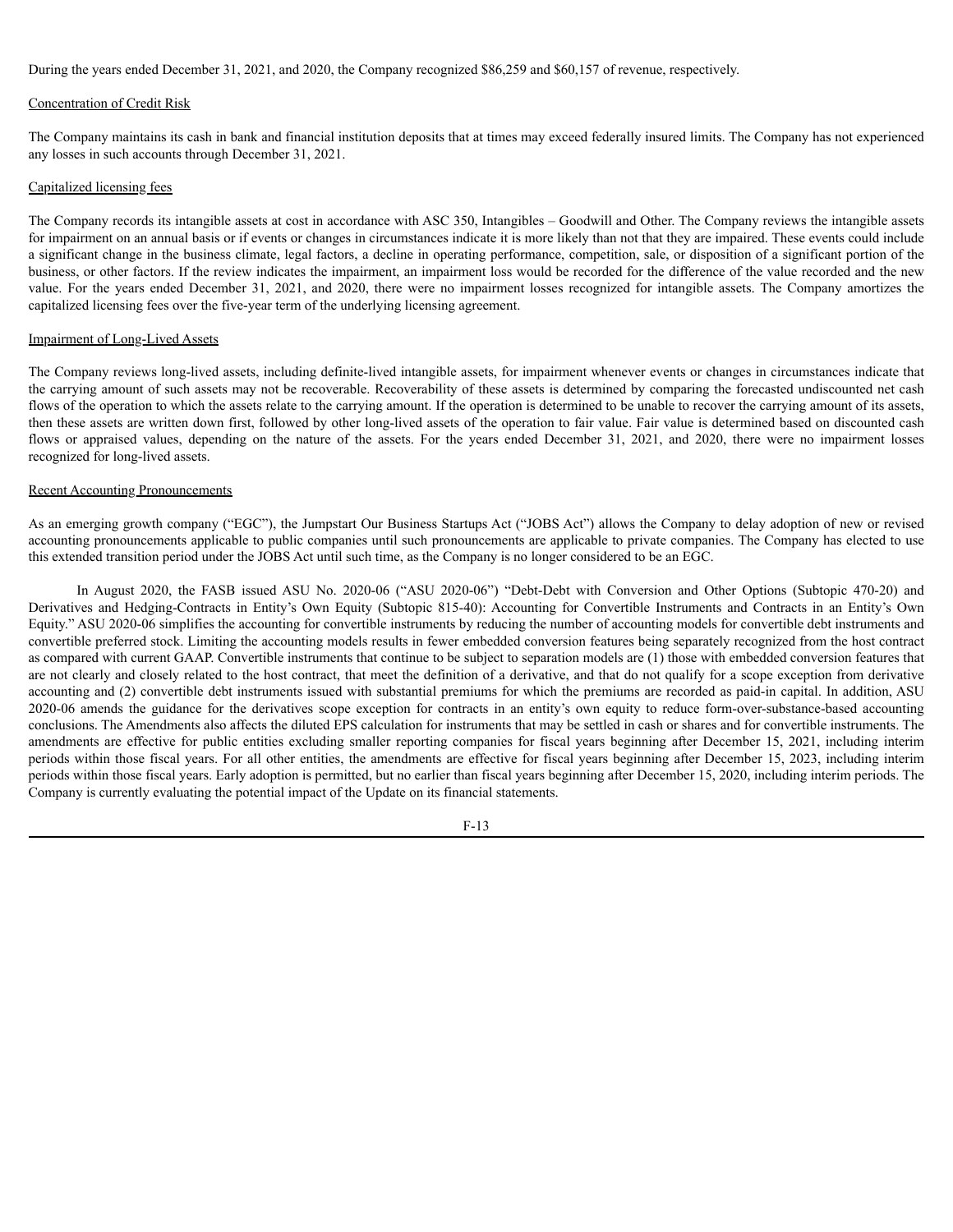In February 2016, the FASB issued ASU 2016-02 (Topic 842), Leases, and issued subsequent amendments to the initial guidance or implementation guidance including ASU 2017-13, 2018-01, 2018-10, 2018-11, 2018-20 and 2019-01 (collectively, including ASU 2016-02, "ASC 842"), which supersedes the guidance in topic ASC 840, Leases. The new standard requires lessees to classify leases as either finance or operating based on whether or not the lease is effectively a financed purchase by the lessee. This classification will determine whether related expenses are recognized based on the effective interest method or on a straight-line basis over the term of the lease. For any leases with a term of greater than 12 months, ASU 2016-02 requires lessees to recognize a lease liability for the obligation to make the lease payments arising from a lease, and a right-of-use asset for the right to use the underlying asset for the lease term. An election can be made to account for leases with a term of 12 months or less similar to existing guidance for operating leases under ASC 840. The new standard will also require new disclosures, including qualitative and quantitative requirements, providing additional information about the amounts recorded in the financial statements. For public companies, the new standard is effective for interim and annual reporting periods beginning after December 15, 2018. The accounting standard is effective for non-public entities for fiscal years beginning after December 15, 2021, and interim periods within fiscal years beginning after December 15, 2022. We have elected this extension and the effective date for us to adopt this standard will be for fiscal years beginning after December 15, 2021. The Company is currently evaluating the potential impact of the Update on its financial statements.

All other newly issued but not yet effective accounting pronouncements have been deemed to be not applicable or immaterial to the Company.

#### **NOTE 2 - GOING CONCERN**

The accompanying financial statements have been prepared assuming the Company will continue as a going concern. As of December 31, 2021, the Company's current liabilities exceeded its current assets by approximately \$71,500,000. The Company has recorded a net loss of \$5,870,026 for the year ended December 31, 2021, has negative cash flow from operations of approximately \$554,000, has an accumulated deficit of \$11,186,133 as of December 31, 2021, and has limited business operations, which raises substantial doubt about the Company's ability to continue as a going concern.

The ability of the Company to meet its commitments as they become payable is dependent on the ability of the Company to obtain necessary financing or achieving a profitable level of operations.

The Company has arranged financing and intends to utilize the cash received to fund its operations. The Company plans to seek additional financing, if necessary, in private or public equity offering to secure future funding for operations. If the Company is not able to secure additional funding, the implementation of the Company's business plan will be impaired. There can be no assurance that such additional financing will be available to the Company on acceptable terms or at all.

These financial statements do not give effect to adjustments to the amounts and classification to assets and liabilities that would be necessary should the Company be unable to continue as a going concern.

#### **NOTE 3 – PROPERTY AND EQUIPMENT**

Property and equipment consisted of the following at December 31, 2021, and December 31, 2020:

|                               | December 31.<br>2021 |   | December 31.<br>2020 |
|-------------------------------|----------------------|---|----------------------|
| Emulsification equipment      | 155,614              | Φ | 150,000              |
| Truck                         | 10,000               |   | 10,000               |
|                               | 165,614              |   | 160,000              |
| Less accumulated depreciation | (77, 350)            |   | (66,000)             |
|                               | 88,264               |   | 94,000               |

Depreciation expense was approximately \$11,350 and \$11,000 for the fiscal years ended December 31, 2021, and 2020, respectively.

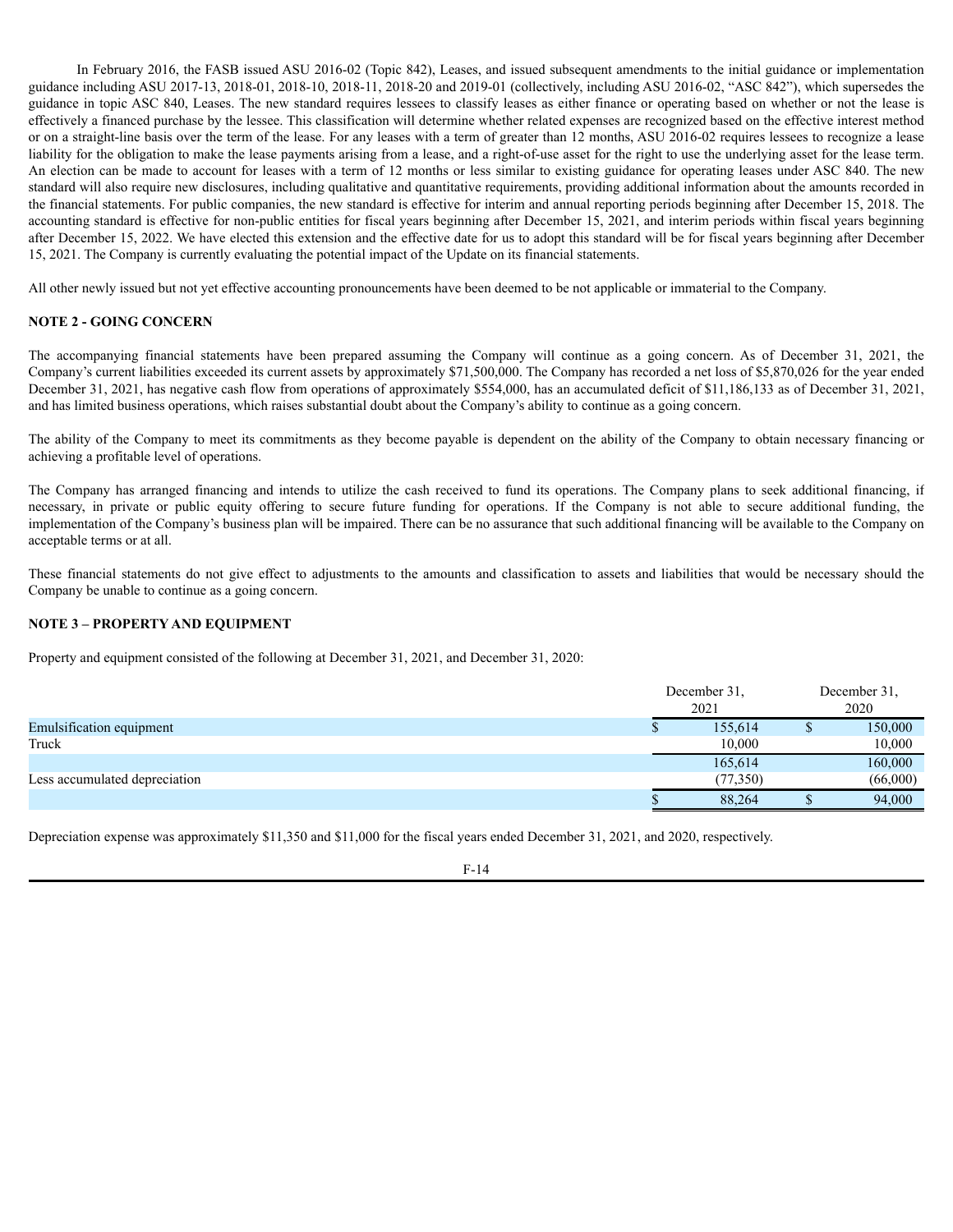#### **NOTE 4 – INTANGIBLE, NET**

On May 13, 2020, we entered into an exclusive distribution and licensing agreement with C Group LLC under which we intend to sell indoor agricultural growing pods utilizing C-Group's proprietary technology to our existing and future customers. The growing pods are a self-contained 800 sq ft steel container consisting of computerized climate and irrigation control. Pursuant to this agreement, we issued 300,000 shares of our Series A Preferred Stock to Anthony Super, the President of C Group LLC.

Intangible consisted of the following at December 31, 2021, and December 31, 2020:

|                                         | December 31 |           | December 31. |
|-----------------------------------------|-------------|-----------|--------------|
|                                         |             | 2021      | 2020         |
| C-Group LLC Capitalized Licensing fees  |             | 3,000,000 | 3,000,000    |
|                                         |             |           |              |
| Gross Amount Capitalized Licensing fees |             | 3,000,000 | 3,000,000    |
| Less accumulated depreciation           |             | (975.000) | (375,000)    |
|                                         |             | 2,025,000 | 2,625,000    |

The Company is amortizing the capitalized licensing fees over the five-year term of the exclusive distribution and licensing agreement. Amortization expense was \$600,000 and \$375,000 for the fiscal years ended December 31, 2021, and 2020, respectively.

#### **NOTE 5 – CONVERTIBLE NOTES PAYABLE**

As of December 31, 2021, and December 31, 2020, notes payable were comprised of the following:

|                                | Original<br>Note Amount | Original<br>Note Date | Due<br>Date | Interest<br>Rate | Conversion<br>Rate | December 31.<br>2021         | December 31,<br>2020     |
|--------------------------------|-------------------------|-----------------------|-------------|------------------|--------------------|------------------------------|--------------------------|
| $C$ Group #1                   | 20,000                  | 3/04/2021             | 3/04/2022   | 10%              | Variable           | 20,000                       | $\overline{\phantom{0}}$ |
| $C$ Group #2                   | 35,000                  | 3/09/2021             | 3/09/2022   | 10%              | Variable           | 35,000                       |                          |
| $C$ Group #3                   | 35,000                  | 4/05/2021             | 4/05/2022   | 10%              | Variable           | 35,000                       |                          |
| C Group #4                     | 35,000                  | 4/15/2021             | 4/15/2022   | 10%              | Variable           | 35,000                       |                          |
| C Group #5                     | 35,000                  | 4/21/2021             | 4/21/2022   | 10%              | Variable           | 35,000                       | $\overline{\phantom{0}}$ |
| C Group #6                     | 35,000                  | 6/01/2021             | 6/01/2022   | $10\%$           | Variable           | 35,000                       |                          |
| $C$ Group #7                   | 35,000                  | 6/14/2021             | 6/14/2022   | 10%              | Variable           | 35,000                       |                          |
| La Jolla IPO                   | 110,000                 | 12/10/2019            | 12/10/2020  | 12%              | Variable           |                              | 55,000                   |
| Optempus #1 (past maturity)    | 40,000                  | 6/02/2020             | 6/02/2021   | 22%              | Variable           | 40,000                       | 40,000                   |
| Optempus #2 (past maturity)    | 20,000                  | 7/10/2020             | 7/10/2021   | 22%              | Variable           | 20,000                       | 20,000                   |
| Optempus #3 (past maturity)    | 45,000                  | 8/31/2020             | 8/31/2021   | 12%              | Variable           | 45,000                       | 45,000                   |
| Optempus #4 (past maturity)    | 25,000                  | 10/06/2020            | 10/6/2021   | $10\%$           | Variable           | 25,000                       | 25,000                   |
| Optempus #5 (past maturity)    | 20,000                  | 11/09/2020            | 11/9/2021   | 10%              | Variable           | 20,000                       | 20,000                   |
| Optempus #6 (past maturity)    | 30,000                  | 11/16/2020            | 11/16/2021  | 10%              | Variable           | 30,000                       | 30,000                   |
| Optempus #7 (past maturity)    | 15,000                  | 12/17/2020            | 12/17/2021  | 10%              | Variable           | 15,000                       | 15,000                   |
| Optempus #8                    | 64,000                  | 1/14/2021             | 1/14/2022   | $10\%$           | Variable           | 64,000                       |                          |
| Optempus #9                    | 40,000                  | 1/21/2021             | 1/21/2022   | 10%              | Variable           | 40,000                       |                          |
| Optempus #10                   | 50,000                  | 2/06/2021             | 2/06/2022   | 10%              | Variable           | 50,000                       |                          |
| Optempus #11                   | 15,000                  | 2/12/2021             | 2/12/2022   | 10%              | Variable           | 15,000                       |                          |
| Maguire #1                     | 25,000                  | 6/25/2021             | 6/25/2022   | 10%              | Variable           | 25,000                       |                          |
| Maguire #2                     | 90,000                  | 11/2/2021             | 11/02/2022  | 10%              | Variable           | 90,000                       |                          |
| Maguire #3                     | 40,000                  | 11/26/2021            | 11/26/2022  | $10\%$           | Variable           | 40,000                       |                          |
| Maguire #4                     | 25,000                  | 12/09/2021            | 12/09/2022  | 10%              | Variable           | 25,000                       |                          |
| Maguire #5                     | 25,000                  | 12/18/2021            | 12/18/2022  | 10%              | Variable           | 25,000                       |                          |
| Direct Cap <sup>#1</sup>       | 35,000                  | 7/19/2021             | 7/19/2022   | 10%              | Variable           | 35,000                       | —                        |
| Direct Cap <sup>#2</sup>       | 35,000                  | 7/22/2021             | 7/22/2022   | 10%              | Variable           | 35,000                       |                          |
| Direct Cap <sup>#3</sup>       | 35,000                  | 8/05/2021             | 8/05/2022   | $10\%$           | Variable           | 35,000                       | $\overline{\phantom{0}}$ |
| Direct Cap #4                  | 35,000                  | 8/16/2021             | 8/16/2022   | 10%              | Variable           | 35,000                       |                          |
| Direct Cap #5                  | 35,000                  | 8/23/2021             | 8/23/2022   | $10\%$           | Variable           | 35,000                       |                          |
| Direct Cap#6                   | 65,000                  | 10/13/2021            | 10/13/2022  | 10%              | Variable           | 65,000                       |                          |
| V Group (past maturity)        | 150,000                 | 12/12/2019            | 12/12/2020  | 12%              | Variable           | 150,000                      | 150,000                  |
|                                |                         |                       |             |                  |                    | $\overline{\$}$<br>1,189,000 | \$<br>400,000            |
| Debt discount                  |                         |                       |             |                  |                    | (239, 937)                   | (70, 573)                |
| Notes payable, net of discount |                         |                       |             |                  |                    | \$<br>949,063                | S<br>329,427             |
| <b>Accrued</b> interest        |                         |                       |             |                  |                    | \$<br>105,374                | 27,882<br>S              |

During the year ended December 31, 2021, the Company received \$607,000 in cash for the issuance of twenty-two (22) convertible notes, net of \$237,000 of original issuance discount and deferred financing costs. The Company amortized to interest expense \$182,891 of original issuance discount and deferred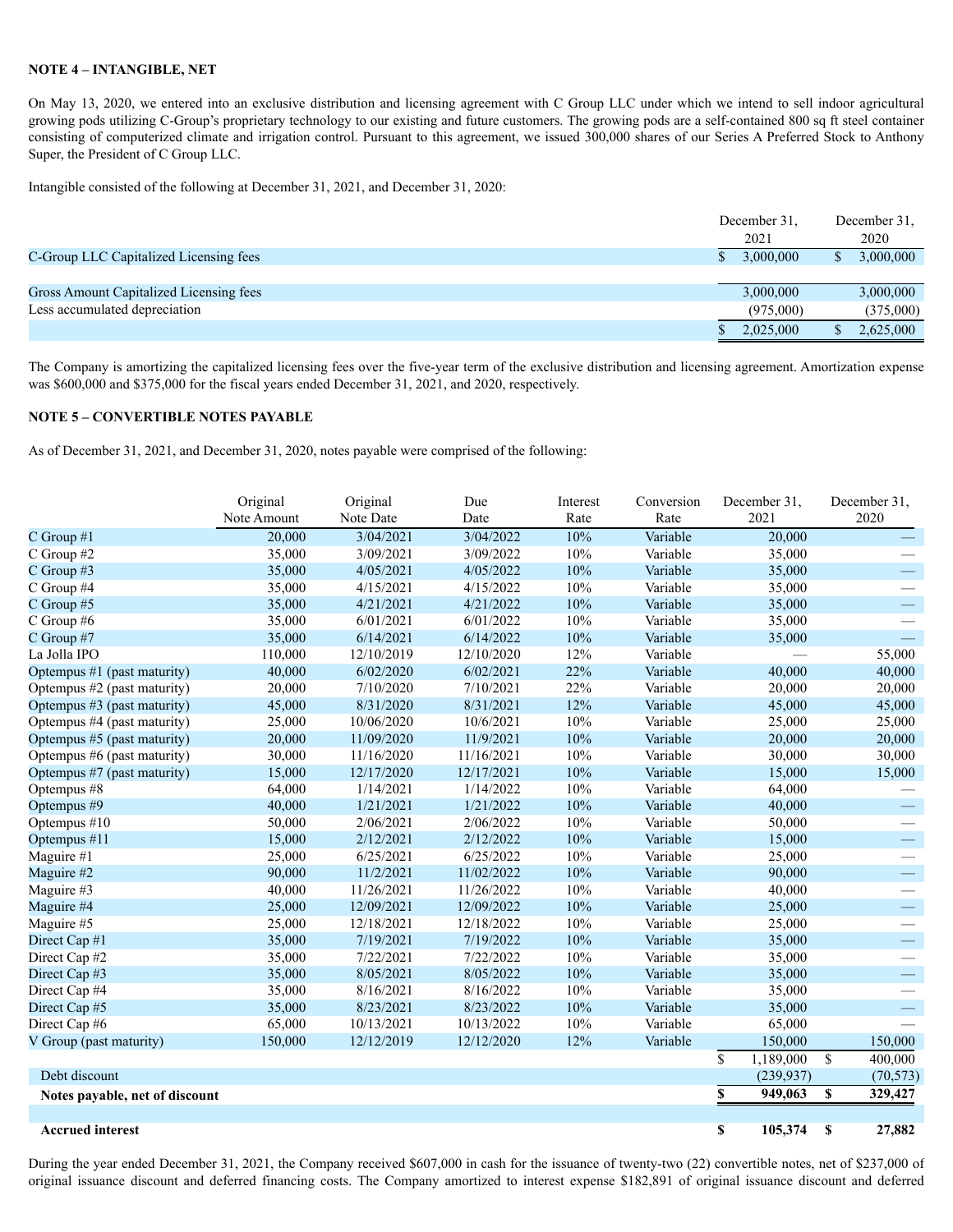financing costs.

As of December 31, 2021, the Company has accrued approximately \$105,374 of interest. During the year ended December 31, 2021, the Company issued 13,588,448 common shares upon the conversion of principal, accrued interest and penalties in the amount of \$97,836.

During the year ended December 31, 2021, the Company recognized \$440,123 of debt discount resulting from the bifurcated conversion feature, of which \$324,867 was amortized to interest expense. The balance of the debt discount resulting from the bifurcated conversion feature and the original issue discount ("OID") is approximately \$136,000 and \$104,000 as of December 31, 2021.

Below is the summary of the convertible notes issued during the year ended December 31, 2021:

#### *C Group LLC notes*

On March 4, 2021, the Company issued a Convertible Promissory Note to C Group LLC ("C Group #1"), of which \$15,000 was received in cash and \$5,000 was recorded as an original issue discount. The note bears interest of 10%, matures on March 4, 2022, and is convertible into common stock at a price equal to 58% multiplied by the average of the two lowest trading prices during the 20-day trading day period prior to the conversion date. During the year ended December 31, 2021, the Company has amortized \$4,137 of the original discount to the statement of operations. As of December 31, 2021, the principal balance of the note was \$20,000 with accrued interest of \$1,655 and an unamortized original issue discount of \$863.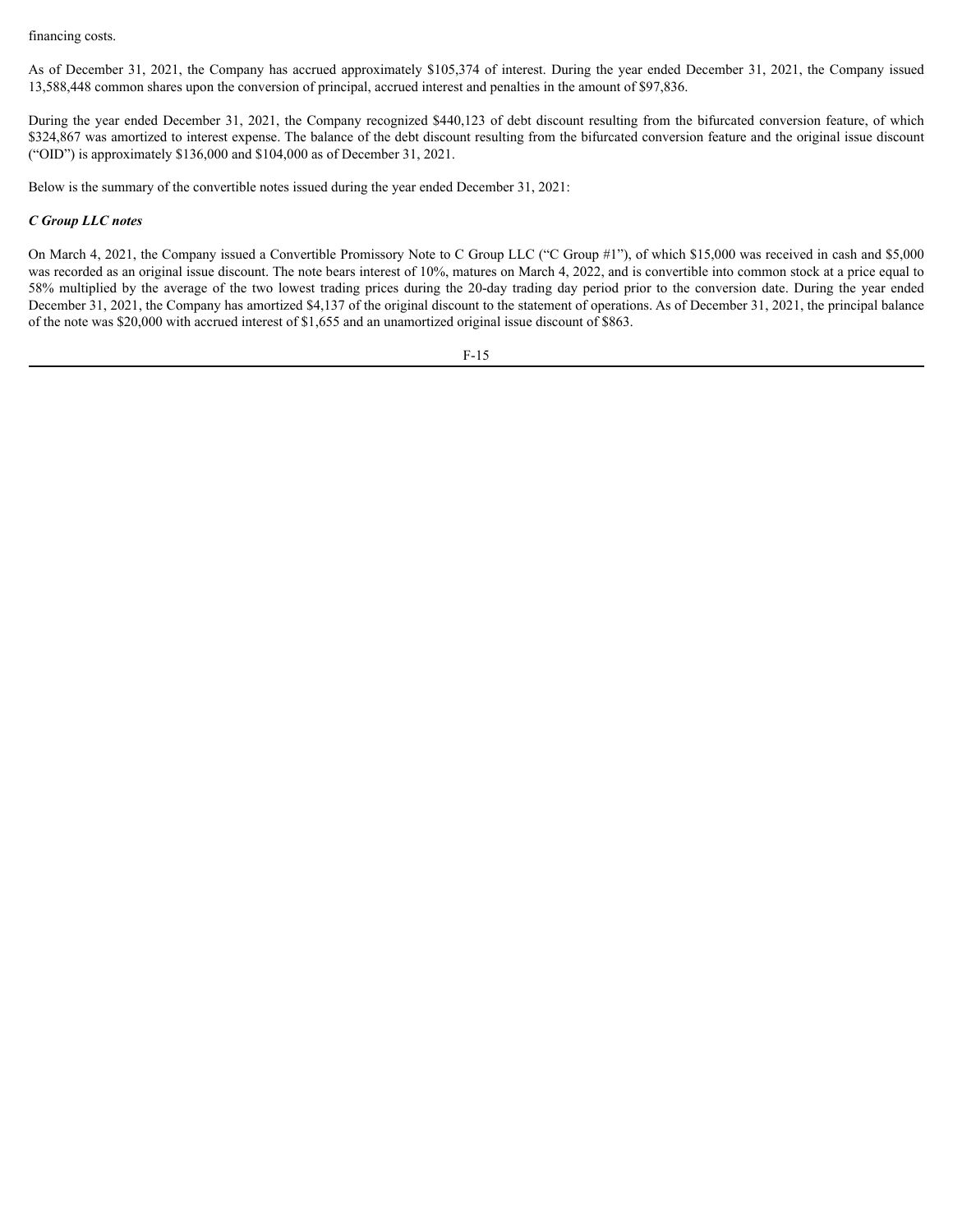On March 9, 2021, the Company issued a Convertible Promissory Note to C Group LLC ("C Group #2"), of which \$25,000 was received in cash and \$10,000 was recorded as an original issue discount. The note bears interest of 10%, matures on March 9, 2022, and is convertible into common stock at a price equal to 58% multiplied by the average of the two lowest trading prices during the 20-day trading day period prior to the conversion date. During the year ended December 31, 2021, the Company has amortized \$8,137 of the original discount to the statement of operations. As of December 31, 2021, the principal balance was \$35,000 with accrued interest of \$2,848 and an unamortized original issue discount of \$1,863.

On April 5, 2021, the Company issued a Convertible Promissory Note to C Group LLC ("C Group #3"), of which \$25,000 was received in cash and \$10,000 was recorded as an original issue discount. The note bears interest of 10%, matures on April 5, 2022, and is convertible into common stock at a price equal to 58% multiplied by the average of the two lowest trading prices during the 20-day trading day period prior to the conversion date. During the year ended December 31, 2021, the Company has amortized \$7,397 of the original discount to the statement of operations. As of December 31, 2021, the principal balance was \$35,000 with accrued interest of \$2,589 and an unamortized original issue discount of \$2,603.

On April 15, 2021, the Company issued a Convertible Promissory Note to C Group LLC ("C Group #4"), of which \$25,000 was received in cash and \$10,000 was recorded as an original issue discount. The note bears interest of 10%, matures on April 15, 2022, and is convertible into common stock at a price equal to 58% multiplied by the average of the two lowest trading prices during the 20-day trading day period prior to the conversion date. During the year ended December 31, 2021, the Company has amortized \$7,123 of the original discount to the statement of operations. As of December 31, 2021, the principal balance was \$35,000 with accrued interest of \$2,493 and an unamortized original issue discount of \$2,877.

On April 21, 2021, the Company issued a Convertible Promissory Note to C Group LLC ("C Group #5"), of which \$25,000 was received in cash and \$10,000 was recorded as an original issue discount. The note bears interest of 10%, matures on April 21, 2022, and is convertible into common stock at a price equal to 58% multiplied by the average of the two lowest trading prices during the 20-day trading day period prior to the conversion date. During the year ended December 31, 2021, the Company has amortized \$6,959 of the original discount to the statement of operations. As of December 31, 2021, the principal balance was \$35,000 with accrued interest of \$2,436 and an unamortized original issue discount of \$3,041.

On June 1, 2021, the Company issued a Convertible Promissory Note to C Group LLC ("C Group #6"), of which \$25,000 was received in cash and \$10,000 was recorded as an original issue discount. The note bears interest of 10%, matures on June 1, 2022, and is convertible into common stock at a price equal to 58% multiplied by the average of the two lowest trading prices during the 20-day trading day period prior to the conversion date. During the year ended December 31, 2021, the Company has amortized \$5,836 of the original discount to the statement of operations. As of December 31, 2021, the principal balance was \$35,000 with accrued interest of \$2,042 and an unamortized original issue discount of \$4,164.

On June 14, 2021, the Company issued a Convertible Promissory Note to C Group LLC ("C Group #7"), of which \$25,000 was received in cash and \$10,000 was recorded as an original issue discount. The note bears interest of 10%, matures on June 14, 2022, and is convertible into common stock at a price equal to 58% multiplied by the average of the two lowest trading prices during the 20-day trading day period prior to the conversion date. During the year ended December 31, 2021, the Company has amortized \$5,479 of the original discount to the statement of operations. As of December 31, 2021, the principal balance was \$35,000 with accrued interest of \$1,918 and reflected an unamortized original issue discount of \$4,521.

#### *Optempus Investment LLC notes*

On June 2, 2020, the Company issued a convertible promissory note to Optempus Investment, LLC ("Optempus # 1"), of which \$25,000 was received in cash and \$15,000 was recorded as an original issue discount. The note bears interest of 10%, matures on June 2, 2021, and is convertible into common stock at a price equal to 60% multiplied by the average of the two (2) lowest trading prices during the twenty (20)-day trading period on the trading day prior to the conversion date. During the year ended December 31, 2021, the Company has amortized \$6,288 of the original issue discount to the statement of operations. The Company recognized an initial debt discount of \$25,000 resulting from the initial bifurcation of the embedded conversion feature. During the year ended December 31, 2021, the Company has amortized \$20,833 of the debt discount resulting from the bifurcated conversion feature. As of December 31, 2021, the principal balance was \$40,000, with accrued interest of \$9,111, and reflected an unamortized original issue discount of \$0 and unamortized debt discount from the conversion feature of \$0. The note is past maturity and is in technical default. The Company has not received any default notice.

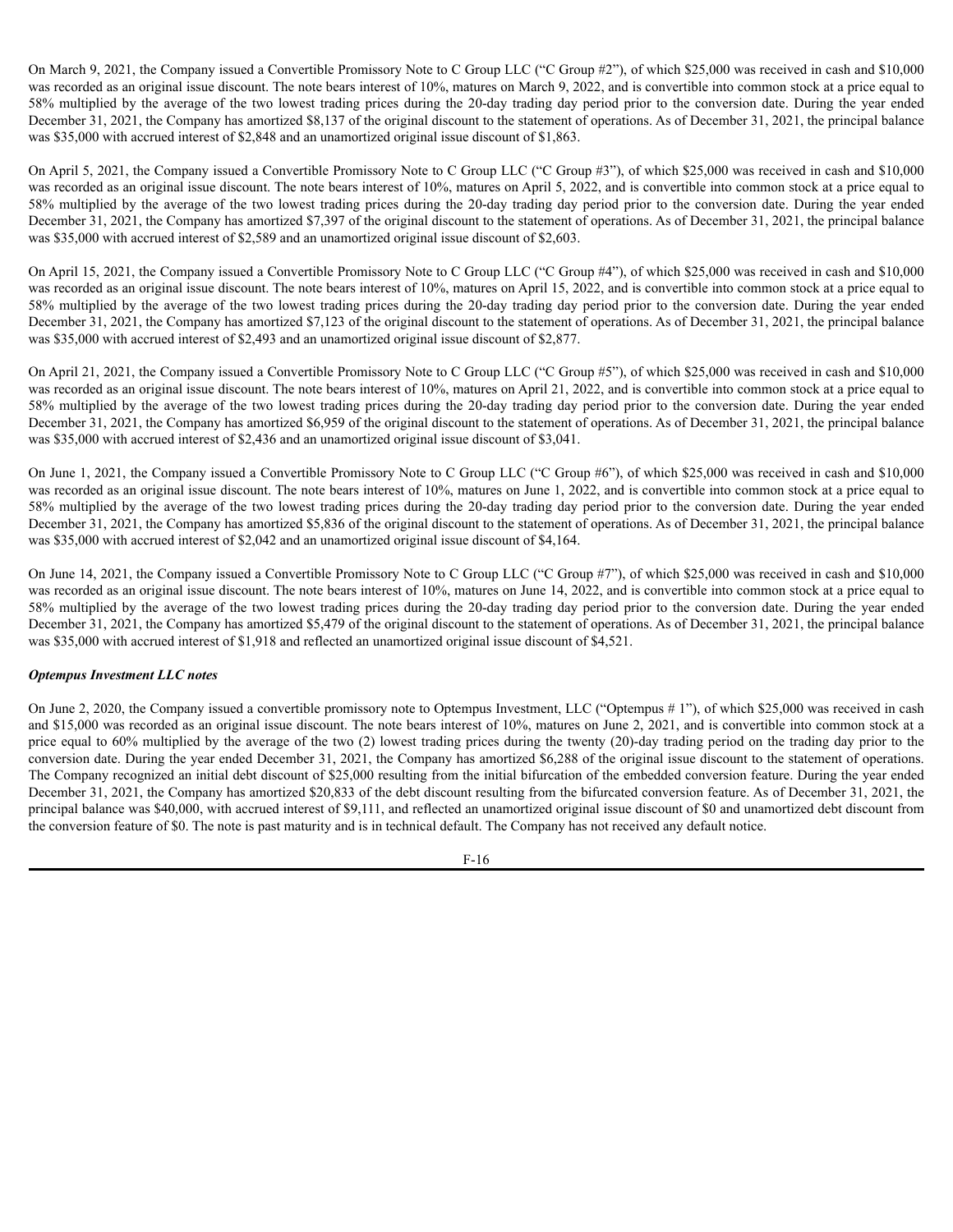On July 10, 2020, the Company issued a convertible promissory note to Optempus Investment, LLC ("Optempus # 2"), of which \$15,000 was received in cash and \$5,000 was recorded as an original issue discount. The note bears interest of 10%, matures on July 10, 2021, and is convertible into common stock at a price equal to 62% multiplied by the average of the two lowest trading prices during the 20-day trading period on the trading day prior to the conversion date. During the year ended December 31, 2021, the Company has amortized \$2,616 of the original issue discount to the statement of operations. The Company recognized an initial debt discount of \$15,000 resulting from the initial bifurcation of the embedded conversion feature. During the year ended December 31, 2021, the Company has amortized \$15,000 of the debt discount resulting from the bifurcated conversion feature. As of December 31, 2021, the principal balance was \$20,000, with accrued interest of \$4,098, and reflected an unamortized original issue discount of \$0 and unamortized debt discount from the conversion feature of \$0. The note is past maturity and is in technical default. The Company has not received any default notice.

On August 31, 2020, the Company issued a convertible promissory note to Optempus Investment, LLC ("Optempus # 3"), of which \$35,000 was received in cash and \$10,000 was recorded as an original issue discount. The note bears interest of 10%, matures on August 31, 2021, and is convertible into common stock at a price equal to 50% multiplied by the average of the two (2) lowest trading prices during the twenty (20)-day trading period on the trading day prior to the conversion date. During the year ended December 31, 2021, the Company has amortized \$6,658 of the original issue discount to the statement of operations. The Company recognized an initial debt discount of \$35,000 resulting from the initial bifurcation of the embedded conversion feature. During the year ended December 31, 2021, the Company has amortized \$35,000 of the debt discount resulting from the bifurcated conversion feature. As of December 31, 2021, the principal balance was \$45,000, with accrued interest of \$6,305, and reflected an unamortized original issue discount of \$0 and unamortized debt discount from the conversion feature of \$0. The note is past maturity and is in technical default. The Company has not received any default notice.

On October 6, 2020, the Company issued a convertible promissory note to Optempus Investment, LLC ("Optempus # 4"), of which \$15,000 was received in cash and \$10,000 was recorded as an original issue discount. The note bears interest of 10%, matures on October 6, 2021, and is convertible into common stock at a price equal to 50% multiplied by the average of two (2) lowest trading prices during the twenty (20)-day trading day period prior to the conversion date. During the year ended December 31, 2021, the Company has amortized \$7,644 of the original discount to the statement of operations. The Company recognized an initial debt discount of \$15,000 resulting from the initial bifurcation of the embedded conversion feature. During the year ended December 31, 2021, the Company has amortized \$15,000 of the debt discount resulting from the bifurcated conversion feature. As of December 31, 2021, the principal balance was \$25,000, with accrued interest of \$3,207, and reflected an unamortized original issue discount of \$0 and unamortized debt discount from the conversion feature of \$0. The note is past maturity and is in technical default. The Company has not received any default notice.

On November 9, 2020, the Company issued a convertible promissory note to Optempus Investment, LLC ("Optempus # 5"), of which \$10,000 was received in cash and \$10,000 was recorded as an original issue discount. The note bears interest of 10%, matures on November 9, 2021, and is convertible into common stock at a price equal to 60% multiplied by the average of two (2) lowest trading prices during the twenty (20)-day trading day period prior to the conversion date. During the year ended December 31, 2021, the Company has amortized \$8,575 of the original discount to the statement of operations. The Company recognized an initial debt discount of \$10,000 resulting from the initial bifurcation of the embedded conversion feature. During the year ended December 31, 2021, the Company has amortized \$10,000 of the debt discount resulting from the bifurcated conversion feature. As of December 31, 2021, the principal balance was \$20,000, with accrued interest of \$2,627, and reflected an unamortized original issue discount of \$0 and unamortized debt discount from the conversion feature of \$0. The note is past maturity and is in technical default. The Company has not received any default notice.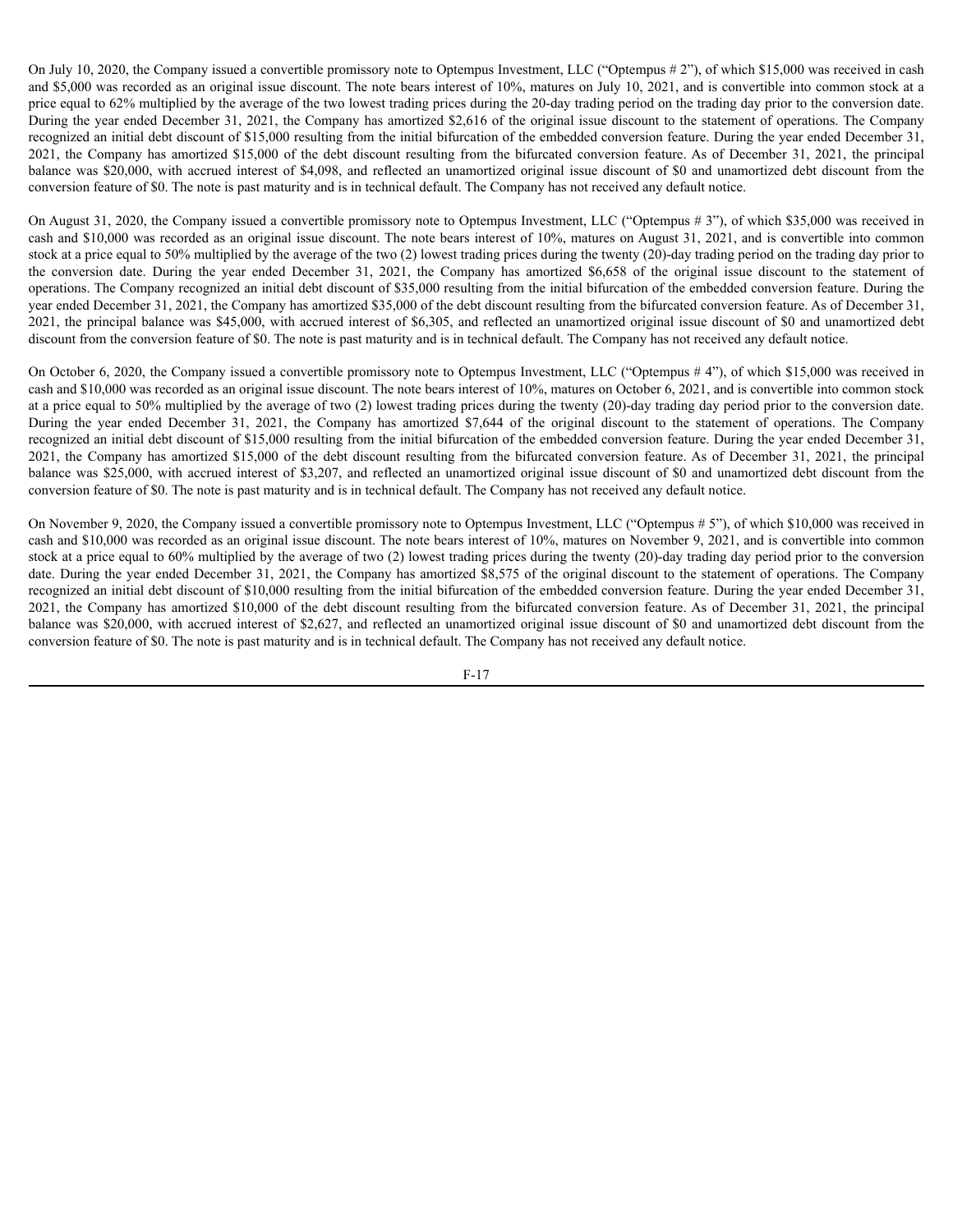On November 16, 2020, the Company issued a convertible promissory note to Optempus Investment, LLC ("Optempus# 6"), of which \$15,000 was received in cash and \$15,000 was recorded as an original issue discount. The note bears interest of 10%, matures on November 16, 2021, and is convertible into common stock at a price equal to 60% multiplied by the average of two (2) lowest trading prices during the twenty (20)-day trading day period prior to the conversion date. During the year ended December 31, 2021, the Company has amortized \$13,150 of the original discount to the statement of operations. The Company recognized an initial debt discount of \$15,000 resulting from the initial bifurcation of the embedded conversion feature. During the year ended December 31, 2021, the Company has amortized \$15,000 of the debt discount resulting from the bifurcated conversion feature. As of December 31, 2021, the principal balance was \$30,000, with accrued interest of \$3,814, and reflected an unamortized original issue discount of \$0 and unamortized debt discount from the conversion feature of \$0. The note is past maturity and is in technical default. The Company has not received any default notice.

On December 17, 2020, the Company issued a convertible promissory note to Optempus Investment, LLC ("Optempus # 7"), of which \$10,000 was received in cash and \$5,000 was recorded as an original issue discount. The note bears interest of 10%, matures on December 17, 2021, and is convertible into common stock at a price equal to 60% multiplied by the average of two (2) lowest trading prices during the twenty (20)-day trading day period prior to the conversion date. During the year ended December 31, 2021, the Company has amortized \$4,808 of the original discount to the statement of operations. The Company recognized an initial debt discount of \$10,000 resulting from the initial bifurcation of the embedded conversion feature. During the year ended December 31, 2021, the Company has amortized \$10,000 of the debt discount resulting from the bifurcated conversion feature. As of December 31, 2021, the principal balance was \$15,000, with accrued interest of \$1,627 and reflected an unamortized original issue discount of \$0 and unamortized debt discount from the conversion feature of \$0. The note is past maturity and is in technical default. The Company has not received any default notice.

On January 14, 2021, the Company issued a convertible promissory note to Optempus Investment, LLC ("Optempus #8"), of which \$44,000 was received in cash and \$20,000 was recorded as an original issue discount. The note bears interest of 10%, matures on January 14, 2022, and is convertible into common stock at a price equal to 58% multiplied by the average of two (2) lowest trading prices during the twenty (20)-day trading day period prior to the conversion date. During the year ended December 31, 2021, the Company has amortized \$19,233 of the original discount to the statement of operations. The Company recognized an initial debt discount of \$58,192 resulting from the initial bifurcation of the embedded conversion feature. During the year ended December 31, 2021, the Company has amortized \$53,342 of the debt discount resulting from the bifurcated conversion feature. As of December 31, 2021, the principal balance was \$64,000, with accrued interest of \$6,155, and reflected an unamortized original issue discount of \$767 and unamortized debt discount from the conversion feature of \$4,849.

On January 21, 2021, the Company issued a Convertible Promissory Note to Optempus Investment, LLC ("Optempus #9"), of which \$25,000 was received in cash and \$15,000 was recorded as an original issue discount. The note bears interest of 10%, matures on January 21, 2022, and is convertible into common stock at a price equal to 58% multiplied by the average of two (2) lowest trading prices during the twenty (20)-day trading day period prior to the conversion date. During the year ended December 31, 2021, the Company has amortized \$14,137 of the original discount to the statement of operations. The Company recognized an initial debt discount of \$35,356 resulting from the initial bifurcation of the embedded conversion feature. During the year ended December 31, 2021, the Company has amortized \$32,410 of the debt discount resulting from the bifurcated conversion feature. As of December 31, 2021, the principal balance was \$40,000, with accrued interest of \$3,770, and reflected an unamortized original issue discount of \$863 and unamortized debt discount from the conversion feature of \$2,946.

On February 6, 2021, the Company issued a Convertible Promissory Note to Optempus Investment, LLC ("Optempus #10"), of which \$30,000 was received in cash and \$20,000 was recorded as an original issue discount. The note bears interest of 10%, matures on February 6, 2022, and is convertible into common stock at a price equal to 58% multiplied by the average of two (2) lowest trading prices during the twenty (20)-day trading day period prior to the conversion date. During the year ended December 31, 2021, the Company has amortized \$17,973 of the original discount to the statement of operations. The Company recognized an initial debt discount of \$42,932 resulting from the initial bifurcation of the embedded conversion feature. During the year ended December 31, 2021, the Company has amortized \$35,776 of the debt discount resulting from the bifurcated conversion feature. As of December 31, 2021, the principal balance was \$50,000, with accrued interest of \$4,493, and reflected an unamortized original issue discount of \$2,027 and unamortized debt discount from the conversion feature of \$7,155.

On February 12, 2021, the Company issued a Convertible Promissory Note to Optempus Investment, LLC (Optempus #11"), of which \$10,000 was received in cash and \$5,000 was recorded as an original issue discount. The note bears interest of 10%, matures on February 12, 2022, and is convertible into common stock at a price equal to 58% multiplied by the average of two (2) lowest trading prices during the twenty (20)-day trading day period prior to the conversion date. During the year ended December 31, 2021, the Company has amortized \$4,411 of the original discount to the statement of operations. The Company recognized an initial debt discount of \$13,151 resulting from the initial bifurcation of the embedded conversion feature. During the year ended December 31, 2021, the Company has amortized \$9,863 of the debt discount resulting from the bifurcated conversion feature. As of December 31, 2021, the principal balance was \$15,000, with accrued interest of \$1,323 and reflected an unamortized original issue discount of \$589 and unamortized debt discount from the conversion feature of \$3,288.

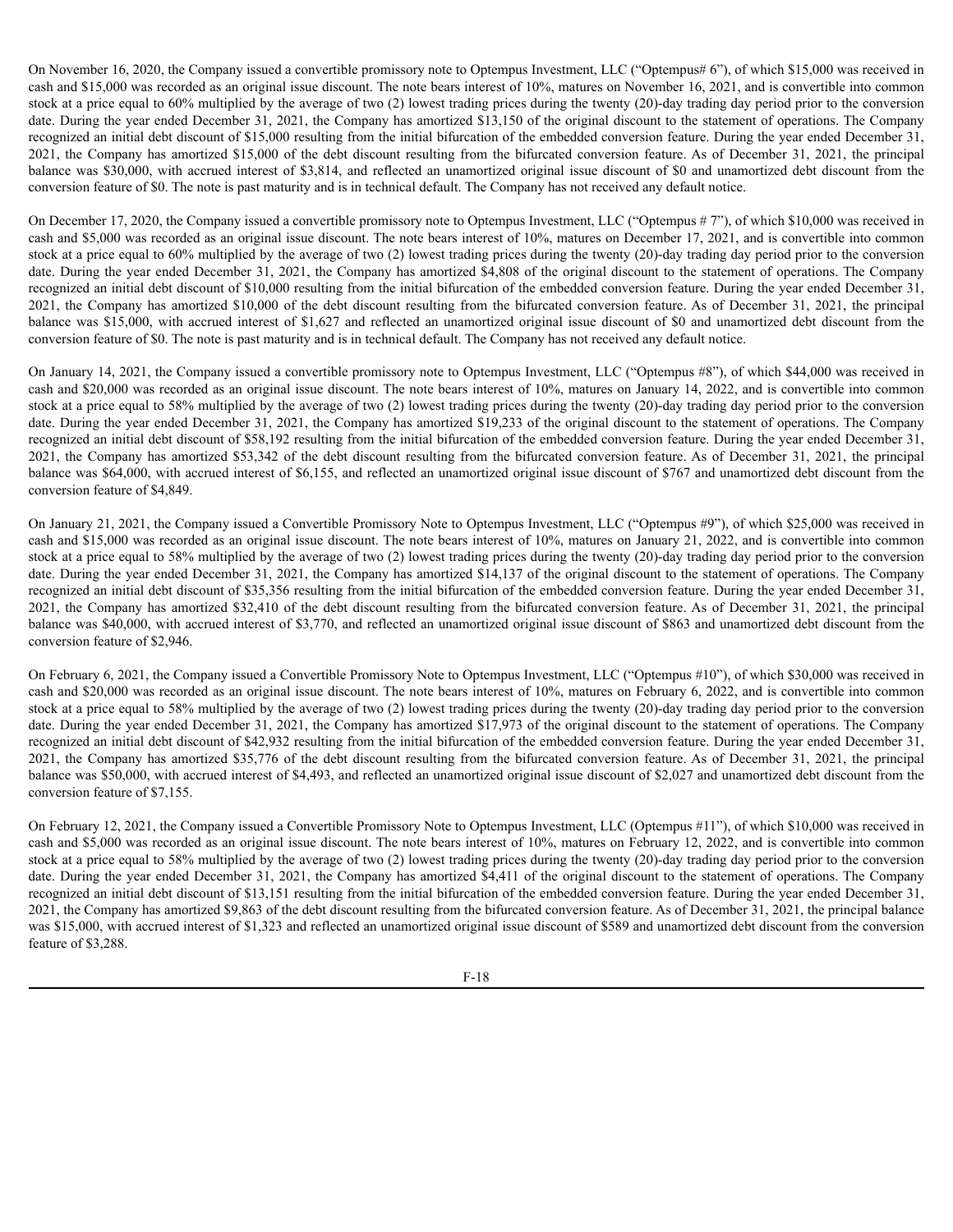#### *La Jolla Note*

On December 10, 2019, the Company entered a settlement agreement and issued a replacement note to La Jolla IPO Inc. ("La Jolla"). The replacement convertible note has a principal amount of \$110,000 and bears interest at the rate of 8% and default interest of 12% and matures of December 10, 2020. La Jolla originally acquired this debt from V Group, Inc. on April 6, 2018. The note is convertible into common stock at the option of the holder, at any time following the issue date and ending on the later of (i) the maturity date and the date of payment of the default amount at a price equal to 60% of the volume weighted average price of the lowest trading price during the thirty (30) trading day period ending prior to the conversion date. During the year ended December 31, 2020, the Company issued 1,836,653 common shares upon the conversion of principal in the amount of \$55,000. During the year ended December 31, 2021, the Company issued 13,588,448 common shares upon the conversion of principal in the amount of \$97,836. The note has a principal balance of \$0 and \$14,338 as of December 31, 2021, and 2020, respectively. The balance of accrued interest totalled \$0 and \$12,898 as of December 31, 2021, and December 31, 2020, respectively.

#### *V Group Note*

On December 12, 2019, the Company entered into a settlement agreement and issued a convertible note with V Group Inc. in the amount of \$150,000. The note bears interest at the rate of 8% and has a maturity date of December 12, 2020. The note has a principal balance of \$150,000 as of December 31, 2021, and December 31, 2020. The note has balance of accrued interest of \$30,970 and \$26,433 as of December 31, 2021, and December 31, 2020. This note is currently past maturity and is in technical default. The Company has not received any default notice.

#### *Maguire & Associates LLC*

On June 25, 2021, the Company issued a Convertible Promissory Note to Maguire & Associates LLC ("Maguire #1"), of which \$17,000 was received in cash and \$8,000 was recorded as an original issue discount. The note bears interest of 10%, matures on June 25, 2022, and is convertible into common stock at a price equal to 58% multiplied by the average of the two lowest trading prices during the 20-day trading day period prior to the conversion date. During the year ended December 31, 2021, the Company has amortized \$4,142 of the original discount to the statement of operations. As of December 31, 2021, the principal balance was \$25,000 with accrued interest of \$1,294 and reflected an unamortized original issue discount of \$5,874.

On November 2, 2021, the Company issued a Convertible Promissory Note to Maguire & Associates LLC ("Maguire #2"), of which \$70,000 was received in cash and \$20,000 was recorded as an original issue discount. The note bears interest of 10%, matures on November 2, 2022, and is convertible into common stock at a price equal to 58% multiplied by the average of the two lowest trading prices during the 20-day trading day period prior to the conversion date. During the year ended December 31, 2021, the Company has amortized \$3,233 of the original discount to the statement of operations. As of December 31, 2021, the principal balance was \$90,000 with accrued interest of \$1,455 and reflected an unamortized original issue discount of \$16,767.

On November 26, 2021, the Company issued a Convertible Promissory Note to Maguire & Associates LLC ("Maguire #3"), of which \$30,000 was received in cash and \$10,000 was recorded as an original issue discount. The note bears interest of 10%, matures on November 26, 2022, and is convertible into common stock at a price equal to 58% multiplied by the average of the two lowest trading prices during the 20-day trading day period prior to the conversion date. During the year ended December 31, 2021, the Company has amortized \$959 of the original discount to the statement of operations. As of December 31, 2021, the principal balance was \$40,000 with accrued interest of \$384 and reflected an unamortized original issue discount of \$9,041.

On December 12, 2021, the Company issued a Convertible Promissory Note to Maguire & Associates LLC ("Maguire #4"), of which \$21,000 was received in cash and \$4,000 was recorded as an original issue discount. The note bears interest of 10%, matures on December 12, 2022, and is convertible into common stock at a price equal to 58% multiplied by the average of the two lowest trading prices during the 20-day trading day period prior to the conversion date. During the year ended December 31, 2021, the Company has amortized \$241 of the original discount to the statement of operations. As of December 31, 2021, the principal balance was \$25,000 with accrued interest of \$151 and reflected an unamortized original issue discount of \$3,759.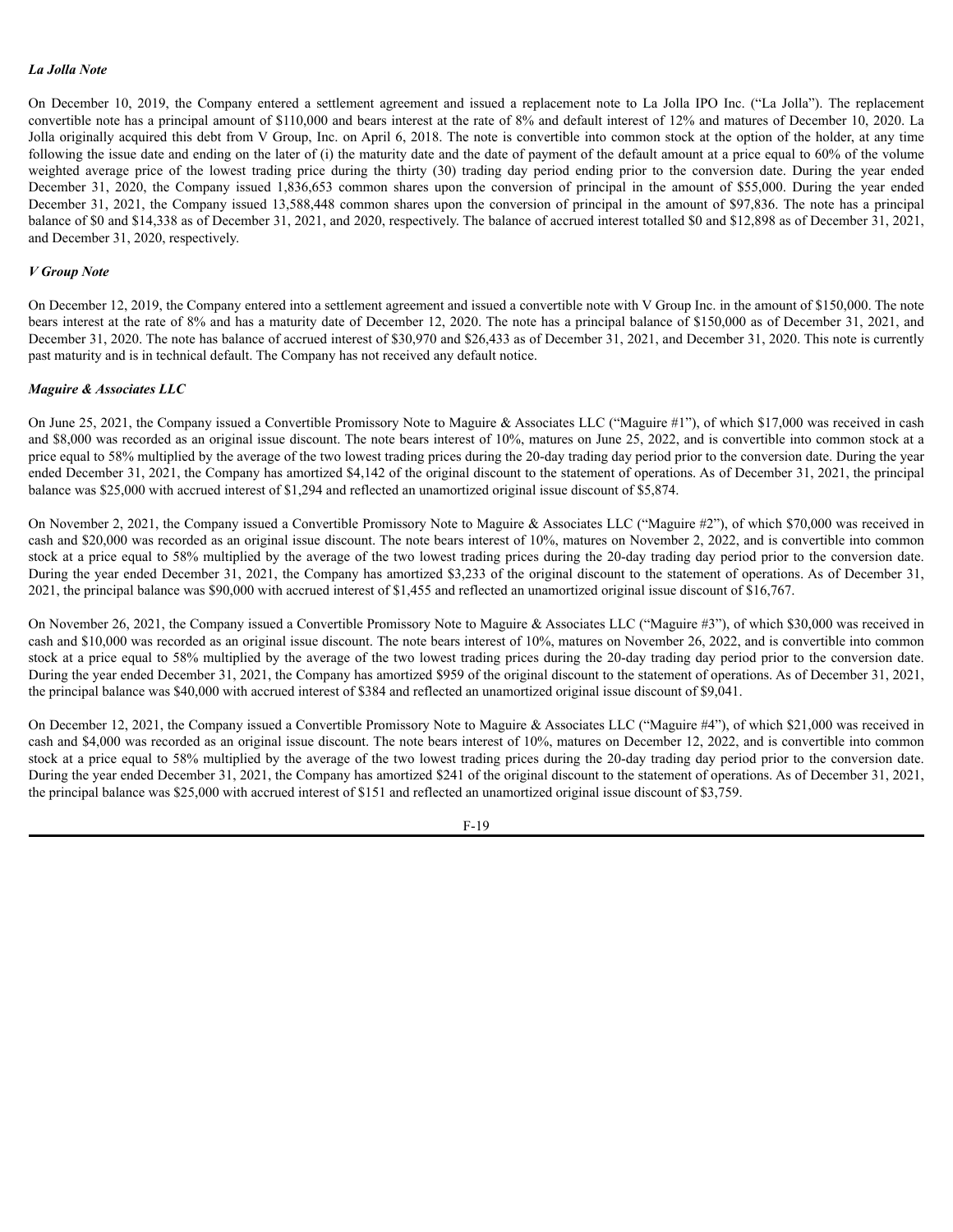On December 18, 2021, the Company issued a Convertible Promissory Note to Maguire & Associates LLC ("Maguire #5"), of which \$20,000 was received in cash and \$5,000 was recorded as an original issue discount. The note bears interest of 10%, matures on December 18, 2022, and is convertible into common stock at a price equal to 58% multiplied by the average of the two lowest trading prices during the 20-day trading day period prior to the conversion date. During the year ended December 31, 2021, the Company has amortized \$178 of the original discount to the statement of operations. As of December 31, 2021, the principal balance was \$25,000 with accrued interest of \$89 and reflected an unamortized original issue discount of \$4,822.

#### *Direct Inc. Notes*

On July 19, 2021, the Company issued a Convertible Promissory Note to Direct Inc. ("Direct #1"), of which \$25,000 was received in cash and \$10,000 was recorded as an original issue discount. The note bears interest of 10%, matures on July 19, 2022, and is convertible into common stock 180 days after the issue date at a price equal to 58% multiplied by the average of the two lowest trading prices during the 20-day trading day period prior to the conversion date. As of December 31, 2021, \$4,521 of the transaction fees have been amortized to the statement of operations and the note has a principal balance of \$35,000 and accrued interest of \$1,582 and reflected an unamortized original issue discount of \$5,479.

On July 22, 2021, the Company issued a Convertible Promissory Note to Direct Inc. ("Direct #2"), of which \$25,000 was received in cash and \$10,000 was recorded as an original issue discount. The note bears interest of 10%, matures on July 22, 2022, and is convertible into common stock 180 days after the issue date at a price equal to 58% multiplied by the average of the two lowest trading prices during the 20-day trading day period prior to the conversion date. As of December 31, 2021, \$4.438 of the transaction fees have been amortized to the statement of operations and the note has a principal balance of \$35,000 and accrued interest of \$1,553 and reflected an unamortized original issue discount of \$5,562.

On August 5, 2021, the Company issued a Convertible Promissory Note to Direct Inc. ("Direct #3"), of which \$25,000 was received in cash and \$10,000 was recorded as an original issue discount. The note bears interest of 10%, matures on August 5, 2022, and is convertible into common stock 180 days after the issue date at a price equal to 58% multiplied by the average of the two lowest trading prices during the 20-day trading day period prior to the conversion date. As of December 31, 2021, \$4,054 of the transaction fees have been amortized to the statement of operations and the note has a principal balance of \$35,000 and accrued interest of \$1,419 and reflected an unamortized original issue discount of \$5,945.

On August 16, 2021, the Company issued a Convertible Promissory Note to Direct Inc. ("Direct#4"), of which \$25,000 was received in cash and \$10,000 was recorded as an original issue discount. The note bears interest of 10%, matures on August 16, 2022, and is convertible into common stock 180 days after the issue date at a price equal to 58% multiplied by the average of the two lowest trading prices during the 20-day trading day period prior to the conversion date. As of December 31, 2021, \$3,753 of the transaction fees have been amortized to the statement of operations and the note has a principal balance of \$35,000 and accrued interest of \$1,313 and reflected an unamortized original issue discount of \$6,247.

On August 23, 2021, the Company issued a Convertible Promissory Note to Direct Inc.("Direct#5"), of which \$25,000 was received in cash and \$10,000 was recorded as an original issue discount. The note bears interest of 10%, matures on August 23, 2022, and is convertible into common stock 180 days after the issue date at a price equal to 58% multiplied by the average of the two lowest trading prices during the 20-day trading day period prior to the conversion date. As of December 31, 2021, \$3,562 of the transaction fees have been amortized to the statement of operations and the note has a principal balance of \$35,000 and accrued interest of \$1,246 and reflected an unamortized original issue discount of \$6,438.

On October 13, 2021, the Company issued a Convertible Promissory Note to Direct Inc.("Direct#6"), of which \$50,000 was received in cash and \$15,000 was recorded as an original issue discount. The note bears interest of 10%, matures on October 13, 2022, and is convertible into common stock 180 days after the issue date at a price equal to 58% multiplied by the average of the two lowest trading prices during the 20-day trading day period prior to the conversion date. As of December 31, 2021, \$3,247 of the transaction fees have been amortized to the statement of operations and the note has a principal balance of \$65,000 and accrued interest of \$1,407 and reflected an unamortized original issue discount of \$11,753.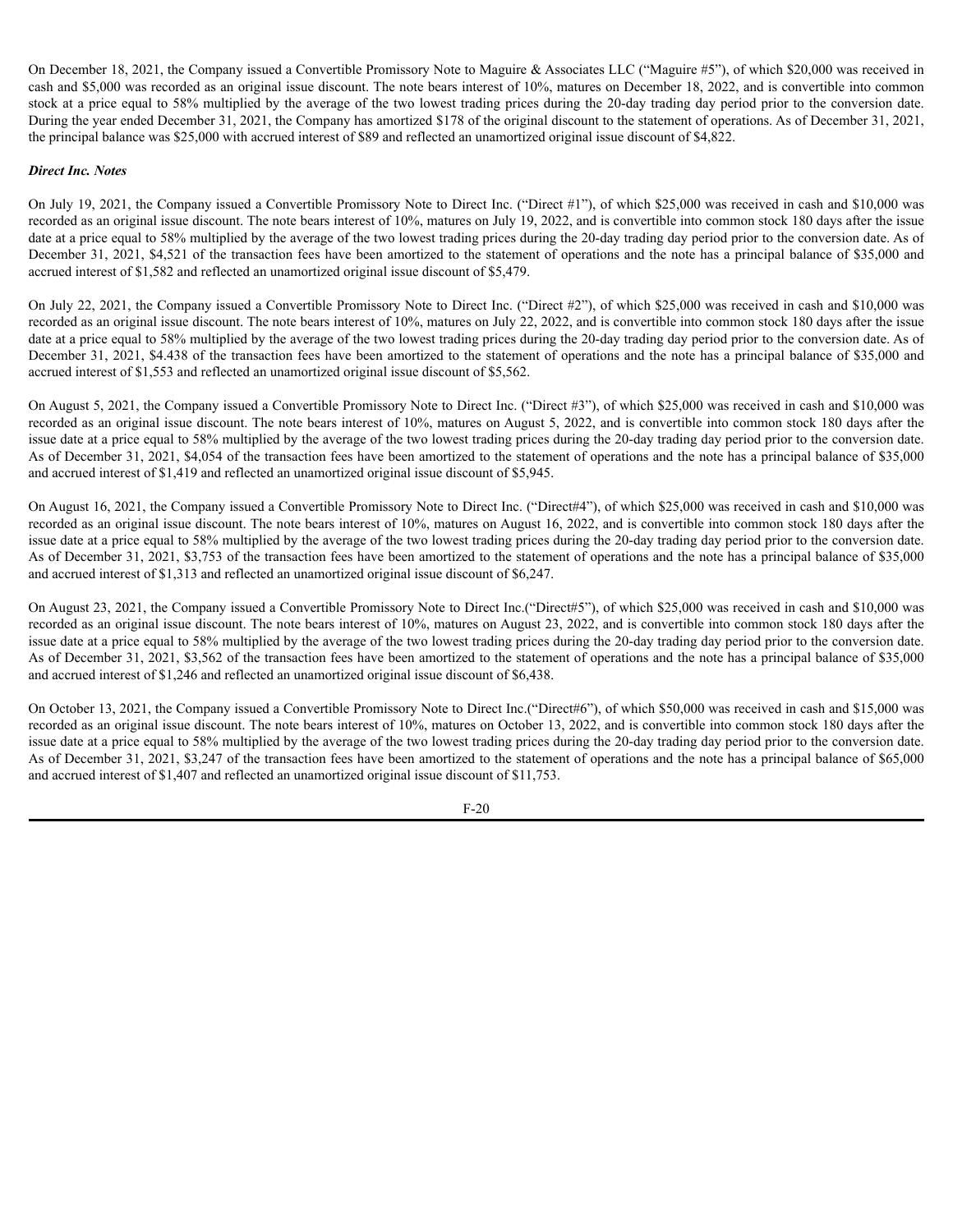#### *Cross default provision*

The note agreements include a cross default provision, which states that a breach or a default by the Company of any covenant or other terms or conditions, after the passage of all applicable notice and cure or grace periods, shall, at the option of the holder, be considered a default under the note agreements, in which the holder shall be entitled to apply all rights and remedies. Each of the loan transactions will be cross defaulted with each other loan transaction and with all other existing and future debt of the Company. The Company has not received any notice of default as of December 31, 2021, and December 31, 2020.

The Company is currently in technical default with eight (8) of its convertible notes, namely "V Group", "Optempus #1", "Optempus#2", "Optempus#3", "Optempus#4", "Optempus#5", "Optempus#6", "Optempus#7", since the Company has failed to pay principal and interest when due at maturity.

Upon the occurrence and continuation of any event of default, certain notes become immediately due and payable in an amount equal to the default amount, defined as 150% times the sum of all outstanding principal and accrued but unpaid interest. The Company has not received any notice of default as of September 31, 2021. The Company has not accrued any default provisions under the terms and conditions of these promissory notes since the amount is not considered material to the financial statements, and probable in the meaning of ASC 450 – Contingencies. As of December 31, 2021, the Company has not received any default notice from the lenders.

#### **NOTE 6 – RELATED PARTY TRANSACTIONS**

*Mr. Justin Gonzalez, Chief Executive Of icer, President, Secretary, Treasurer, and Director*

On March 2, 2020, the Company appointed Justin Gonzalez as Chief Executive Officer, President, Secretary, Treasurer, and Director of the Company. The Company and Mr. Gonzalez entered into an employee agreement that includes an annual salary of \$200,000 and \$100,000 to be issued in common stock. Unpaid wages will accrue interest at 6% per annum and may be converted to restricted common stock at fair market value at the time of conversion.

During the year ended December 31, 2021, the Company accrued wages of \$200,000 and interest of \$16,549 and paid \$30,435 of accrued compensation.

During the year ended December 31, 2020, the Company accrued wages of \$166,667 and interest of \$3,793. During the year ended December 31, 2020, the Company issued 3,333,333 shares of common stock, valued at \$666,667 based on the market value of the shares on the date of issuance, and the Company recorded such amount as stock-based compensation in its statement of operations.

The balance of accrued interest is \$20,342 and \$3,793 as of December 31, 2021, and 2020, respectively. The balance of accrued compensation is \$336,232 and \$166,667 as of December 31, 2021, and 2020, respectively.

Pursuant to the Asset Purchase Agreement dated March 2, 2020, Mr. Gonzalez received 50,000 shares of Preferred Series A shares, valued at \$500,000, and 1,000 Preferred Series B voting shares. The Series A shares are convertible pursuant the conversion rights as specified in the Articles of Incorporation and Certificate of Designation for the Company. Pursuant to the Asset Purchase Agreement, Mr. Gonzalez also received 30,000,000 shares of common stock, valued at \$100,000. The Company recorded \$600,000 of stock-based compensation in its statements of operations for the year ended December 31, 2020.

The Company is periodically advanced non-interest-bearing operating funds from related parties. The advances are due on demand and unsecured. During the year ended December 31, 2021, and 2020, Mr. Gonzalez advanced \$5,514 to the Company.

#### *Mr. Eric Watson, Chief Operating Of icer, and Director*

On March 2, 2020, the Company appointed Eric Watson as Chief Operating Officer and a Director of the Company. The Company and Mr. Watson entered into an employee agreement that includes an annual salary of \$162,000 and \$50,000 to be issued in common stock. Unpaid wages will accrue interest at 6% per annum and may be converted to restricted common stock at fair market value at the time of conversion.

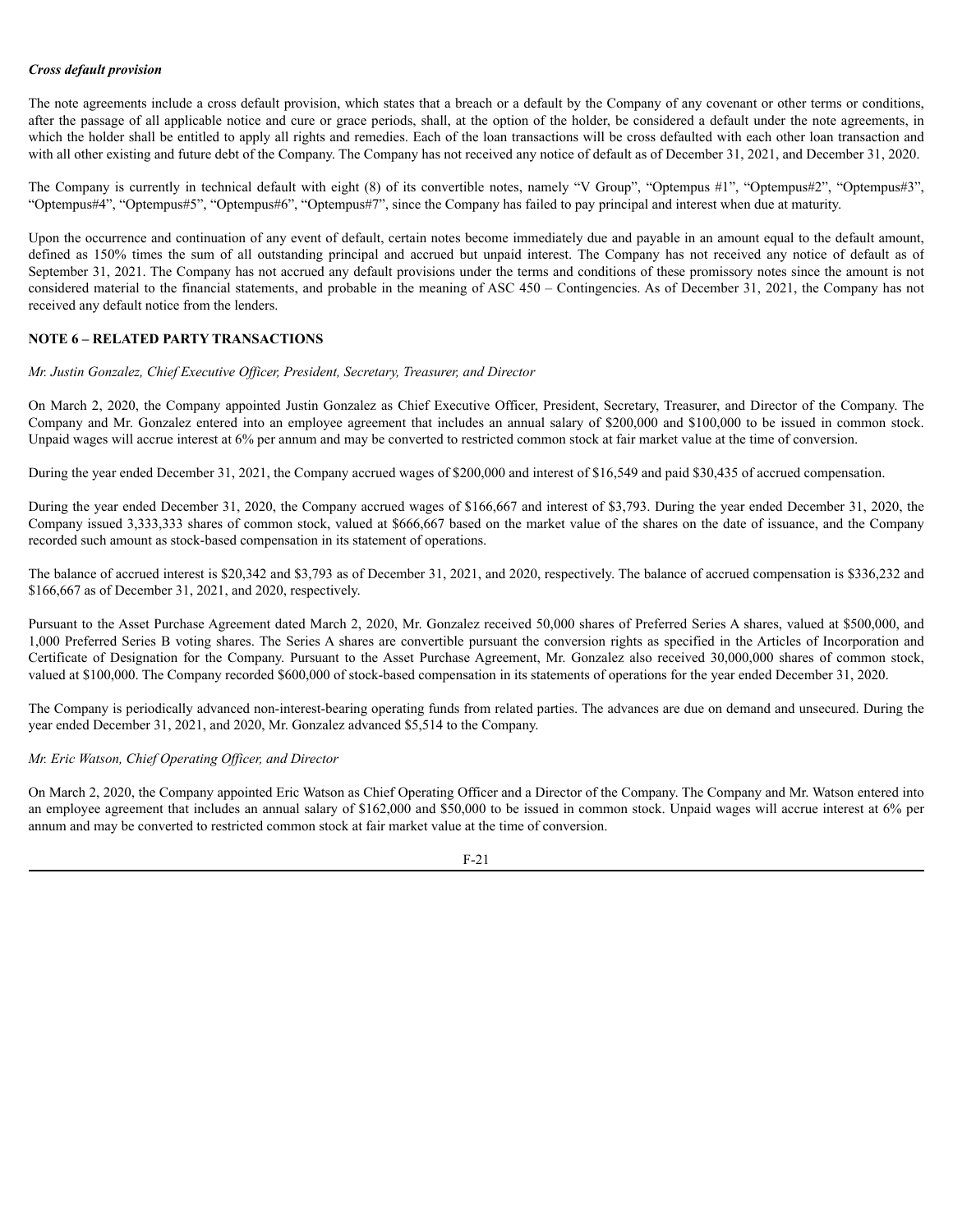During the year ended December 31, 2021, the Company accrued wages of \$162,000 and interest of \$7,602 and paid \$977 of accrued compensation.

During the year ended December 31, 2020, the Company accrued wages of \$135,000 and interest of \$3,073, and recorded payments of salary of \$906. The Company issued 1,666,666 shares of common stock, valued at \$333,333 based on the market value of the shares on the date of issuance, and the Company recorded such amount as stock-based compensation in its statement of operations.

The balance of accrued interest is \$10,675 and \$3,073 as of December 31, 2021, and 2020, respectively. The balance of accrued compensation is \$124,303 and \$135,000 as of December 31, 2021, and 2020, respectively.

On May 25, 2021, the Company issued 1,868,756 shares of common stock to settle unpaid wages and interest of \$171,720.

#### *Johann Loewen, Director*

On September 21, 2021, the Company appointed Johann Loewen as director of the Company for an initial one-year term. As director of the Company, Johann Loewen is entitled to 5,000 shares of Series A at a stated value of \$10.00 per share. No shares have been issued as of December 31, 2021, but the liability is recorded as stock payable in the Company's balance sheet.

#### *Edouard Beaudette, Director*

On October 15, 2021, the Company appointed Edouard Beaudette as director of the Company for an initial one-year term. As director of the Company, Edouard Beaudette is entitled to 5,000 shares of Series A at a stated value of \$10.00 per share. No shares have been issued as of December 31, 2021, but the liability is recorded as stock payable in the Company's balance sheet. Edouard Beaudette also executed a consulting agreement with the Company under which he is entitled to monthly compensation of 1,000 shares of Series A preferred stock per month and \$2,500 in cash. Edouard Beaudette is to implement and manage the Company's strategy, plan and executed product launch. No shares has been issued and no cash has been paid during the year ended December 31, 2021.

#### **NOTE 7 – SHORT TERM LIABILITIES**

As of December 31, 2021, and December 31, 2020, long term debt was comprised of the following:

|                                     | Original    | Original   | Due        | Interest | December 31. | December 31. |
|-------------------------------------|-------------|------------|------------|----------|--------------|--------------|
|                                     | Note Amount | Note Date  | Date       | Rate     | 2021         | 2020         |
| Carolyn Hamburger (past maturity)   | 100.000     | 12/12/2014 | 12/12/2019 | 10%      | 100,000      | 100,000      |
| Doris Notter (past maturity)        | 10.000      | 12/31/2014 | 12/31/2019 | 15%      | 10.000       | 10.000       |
| <b>Total short-term liabilities</b> |             |            |            |          | 110,000      | 110,000      |
| <b>Accrued interest</b>             |             |            |            |          | 29.682       | 28,190       |

On December 12, 2014, the Company's predecessor Matrix received a \$100,000 loan from Carolyn Hamburger at 10% interest evidenced by a note for \$100,000 issued by Matrix. The note matured on December 12, 2019. The note is secured by the Company's emulsification equipment acquired in the Matrix Acquisition. This Note does not convert into securities of the Company. As of December 31, 2021, and 2020, the note had a principal balance of \$100,000. Accrued interest totalled \$19,177 and \$19,185, as of December 31, 2021, and 2020, respectively. During the years ended December 31, 2021, and 2020, the Company paid \$10,008 and \$9,714 of interest in cash, respectively. This note is currently past maturity, but no notice of default has been received by the Company as of December 31, 2021.

On December 31, 2014, Matrix received a \$10,000 unsecured loan from Doris Notter at 15% interest and a maturity date of December 31, 2019. As of December 31, 2021, and 2020, the note had a principal balance of \$10,000 and accrued interest of \$10,505 and 9,005, respectively. No payment was made during the years ended December 31, 2021, and 2020. This note is currently past maturity, but no notice of default has been received by the Company as of December 31, 2021.

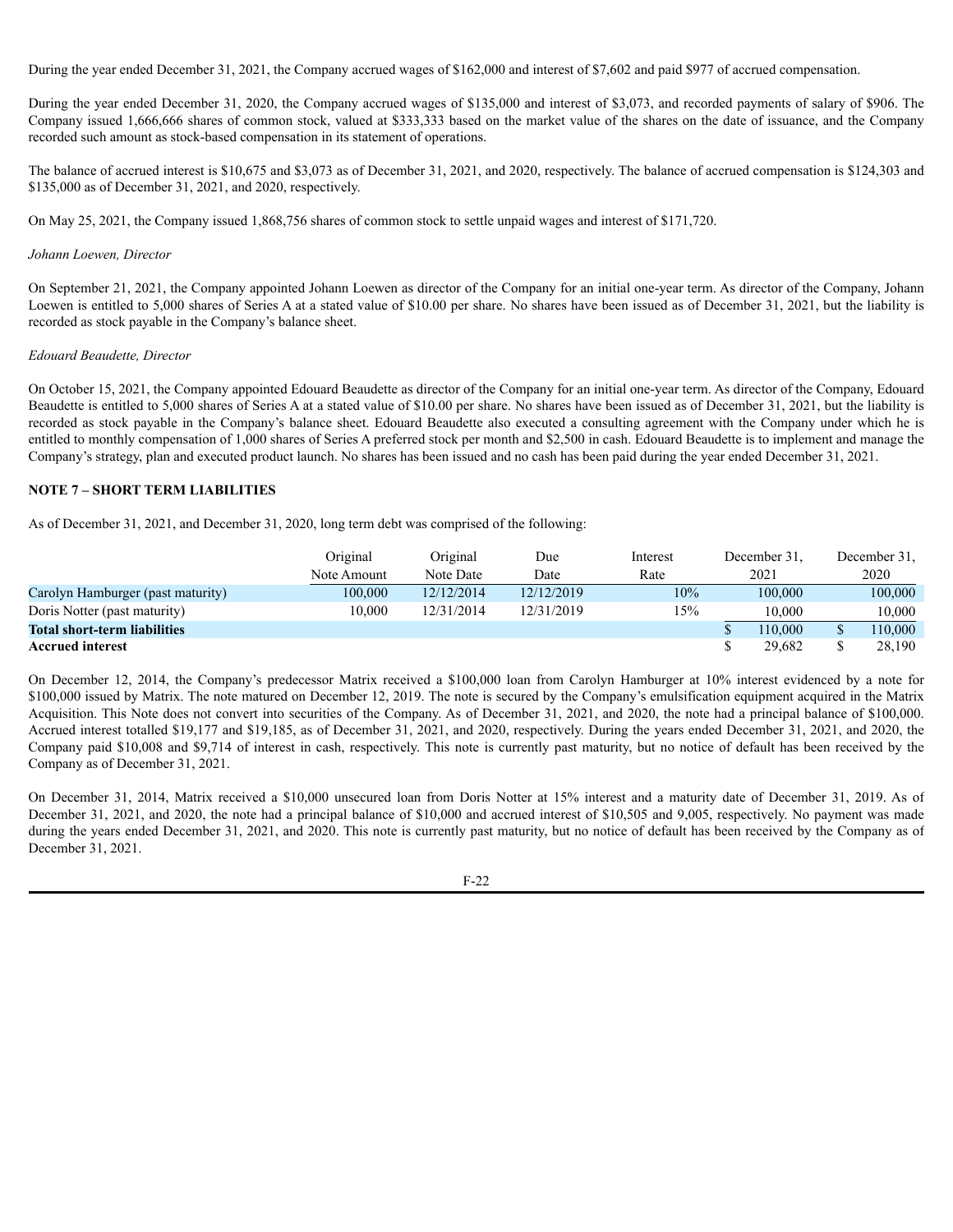#### **NOTE 8 – PREFERRED STOCK**

On March 2, 2020, the Company filed an amendment to the Oklahoma Certificate of Designation to increase the Series A Convertible Preferred Stock, with a par value of \$0.0001 to 20,000,000 shares authorized. The Company's preferred stock at December 31, 2021, consisted of 20,000,000 authorized Series A preferred shares, and 1,000 Series B preferred shares, all with a par value of \$0.0001 per share.

As of December 31, 2021, and December 31, 2020, 6,889,410 and 19,640,900 shares of Series A Preferred Stock were issued and outstanding and 1,000 of Series B Preferred Stock were issued and outstanding, respectively.

*Series A*

The Series A preferred stock ("Series A") have no voting rights and have no dividends and in the event of a voluntary or involuntary liquidation, dissolution or winding-up of the Company, each share of Series A has a stated value of \$10 per share. Each share of Series A is convertible to common stock at the closing price of common on the date of conversion.

The Company currently does not have a sufficient number of unissued authorized shares of common stock to permit the conversion of all of the outstanding shares of Series A Preferred Stock. As of December 31, 2021, the Company had 129,487,418 shares of common stock available for issuance. However, based on the closing price of our common stock of \$0.0042 per share as of December 31, 2021, the 6,889,410 shares of Series A Preferred Stock outstanding on such date would convert into approximately 1,640,335,700 shares of common stock. The Company obtained shareholder approval to increase its authorized shares of common stock to 30,000,000,000 to permit the conversion of the outstanding Series A Preferred Stock. Such approval and such increased occurred prior to the report release date.

The Company follows ASC 480-10, "Distinguishing Liabilities from Equity" in its evaluation of the accounting for the Series A Preferred Stock. ASC 480-10- 25-14 requires liability accounting for certain financial instruments, including shares that embody an unconditional obligation to transfer a variable number of shares, provided that the monetary value of the obligation is based solely or predominantly on one of the following three characteristics:

- A fixed monetary amount known at inception.
- Variations in something other than the fair value of the issuer's equity shares; or
- Variations in the fair value of the issuer's equity shares, but the monetary value to the counterparty moves in the opposite direction as the value of the issuer's shares.

The number of shares delivered is determined on the basis of (1) the fixed monetary amount determined as the stated value and (2) the current stock price at settlement, so that the aggregate fair value of the shares delivered equals the monetary value of the obligation, which is fixed or predominantly fixed. Accordingly, the holder is not significantly exposed to gains and losses attributable to changes in the fair value of the Company's equity shares. Instead, the Company is using its own equity shares as currency to settle a monetary obligation.

The Series A Preferred Stock has been classified as a liability in accordance with ASC 480-10 and the Company has elected to record the Series A Preferred Stock at fair value with changes in fair value recorded through earnings.

#### *For the year ended December 31, 2021:*

On February 11, 2021, an aggregate amount of 12,502,500 of Series A was returned to Treasury pursuant to a cancellation agreement.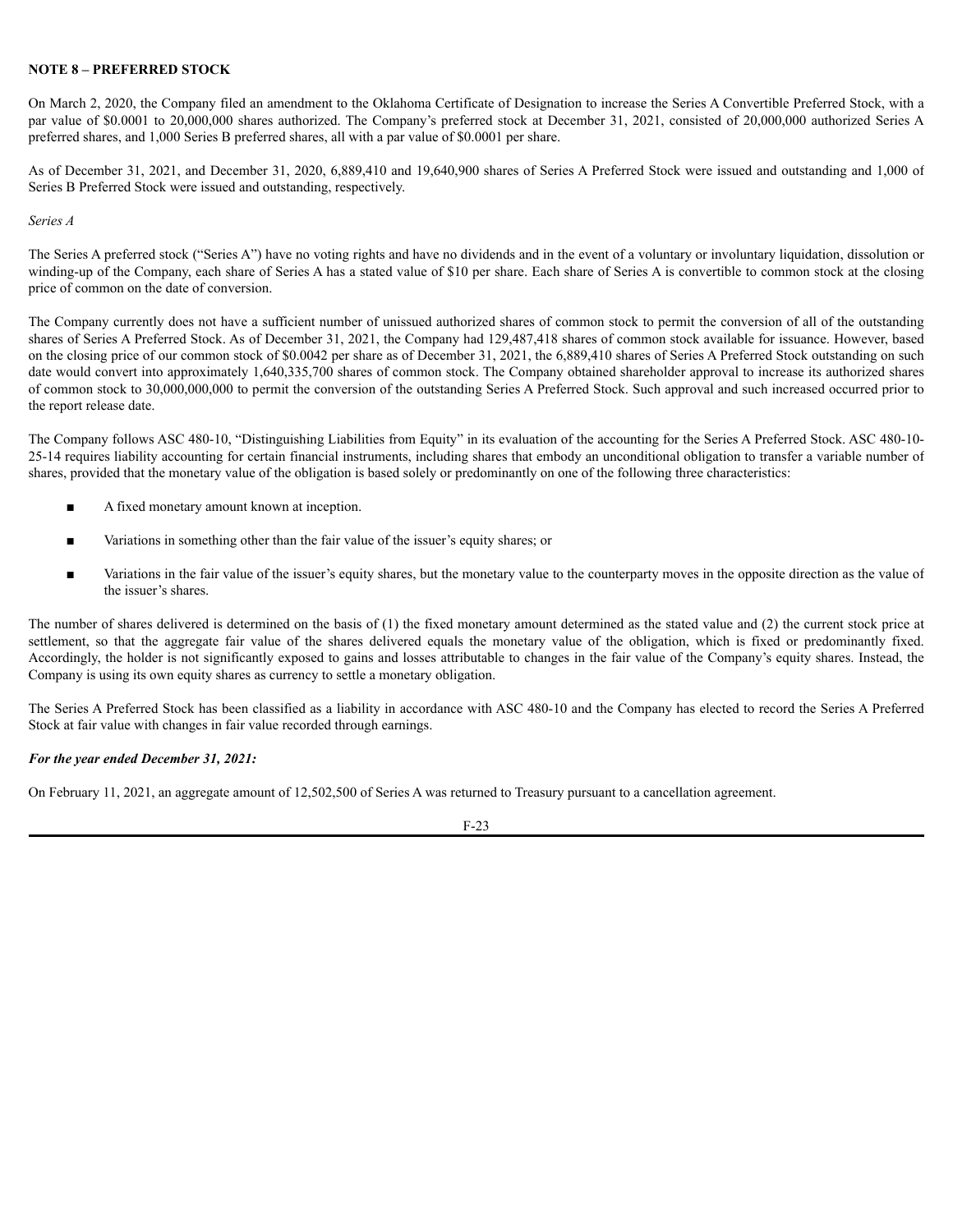On April 1, 2021, the Company entered into a contractor agreement with Daren Correll to develop and manage the company's sales and marketing strategy. The Company has agreed to pay Mr. Correll a monthly fee of \$14,000, of which, \$4,000 will be in paid cash and \$10,000 will be issued in Preferred Series A stock. In addition, the Company agreed to compensate Mr. Correll for services rendered prior to the date of the agreement. On May 25, 2021, the Company issued 4,400 shares of Preferred Series A stock valued at \$44,000 and will also pay \$10,000 in cash to for services provided prior to April 1, 2021. The Company has accrued \$60,000 for compensation payable in Series A preferred stock. The contractor agreement can be terminated by either party at any time with or without cause upon 30 days' notice

On April 15, 2021, the Company and Eaucentrix LLC entered into an Exclusive Technology License Agreement which provides the Company the exclusive license for the use of Proprietary Formulas developed by Eaucentrix. Pursuant to this agreement, the Company issued 300,000 shares of Series A Preferred stock to Eaucentrix LLC, valued at \$3,000,000. Under the agreement, the Company will also pay Eaucentrix a royalty of 5% of commercial sales of products that contain the proprietary formula licensed to the Company from Eaucentrix. The agreement has a perpetual term, subject to the right of Eaucentrix to terminate the agreement upon a material breach by the Company which it fails to cure following notice from Eaucentrix, or the Company's failure to pay amounts due to Eaucentrix under the agreement for more than 60 days after such payments become due.

On May 1, 2021, the Company entered into a service agreement with Integrity Media, Inc. to provide investor relations services to the company. Pursuant the agreement, the Company issued 8,400 shares of Series A Preferred stock to Integrity Media, Inc., valued at \$84,000, and paid a monthly fee of \$4,000 from the period of May 1, 2021, to November 1, 2021, being the term of the agreement.

During the year ended December 31, 2021, 561,790 shares of Series A Preferred stock were converted to 342,981,775 common shares in accordance with the conversion terms.

#### *For the year ended December 31, 2020:*

On March 2, 2020, pursuant to the parent subsidiary reorganization, Boon became the parent and successor issuer of Leaf of Faith Beverages, Inc. under the agreement and plan of merger. Each issued and outstanding equity of the former Leaf of Faith Beverage Inc was transmuted into and represented the identical equity structure of Boon,

On March 2, 2020, the Company issued 50,000 shares of Preferred Series A shares to Justin Gonzalez, the Company's Chief Executive Officer, valued at \$500,000, pursuant to the Asset Purchase Agreement dated March 2, 2020. The shares are convertible pursuant the conversion rights as specified in the Articles of Incorporation and Certificate of Designation for the Company.

On May 13, 2020, the Company issued 300,000 shares of Series A Preferred Stock, valued at \$3,000,000 to Anthony Super, the President of C Group, LLC, pursuant to the terms of an exclusive distribution and licensing agreement entered into between the Company and C Group, LLC (the "C Group agreement"). The C Group agreement is to provide a proprietary technology of indoor agricultural growing pods to be marketed for existing and future customers of Boon Industries. The growing pods are a self-contained 800 sq ft steel container consisting of computerized climate and irrigation control. The valuation of the transaction is relative to the company's H+ and M+ beverage products that require high-grade input products. The initial term of the licensing agreement is five years. The consideration paid for the licensing fees was reported as capitalized licensing fees in the Company' balance sheet as of December 31, 2020.

During the year ended December 31, 2020, 29,100 shares of Series A Preferred stock were converted to 4,929,270 common shares in accordance with the conversion terms.

#### *Series B*

On March 2, 2020, the Company filed an amendment to its Oklahoma Certificate of Designation to reduce Series B Preferred Stock, with a par value of \$0.0001 to 1,000 shares authorized.

Each share of Series B preferred stock ("Series B") is equal to and counted as four (4) times the votes of all of the shares of the Company's common stock. The stated value of Series B is \$0.0001. The Series B have no conversion right, are not entitled to dividends and have no value in the event of any voluntary or involuntary liquidation, dissolution or winding up of the Company.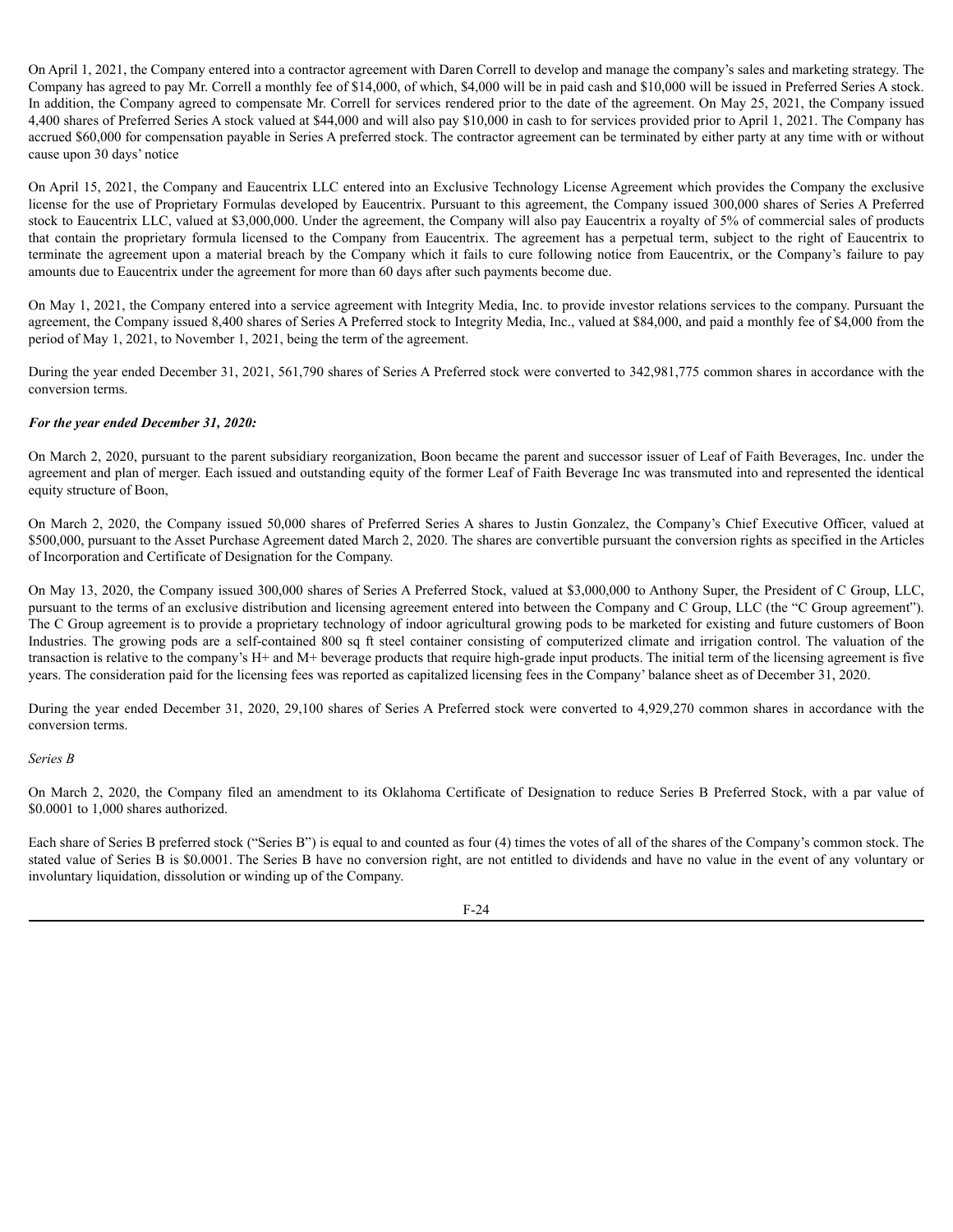On March 2, 2020, Justin Gonzalez was issued 1,000 Preferred Series B Shares, pursuant to the Asset Purchase Agreement dated March 2, 2020.

#### **NOTE 9 – COMMON STOCK**

The Company's common stock at December 31, 2021, consisted of 529,999,000 authorized common shares, 20,000,000 authorized Series A preferred shares, and 1,000 Series B preferred shares, all with a par value of \$0.0001 per share. On March 3, 2022, the Company filed an amended Certificate of incorporation with the Secretary of State of Oklahoma to increase the authorized common shares to 30,000,000,000.

As of December 31, 2021, and 2020, there were 400,511,582 and 42,072,603 shares of common stock issued and outstanding, respectively.

#### *For the year ended December 31, 2021:*

During the year ended December 31, 2021, 561,790 shares of Series A Preferred stock were converted to 342,981,775 shares of common stock in accordance with the conversion terms.

On May 25, 2021, the Company issued 1,868,756 shares of common stock to settle unpaid wages and interest of \$171,720. The stock was valued at \$109,510, based on the market price of the common stock on the day of issuance, and a gain of \$62,211 was recorded to the statement of operations.

On July 27, 2021, the holder of a convertible promissory note converted \$40,662 of principal, with a derivative liability of \$43,054 on the date of conversion, into 5,647,615 shares of common stock, with a fair value of \$71,160 based in the market price of the common stock on the day of conversion, hence resulting in a gain on debt conversion of \$12,556.

On October 5, 2021, the holder of a convertible promissory note converted \$14,338 of principal, \$30,000 of penalty, with a derivative liability of \$85,817 on the date of conversion, into 7,940,833 shares of common stock, with a fair value of approximately \$8,400 based in the market price of the common stock on the day of conversion, hence resulting in a loss on debt conversion of \$60,112.

#### *For the year ended December 31, 2020:*

On March 2, 2020, the Company issued 30,000,000 shares of common stock to Justin Gonzalez, valued at \$100,000, pursuant to the Asset Purchase Agreement dated March 2, 2020.

During the year ended December 31, 2020**,** 4,999,999 shares of common stock were issued to two of the Company's employees pursuant to their employment agreements. The shares were valued at \$1,000,000 based on the market price on the date of issuance and recorded as a stock-based compensation of \$1,000,000 in the Company's statement of operations.

During the year ended December 31, 2020**,** the holders of convertible notes converted a total of \$55,000 of principal into 1,836,653 shares of common stock in accordance with the conversion terms, resulting in a gain on debt extinguishment of approximately \$256,000.

During the year ended December 31, 2020, 29,100 shares of Series A Preferred stock were converted to 4,929,270 common shares in accordance with the conversion terms. This resulted in the recognition of \$181,436 of non-cash loss from conversion of Series A Preferred Stock into common stock for the year ended December 31, 2020.

On March 2, 2020, Boon Industries Inc. became the parent/successor issuer pursuant to Section 1081(g) of the Oklahoma Act, pursuant to an agreement and plan of merger which was executed by Leaf of Faith Beverage, Inc., Boon Industries, Inc., and Leaf of Faith Beverage MergerSub, Inc. Upon consummation of the Parent Subsidiary formation, each issued and outstanding equity of the former Leaf of Faith Beverage, Inc. was transmuted into and represented the identical equity structure of Boon Industries, Inc. (on a share-for-share basis) being of the same designations, rights, powers and preferences, and qualifications, limitations, and restrictions.

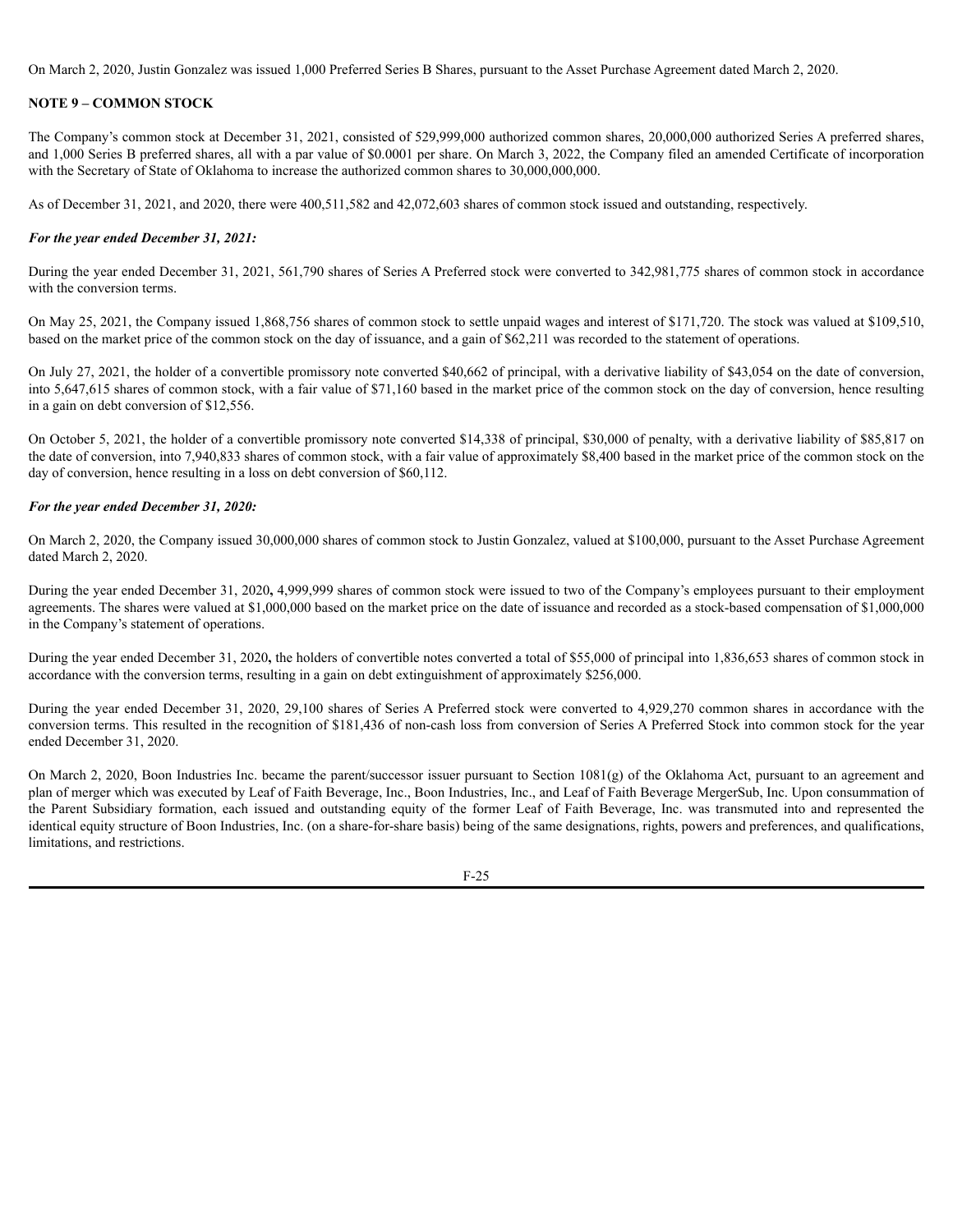#### **NOTE 10 – INCOME TAX**

Deferred income taxes are determined using the liability method for the temporary differences between the financial reporting basis and income tax basis of the Company's assets and liabilities. Deferred income taxes are measured based on the tax rates expected to be in effect when the temporary differences are included in the Company's tax return. Deferred tax assets and liabilities are recognized based on anticipated future tax consequences attributable to differences between financial statement carrying amounts of assets and liabilities and their respective tax bases.

The deferred tax asset and the valuation allowance consist of the following at December 31, 2021:

|                                     | December 31,  |
|-------------------------------------|---------------|
|                                     | 2021          |
| Net operating loss                  | 5,870,026     |
| Statutory rate                      | 21%           |
| Expected tax recovery               | 1,232,705     |
| Change in valuation allowance       | (1, 232, 705) |
| Income tax provision                |               |
|                                     |               |
| Components of deferred tax asset:   |               |
| Non-capital tax loss carry-forwards | 1,232,705     |
| Less: valuation allowance           | (1,232,705)   |
| Net deferred tax asset              |               |

#### **NOTE 11 – COMMITMENTS AND CONTINGENCIES**

#### **Licensing & Distributions Agreements**

On April 1, 2020, the Company entered into an Exclusive Licensing Agreement with Aqueous Precision, LLC., an Oregon Corporation. The Agreement provides exclusive rights to The Proprietary Formula, developed and owned by Aqueous Precision LLC, who exclusively maintains all rights and privileges. The H+© ingredient at the center of this Agreement is an all-natural whole plant concentrate with suspended cannabinoids in an aqueous solution made from hemp. This ingredient is purposeful as a single product or in combination with other ingredients. The rights are valued at \$3,300,000, based upon a five-year term.

On December 30, 2020, the Exclusive Licensing Agreement dated April 1, 2020, between the Company and Aqueous Precision was terminated by Aqueous Precision. On December 30, 2020, in connection with such termination, the 330,000 shares of Series A Preferred Stock that had been issued to Pamala Wilson, the President of Aqueous Precision, were returned to treasury.

On May 13, 2020, the Company issued 300,000 shares of Series A Preferred Stock, valued at \$3,000,000 to Anthony Super, the President of C Group, Inc., pursuant to the terms of a five year exclusive distribution agreement entered into between the Company and C Group, Inc.

#### **Employee Agreements**

*Mr. Justin Gonzalez, Chief Executive Of icer, President, Secretary, Treasurer, and Director*

On March 2, 2020, the Company appointed Justin Gonzalez as Chief Executive Officer, President, Secretary, Treasurer, and Director of the Company. The Company and Mr. Gonzalez entered into an employee agreement that includes an annual salary of \$200,000. Earned but unpaid wages will accrue interest at 6% per annum and may be converted to restricted common stock of the Company at fair market value at the time of conversion.

The accrued wages and accrued salary totalled \$336,232 and \$20,342 as of December 31, 2021.

F-26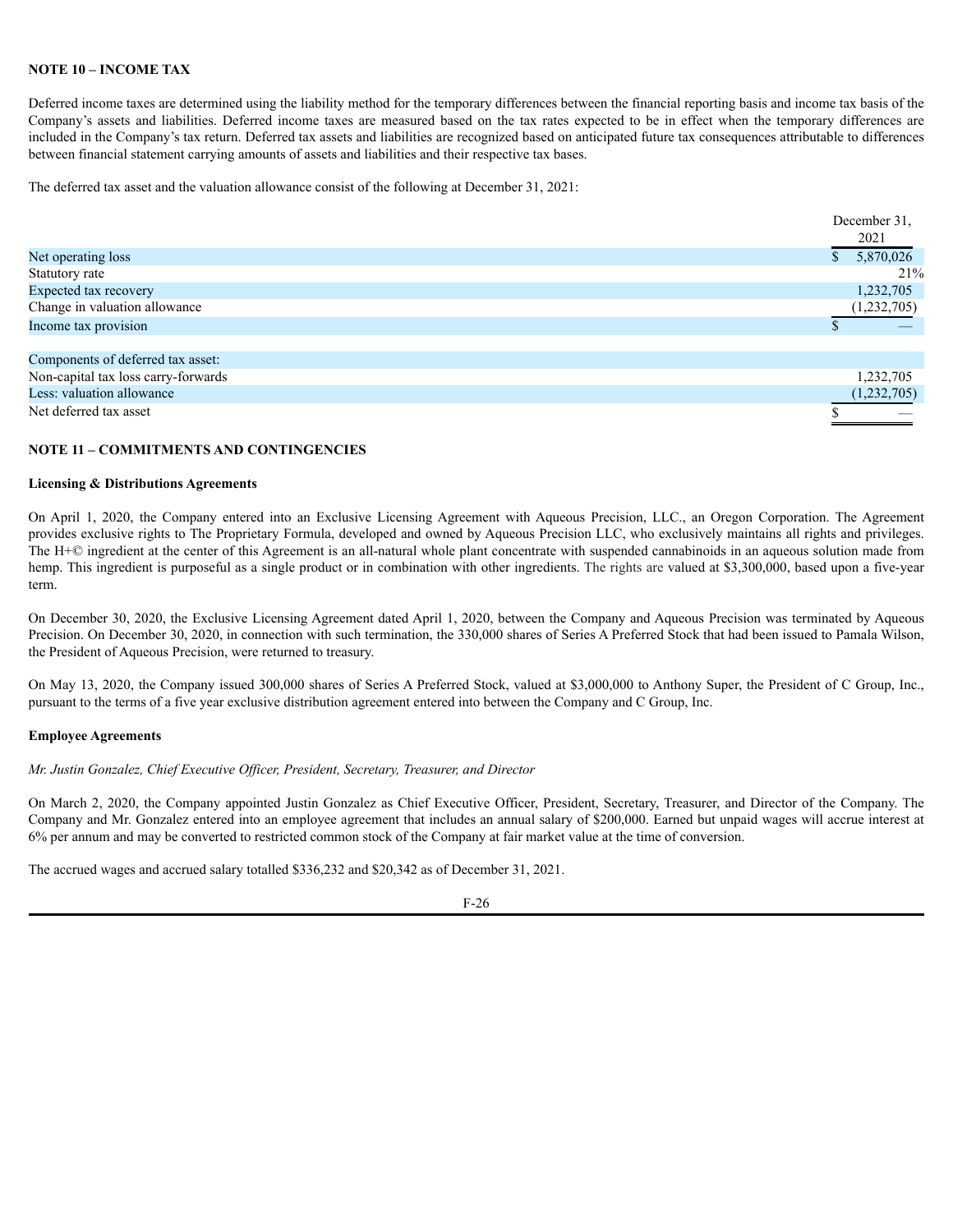#### *Mr. Eric Watson, Chief Operating Of icer and Director*

On March 2, 2020, the Company appointed Eric Watson as Chief Operating Officer and a Director of the Company. The Company and Mr. Watson entered into an employee agreement that includes an annual salary of \$162,000. Earned but unpaid wages will accrue interest at 6% per annum and may be converted to restricted common stock of the Company at fair market value at the time of conversion.

The accrued wages and accrued salary totalled \$124,303 and \$10,675 as of December 31, 2021. The Company issued 1,868,756 of the Company's common stock against \$171,720 of accrued compensation.

#### **Lease**

On January 1, 2020, the Company entered into a commercial lease for approximately 7,800 square feet of space, located in the Wolf Creek Industrial Building in Grass Valley, California. The lease has a term of five years, from January 1, 2020, through December 31, 2025, with a monthly rent of \$4,000. The Company also leases a product production and water bottling facility in Grants Pass, Oregon on a month-to-month basis at a cost of \$2,000 per month.

On September 29, 2021, the Company terminated its commercial lease which began on January 1, 2020, and entered into a new lease agreement with Badger One, LLC. On October 1, 2021, the company entered into a commercial lease for approximately 2,400 square feet of space, located at 13340 Grass Valley Ave, Units C&D, Grass Valley, CA 95945. The lease has a term of one year, from October 1, 2021, through September 30, 2022, with a monthly rent of \$1,824.

#### **NOTE 12 – SUBSEQUENT EVENTS**

Subsequent to December 31, 2021, the Company converted 164,197 Series A preferred stock into 1,037,674,922 shares of common stock, in accordance with the conversion terms.

Subsequent to December 31, 2021, the Company's Board of Directors approved the increase of the Company's authorized shares to 30,000,000,000

Subsequent to December 31, 2021, the Company issued a total of three (3) convertible promissory notes for aggregate principal amount of \$110,086 and net funding of \$87,456. These notes bear interest of 10% and mature one year from issuance date. These notes are convertible at 42% discount to the average of the two lowest trading prices during the 20-day trading day period prior to the conversion date.

$$
F-27
$$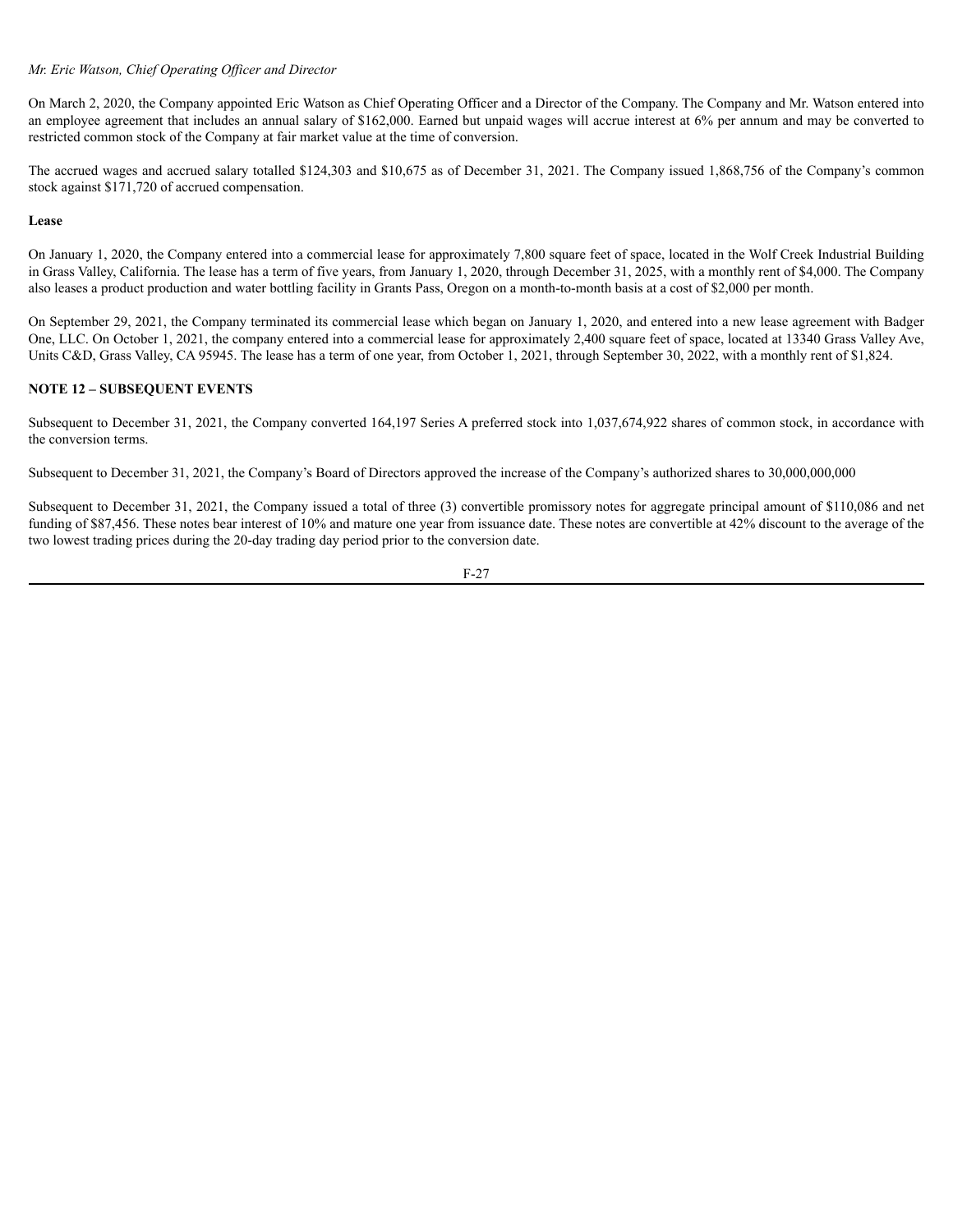#### <span id="page-46-0"></span>**Item 9. Changes in and Disagreements With Accountants on Accounting and Financial Disclosure.**

None.

#### **Item 9A. Controls and Procedures.**

#### *Disclosure of controls and procedures.*

We maintain disclosure controls and procedures that are designed to ensure that information required to be disclosed in our reports, filed under the Securities Exchange Act of 1934, is recorded, processed, summarized and reported within the time periods specified in the SEC's rules and forms, and that such information is accumulated and communicated to our management, including our chief executive officer and chief financial officer, as appropriate, to allow timely decisions regarding required disclosure. In designing and evaluating the disclosure controls and procedures, management recognized that any controls and procedures, no matter how well designed and operated, can provide only reasonable and not absolute assurance of achieving the desired control objectives. In reaching a reasonable level of assurance, management necessarily was required to apply its judgment in evaluating the cost-benefit relationship of possible controls and procedures. In addition, the design of any system of controls also is based in part upon certain assumptions about the likelihood of future events, and there can be no assurance that any design will succeed in achieving its stated goals under all potential future conditions. Over time, a control may become inadequate because of changes in conditions or the degree of compliance with policies or procedures may deteriorate. Because of the inherent limitations in a cost-effective control system, misstatements due to error or fraud may occur and not be detected.

As required by the SEC Rule 13a-15(b), we carried out an evaluation under the supervision and with the participation of our management, including our principal executive officer and principal financial officer, of the effectiveness of the design and operation of our disclosure controls and procedures as of December 31, 2021. Based on the foregoing, our principal executive officer and principal financial officer concluded that our disclosure controls and procedures were not effective as of December 31, 2021, at the reasonable assurance level due to the material weaknesses described below.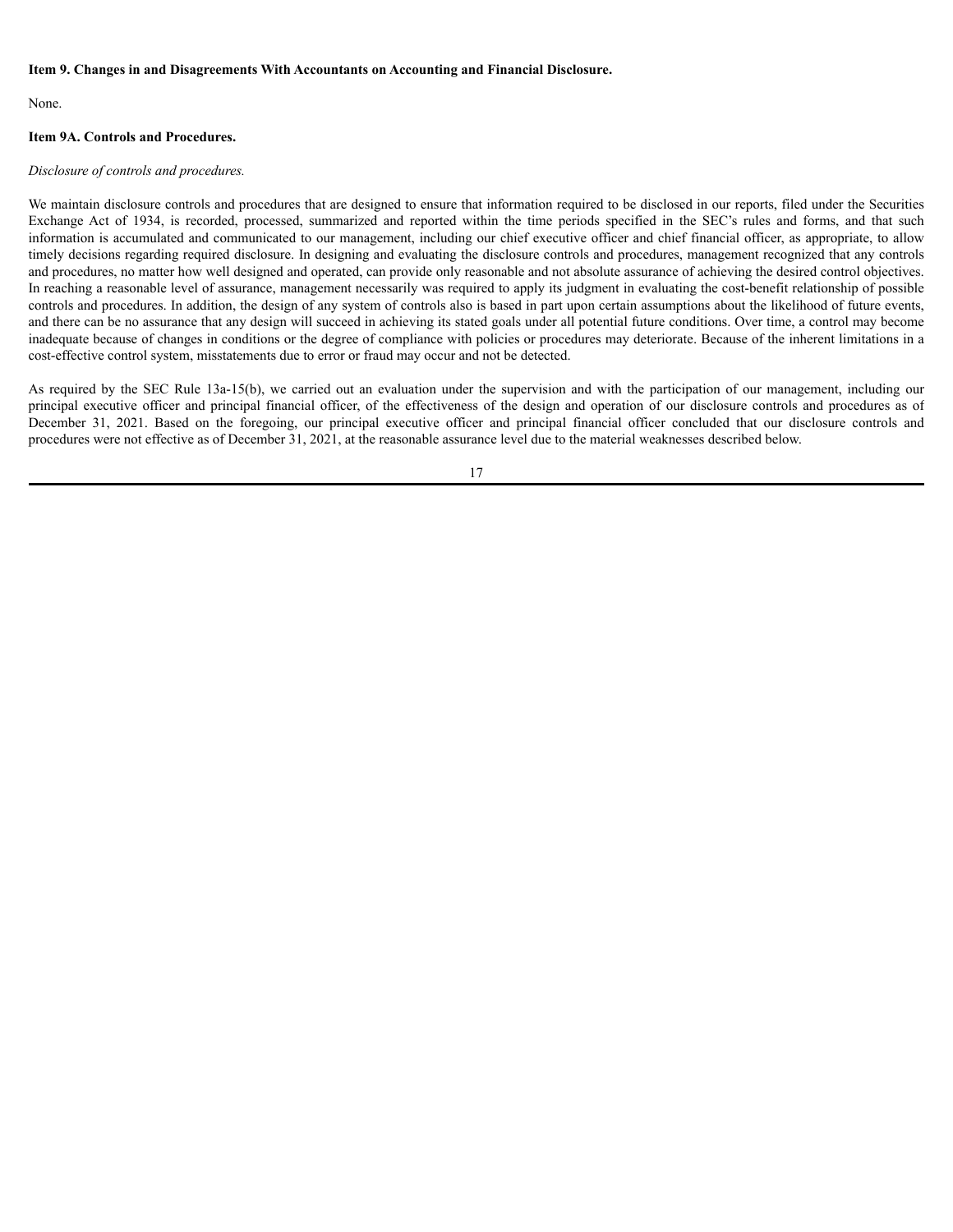A material weakness is a control deficiency (within the meaning of the Public Company Accounting Oversight Board (PCAOB) Auditing Standard No. 2) or combination of control deficiencies that result in more than a remote likelihood that a material misstatement of the annual or interim financial statements will not be prevented or detected. Management has identified the following two material weaknesses which have caused management to conclude that as of December 31, 2021, our disclosure controls and procedures were not effective at the reasonable assurance level:

1. We do not have written documentation of our internal control policies and procedures. Written documentation of key internal controls over financial reporting is a requirement of Section 404 of the Sarbanes-Oxley Act which is applicable to us for the year ended December 31, 2021. Management evaluated the impact of our failure to have written documentation of our internal controls and procedures on our assessment of our disclosure controls and procedures and has concluded that the control deficiency that resulted represented a material weakness.

2. We do not have sufficient segregation of duties within accounting functions, which is a basic internal control. Due to our size and nature, segregation of all conflicting duties may not always be possible and may not be economically feasible. However, to the extent possible, the authorization of transactions, the custody of assets and the recording of transactions should be performed by separate individuals. The recording of transactions function is maintained by a third-party consulting firm whereas authorization and custody remains under the Company's Chief Executive Officer's responsibility. Management evaluated the impact of our failure to have segregation of duties on our assessment of our disclosure controls and procedures and has concluded that the control deficiency that resulted represented a material weakness.

To address these material weaknesses, management performed additional analyses and other procedures to ensure that the financial statements included herein fairly present, in all material respects, our financial position, results of operations and cash flows for the periods presented.

#### *Management's Report on Internal Control Over Financial Reporting*

This annual report does not include a report of management's assessment regarding internal control over financial reporting or an attestation report of the company's registered public accounting firm due to a transition period established by rules of the Securities and Exchange Commission for newly public companies

#### **Changes in internal controls over financial reporting.**

There has been no change in our internal control over financial reporting that occurred during the fiscal quarter covered by this Annual Report on Form 10-K that has materially affected, or is reasonably likely to materially affect, our internal control over financial reporting.

#### <span id="page-47-0"></span>**Item 9B. Other Information.**

None

#### <span id="page-47-1"></span>**PART III**

#### **Item 10. Directors, Executive Officers and Corporate Governance.**

The following table sets forth the names, positions and ages of our current executive officers and directors. All directors serve until the next annual meeting of stockholders or until their successors are elected and qualified. Officers are appointed by our board of directors and their terms of office are, except to the extent governed by an employment contract, at the discretion of our board of directors.

| Name               | Age | <b>Position with the Company</b>                                                   | <b>Position Held Since</b> |
|--------------------|-----|------------------------------------------------------------------------------------|----------------------------|
| Justin Gonzalez    |     | President, Chief Executive Officer, Secretary, Treasurer and Chairman of the Board | March 2, 2020              |
| <b>Eric Watson</b> | 52  | Chief Operating Officer, Director                                                  | March 2, 2020              |
| Johann Loewen      | 46  | Director                                                                           | September 22, 2021         |
| Edouard Beaudette  |     | Director                                                                           | October 15, 2021           |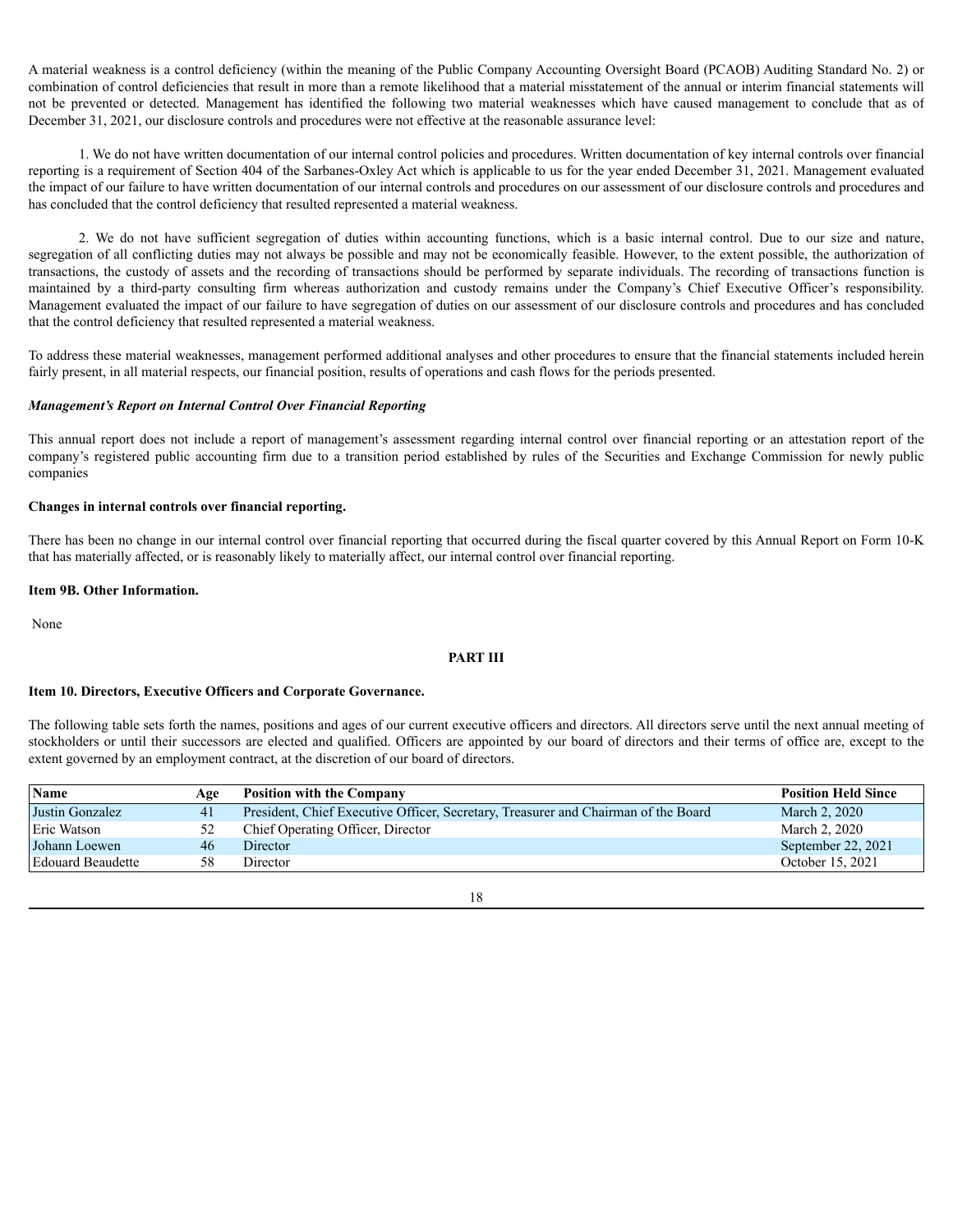#### *Biographical Information*

#### Justin Gonzalez

Mr. Gonzalez has served as our Chief Executive Officer and Chairman of the Board since March 2020 and has over 20 years of executive experience as an entrepreneur owning several different businesses during his career. He has also been a Vice President at LogiChem Solutions SA, an Ecuadorian based chemical and water bottling company, since March 2009. With specific experience in water treatment, chemical formulation, and extraction sciences, Mr. Gonzalez has been a strategic advisor in the oil and gas, water bottling, waste-water treatment, and food and beverage industries. As chief technical officer and adviser to several companies, he has an intimate knowledge of product and consumer trends and has designed and built large facilities for chemical manufacturing, bottling water, and botanical extractions. Currently he is a partner of an equipment manufacturing and systems integration company, Lave Systems Corporation, that produces systems for the food and beverage industry. Mr. Gonzalez graduated from the University of Louisiana in 2004 with a B.A. in History and English.

Mr. Gonzalez was appointed to serve as our Chief Executive Officer and Chairman pursuant to the terms of the Asset Purchase Agreement, dated February 10, 2020, under which we purchased all the assets, and assumed all of the liabilities of Matrix of Life Tech Trust, an Oregon trust. Mr. Gonzalez was the trustee and sole beneficiary of the Matrix of Life Tech Trust at the time of the transaction.

#### Eric Watson

Mr. Watson has served as our Chief Operating Officer and as a director of ours since March 2020 and has founded multiple successful businesses. These include the New York based entertainment company Protozoa Pictures, of which he was a Partner from January 1996 until August 2006; and the Los Angeles based Green Door Hydro and Solar, of which he was a Partner from March 2009 until June 2015. Most recently, he has been a partner in the investment firm West Portal Partners since July 2017, providing strategic and financial advice to a wide range of companies in oil and gas, tech, hemp, agriculture, and beverage industries. He has also produced over ten feature films with Warner Brothers, 20th Century Fox, Universal Pictures, Lionsgate, and others. Mr. Watson also provided strategic business advisory and brand consultant services during 2019 to Flying Embers, a hard kombucha beverage company based in Ojai, CA. Mr. Watson holds a BA in Broadcast Communication Arts from San Francisco State University and Graduate Studies in Film Production at the American Film Institute.

#### Johann Loewen

Johann Loewen is a director of the company, an innovator and entrepreneur with a natural aptitude for problem solving that was nurtured while growing up on a family farm in Ontario, Canada. Johann does not hold a college degree but has over two decades of entrepreneurial experience and several technological innovations from developing electric motorcycles, webcams to biodiesel reactors. He turned the biodiesel invention into a company, Methes Energies, which went public in 2013. Methes Energies, with \$100 million in sales, was the second largest biofuels company in Ontario, selling fuel to major energy companies like Shell, British Petroleum, and Valero. Johann Loewen joined the company as a director pursuant to the terms of the Director Agreement dated September 22, 2021.

#### Edouard Beaudette

Mr. Beaudette serves as Chief Strategy Officer and member of the Board of Directors since October 2021. He has spent most of his career in senior management roles with over 15 years as a principal in entrepreneurial ventures boasting 2 successful exits. He is uniquely adept at understanding and designing the client experience, which combined with his software and revenue development experience was instrumental in the development of an automation platform for the commercial financial services market. Mr. Beaudette has substantial experience in reviewing and analyzing business plans and financial statements, skills that he will use in his strategic planning role at Boon Industries. Mr. Beaudette graduated from the University of Saskatchewan in 1983 with a degree in Agriculture. Edouard Beaudette joined the company as a director, pursuant to the terms of the Director Agreement dated October 14, 2021.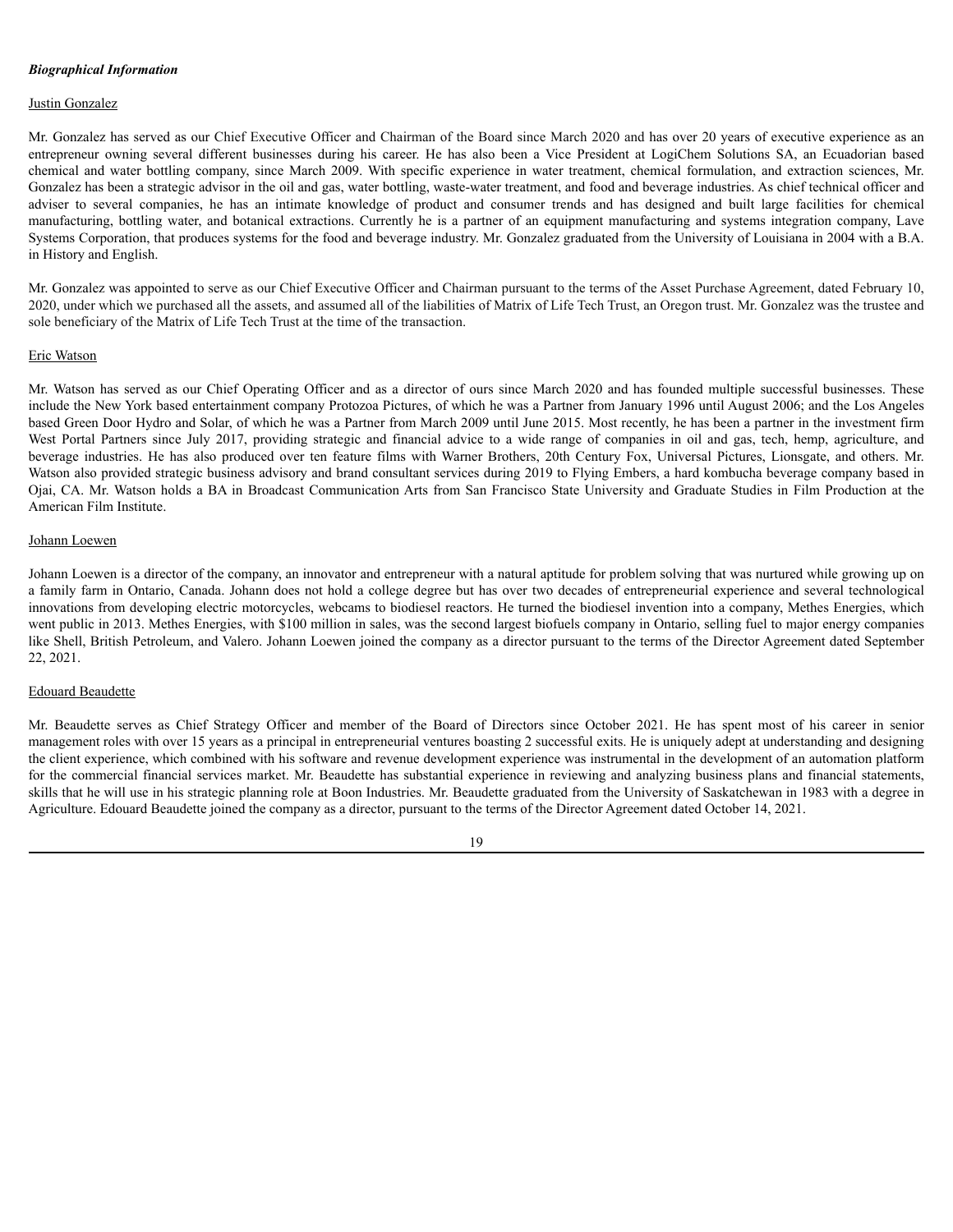#### **Code of Ethics**

We do not have a code of ethics that applies to our officers, employees, and directors.

#### **Board Committees and Audit Committee Financial Expert**

We do not currently have a standing audit, nominating or compensation committee of the board of directors, or any committee performing similar functions. Our board of directors performs the functions of audit, nominating and compensation committees. As of the date of this report, no member of our board of directors qualifies as an "audit committee financial expert" as defined in Item 407(d)(5) of Regulation S-K promulgated under the Securities Act.

#### **Director Nominations**

As of December 32, 2021, we did not affect any material changes to the procedures by which our shareholders may recommend nominees to our board of directors. We have not established formal procedures by which security holders may recommend nominees to the Company's board of directors.

#### **Role in Risk Oversight**

Our board is primarily responsible for overseeing our risk management processes. The board receives and reviews periodic reports from management, auditors, legal counsel, and others, as considered appropriate regarding our company's assessment of risks. The board focuses on the most significant risks facing our company and our company's general risk management strategy, and also ensures that risks undertaken by our company are consistent with the board's appetite for risk. While the board oversees our company's risk management, management is responsible for day-to-day risk management processes. We believe this division of responsibilities is the most effective approach for addressing the risks facing our company and that our board leadership structure supports this approach.

#### **Delinquent Section 16(a) Reports**

Section 16(a) of the Exchange Act requires the Company's directors, executive officers and persons who own more than 10% of a registered class of the Company's securities to file with the SEC initial reports of ownership and reports of changes in ownership of common stock and other equity securities of the Company. Directors, executive officers and greater than 10% stockholders are required by SEC regulation to furnish the Company with copies of all Section 16(a) reports they file. We first became subject to the reporting requirements of Exchange Act following the end of December 31, 2021 .

#### **Item 11. Executive Compensation.**

The following executive of the Company earned compensation in the amounts set forth in the chart below for the fiscal years ended December 31, 2021, and 2020.

|                                                          |      |               |                          | All Other<br>Compensation |            |
|----------------------------------------------------------|------|---------------|--------------------------|---------------------------|------------|
| <b>Name and Principal Position</b>                       | Year | Salary (\$)   | <b>Stock Awards (\$)</b> | (S)                       | Total (\$) |
| Justin Gonzalez                                          | 2021 | 200,000(1)    |                          |                           | 200,000    |
| President, Chief Executive Officer, Secretary, Treasurer | 2020 | 166,667(2)    | 100,000(3)               |                           | 266,667    |
|                                                          |      |               |                          |                           |            |
| Eric Watson                                              | 2021 | 162,000       | 109,510(6)               |                           | 271,510    |
| <b>Chief Operating Officer</b>                           | 2020 | 135,000(2)(4) | 50,000(5)                |                           | 185,000    |

- (1) Of this amount, \$30,435 has been paid.
- (2) This salary has been accrued and has not yet been paid.
- (3) We issued Mr. Gonzalez 3,333,333 shares of common stock valued at \$0.03 per share upon his entry into his Employment Agreement with us pursuant to the terms thereof.
- (4) The salary owed to Mr. Watson for his services during 2020, was partly paid in stock on May 5, 2021, subsequent to the end of the fiscal year, by the issuance of 1,868,756 shares of common stock valued at \$109,510.
- (5) We issued Mr. Watson 1,666,666 shares of common stock valued at \$0.03 per share upon his entry into his Employment Agreement with us pursuant to the terms thereof.
- We issued Mr. Watson 1,868,756 shares of common stock valued at \$109,510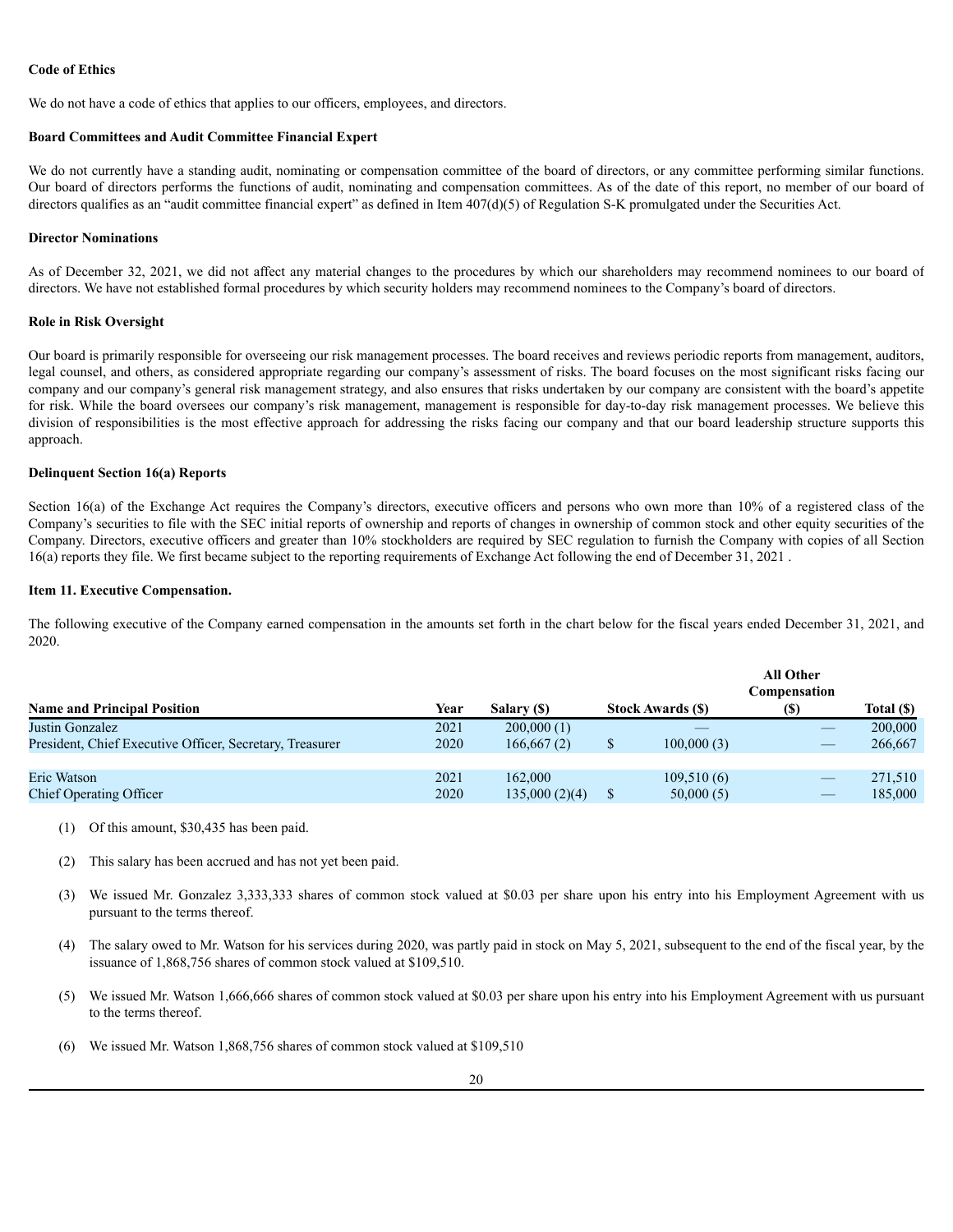#### **Employment Contracts**

We are a party to an Employment Agreement dated March 2, 2020, with Justin Gonzalez pursuant to which he serves as our Chief Executive Officer, President, Secretary, Treasurer and Chairman. The Employment Agreement provides for payment of an annual base salary of \$200,000 and has an initial term of five years. Unpaid wages accrue interest at the rate of 6% per annum and may be converted into restricted common stock at fair market value at the time of conversion. In addition, Mr. Gonzalez was issued 3,333,333 shares of common stock pursuant to the terms of the Employment Agreement upon its execution.

We are a party to an Employment Agreement dated March 2, 2020, with Eric Watson pursuant to which he serves as our Chief Operating Officer and a director. The Employment Agreement provides for payment of an annual base salary of \$162,000 and has an initial term of five years. Unpaid wages accrue interest at the rate of 6% per annum and may be converted into restricted common stock at fair market value at the time of conversion. In addition, Mr. Gonzalez was issued 1,666,666 shares of common stock pursuant to the terms of the Employment Agreement upon its execution.

#### **Outstanding Equity Awards at Fiscal Year End**

We did not have any outstanding options or unvested shares of stock held by our named executive officer as of the end of our fiscal year ended December 31, 2021.

#### **Compensation of Directors**

The following table summarizes the compensation paid or accrued by us to our directors that are not named executive officers for the year ended December 31, 2021.

|                                  |         | Fees Earned or Paid      |       | Stock  |       |        |
|----------------------------------|---------|--------------------------|-------|--------|-------|--------|
| Name                             | in Cash |                          | Award |        | Total |        |
| Edouard Beaudette <sup>(1)</sup> |         | $\overline{\phantom{a}}$ |       | 50,000 |       | 50,000 |
| Johann Loewen <sup>(2)</sup>     |         |                          |       | 50,000 |       | 50,000 |

(1) Mr. Beaudette was appointed a director on October 15, 2021. The term of the director agreement is 1 year. The Company accrued 5,000 shares of our Series A Preferred Stock with \$10 stated value upon his appointment and recorded as stock payable. We have agreed to compensate Mr. Beaudette \$250 per meeting attended in person or by telephone.

(2) Mr. Loewen was appointed a director on September 22, 2021, and the Company accrued 5,000 shares of our Series A Preferred Stock upon his appointment. We have agreed to compensate Mr. Loewen \$250 per meeting attended in person or by telephone.

Directors are entitled to reimbursement for reasonable travel and other out-of-pocket expenses incurred in connection with attendance at meetings of our board of directors.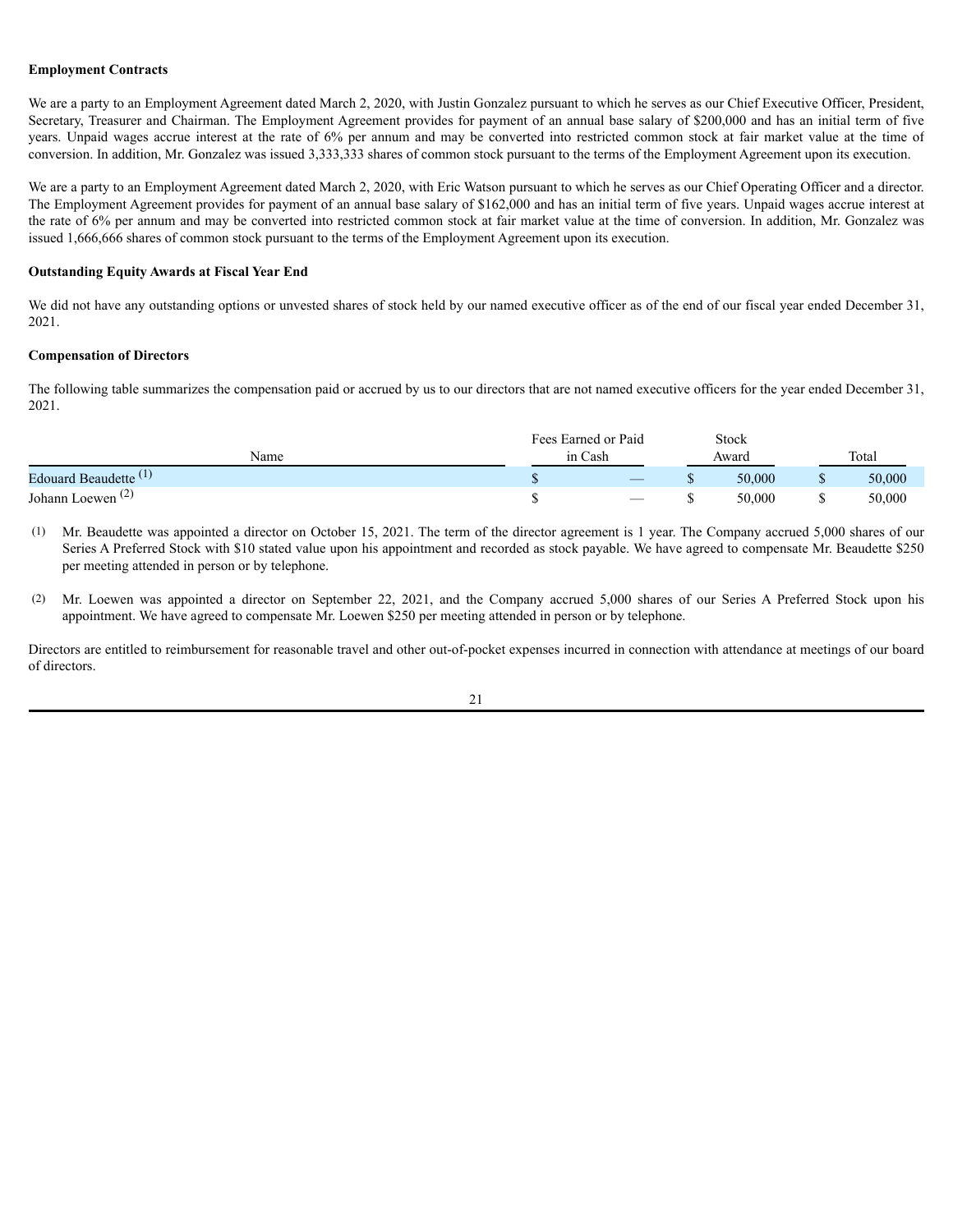#### **Item 12. Security Ownership of Certain Beneficial Owners and Management and Related Stockholder Matters.**

The following table sets forth certain information regarding our common stock beneficially owned as of April 13, 2022, for (i) each stockholder known to be the beneficial owner of more than 5% of our outstanding common stock or Series A Preferred Stock, (ii) each executive officer and director and (iii) all executive officers and directors as a group.

In general, a person is deemed to be a "beneficial owner" of a security if that person has or shares the power to vote or direct the voting of such security, or the power to dispose or to direct the disposition of such security. A person is also deemed to be a beneficial owner of any securities of which the person has the right to acquire beneficial ownership within 60 days, through the exercise of a warrant or stock option, conversion of a convertible security or otherwise. Unless otherwise indicated, each person in the table will have sole voting and investment power with respect to the shares shown. For purposes of this table, shares not outstanding which are subject to issuance on exercises of stock options or conversion of a warrant that are held by a person are deemed to be outstanding for the purpose of computing the percentage of outstanding shares beneficially owned by such person but are not deemed to be outstanding for the purpose of computing the percentage for any other person.

The table assumes a total of 1,226,488,409 shares of our common stock outstanding and 6,816,448 shares of our Series A Preferred Stock outstanding, as of April 13, 2022. Unless otherwise indicated, the address of each of the executive officers and directors named below is c/o Boon Industries, Inc., 110 Spring Hill Drive, Suite 16, Grass Valley, CA 95945.

|                                                 |                                                            | <b>Common Stock</b>                           |                                                            | <b>Series A Preferred Stock</b>               |  |  |
|-------------------------------------------------|------------------------------------------------------------|-----------------------------------------------|------------------------------------------------------------|-----------------------------------------------|--|--|
| <b>Name of Beneficial Owner</b>                 | Number of<br><b>Shares</b><br><b>Beneficially</b><br>Owned | Percentage of<br><b>Shares</b><br>Outstanding | Number of<br><b>Shares</b><br><b>Beneficially</b><br>Owned | Percentage of<br><b>Shares</b><br>Outstanding |  |  |
| <b>Executive Officers and Directors:</b>        |                                                            |                                               |                                                            |                                               |  |  |
| Justin Gonzalez (1)                             | 33, 333, 333                                               | 2.32%                                         | 350,000                                                    | $5.20\%$                                      |  |  |
| Eric Watson                                     | 3,535,422                                                  | $\ast$                                        |                                                            | $-^*$                                         |  |  |
| Johann Loewen                                   |                                                            | $\ast$                                        |                                                            | $-^*$                                         |  |  |
| <b>Edouard Beaudette</b>                        |                                                            | $\ast$                                        |                                                            | $-$ *                                         |  |  |
| All directors and executive officers as a group | 36,868,755                                                 | $2.56\%$                                      | 350,000                                                    | $5.20\%$                                      |  |  |
| 5% Holders                                      |                                                            |                                               |                                                            | $\overline{\phantom{m}}$                      |  |  |
| N/A                                             |                                                            |                                               |                                                            |                                               |  |  |

<sup>(1)</sup> The shares of Series A Preferred Stock includes 300,000 shares held by Eaucentrix LLC, of which Mr. Gonzalez is the managing member. In addition, Mr. Gonzalez owns all 1,000 shares of the Company's Series B Preferred Stock. The vote of each share of Series B Preferred Stock is equal to four times the votes of all shares of the common stock and all other preferred stock outstanding at the time of any vote or consent of the shareholders regarding any matter submitted to a vote of the shareholders.

#### **Item 13. Certain Relationships and Related Transactions, and Director Independence.**

#### *Matrix Acquisition; Justin Gonzalez*

On March 2, 2020, we purchased all the assets, and assumed all of the liabilities of Matrix of Life Tech Trust, an Oregon Trust, pursuant to an Asset Purchase Agreement dated February 10, 2020. Mr. Gonzalez was the trustee and sole beneficiary of the Matrix of Life Tech Trust at the time of the transaction. Pursuant to the Asset Purchase Agreement, Mr. Gonzalez was appointed to serve as our Chief Executive Officer and Chairman, and in consideration of the assets, we issued Mr. Gonzalez 50,000 shares of our Preferred Series A Stock valued at \$500,000, and 30,000,000 shares of our Common Stock valued at \$100,000.

#### *Advances*

As of December 31, 2021, and 2020, Mr. Gonzalez advanced \$5,514 to the Company.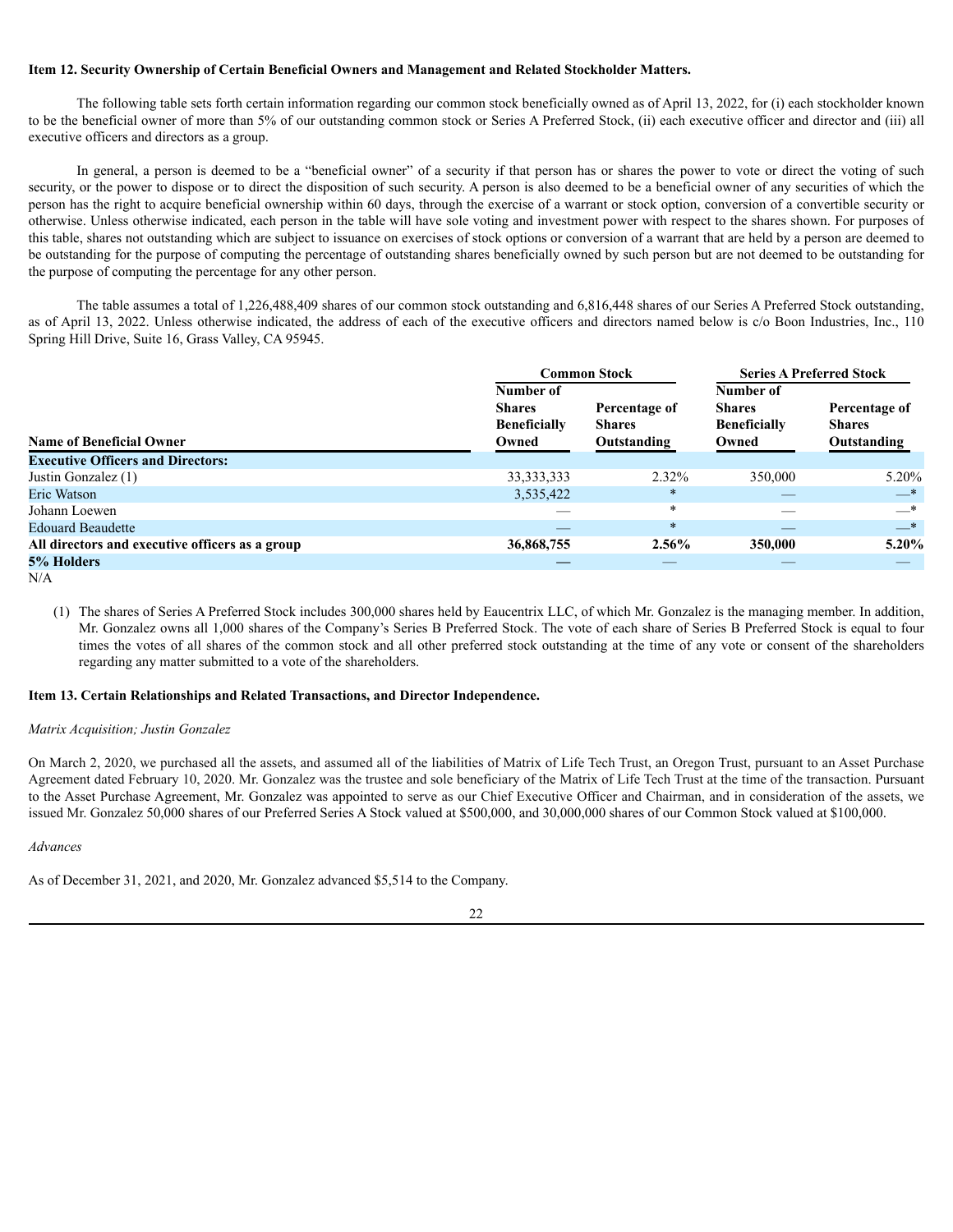#### *License Agreements*

We were a party to a License Agreement with Aqueous Precision LLC that was entered into on April 1, 2020, and terminated on December 31, 2020, under which we issued 330,000 shares of Preferred Series A Stock to the President of Aqueous Precision LLC. Mr. Gonzalez is a managing member of, and holds a 31% membership interest in, Aqueous Precision LLC. Aqueous Precision LLC has been dissolved and the shares returned back to treasury.

On April 15, 2021, we entered into to a License Agreement with Eaucentrix LLC, under which we issued 300,000 shares of our Preferred Series A Stock to Eaucentrix LLC. Under the agreement, we will also pay Eaucentrix a royalty of 5% of commercial sales of products that contain the proprietary formula licensed to us from Eaucentrix. Mr. Gonzalez is a managing member of, and holds a 51% membership interest in, Eaucentrix.

#### **Director Independence**

Our Common Stock is not quoted or listed on any national exchange or interdealer quotation system with a requirement that a majority of our board of directors be independent and therefore, the Company is not subject to any director independence requirements. Under NASDAQ Rule 5605(a)(2)(A), a director is not considered to be independent if he or she is also an executive officer or employee of the corporation. Under such definition our two officers would not be considered an independent director. However, the Company recently hired two independent directors Edouard Beaudette and Johann Loewen, respectively on October 15, 2021, and September 22, 2021, respectively.

#### **Item 14. Principal Accounting Fees and Services.**

The following table presents fees for professional services rendered by BF Borgers CPA PC for the years ended December 31, 2021, and 2020:

|                           |    | Year ended December 31, |   |        |
|---------------------------|----|-------------------------|---|--------|
|                           |    | 2021                    |   | 2020   |
| <b>Audit Fees</b>         | P. | 20,000                  | S | 10,000 |
| <b>Audit-Related Fees</b> | S. |                         | S |        |
| Tax Fees                  | S. |                         |   |        |
|                           |    |                         |   |        |
| All Other Fees            |    |                         |   |        |

We do not have an audit committee. The functions customarily delegated to an audit committee are performed by our full board of directors. Our board of directors approves in advance, all services performed by BF Borgers CPA PC. During 2021 and 2020, no services were provided to us by BF Borgers CPA PC other than audit services.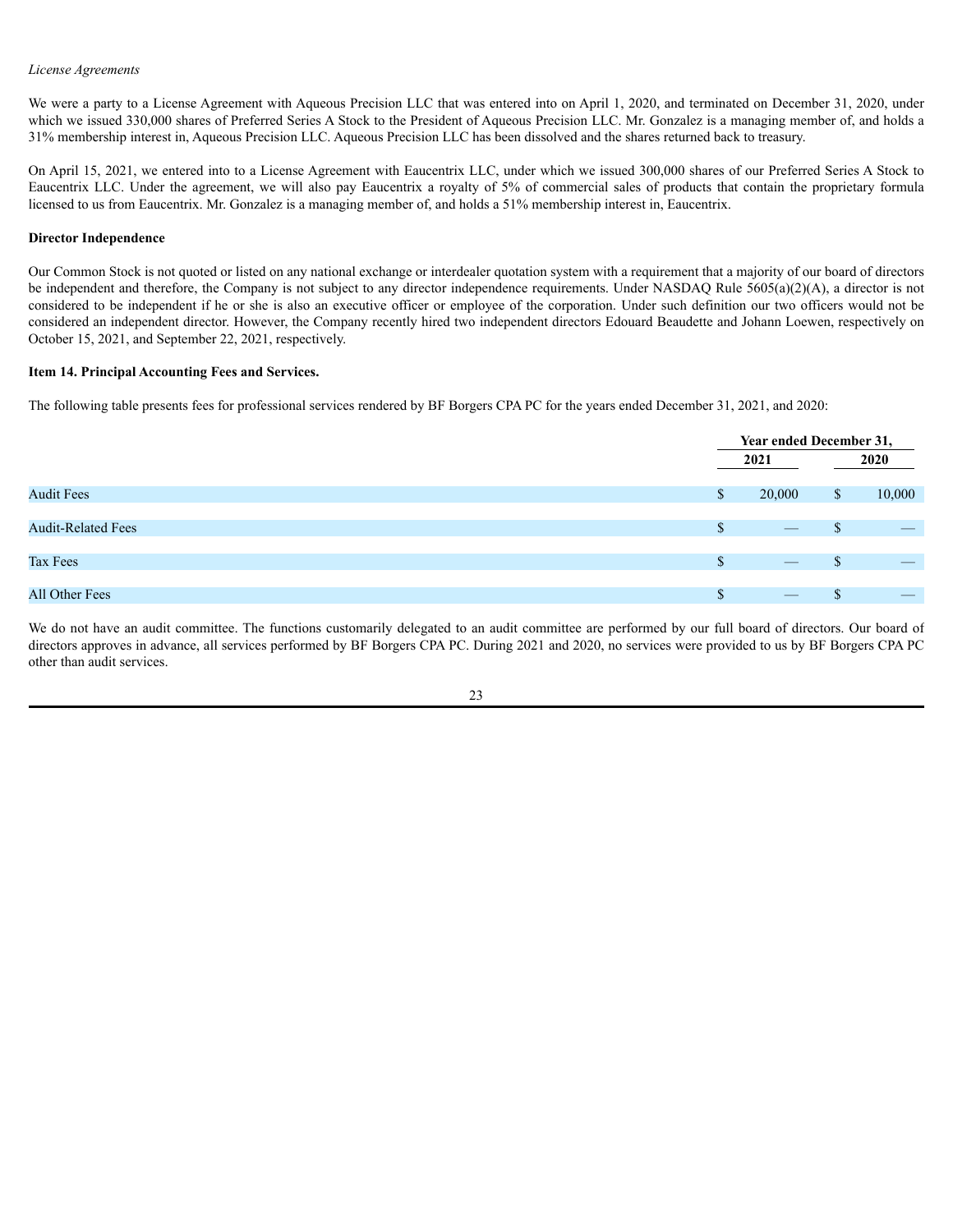#### **PART IV**

#### **Item 15. Exhibits, Financial Statement Schedules.**

- (a) The following documents are filed as part of this report:
- (1) Financial Statements and Report of Independent Registered Public Accounting Firm, which are set forth in the index to Consolidated Financial Statements of this report.
- (2) Financial Statement Schedule: None.
- (3) Exhibits

| Exhibit<br>Number | Description of Exhibit                                                                                                                                                   |
|-------------------|--------------------------------------------------------------------------------------------------------------------------------------------------------------------------|
| $2.1*$            | Agreement and Plan of Merger dated February 10, 2020, among Leap of Faith Beverage, Inc., Boon Industries, Inc., and Leap of Faith<br>Beverage Merger Sub, Inc.          |
| $2.2*$            | Asset Purchase Agreement dated February 10, 2020, among Boon Industries, Inc. Matrix of Life Tech, Trust.                                                                |
| $3.1.1*$          | Articles of Incorporation of Boon Industries, Inc. dated March 2, 2020.                                                                                                  |
| $3.1.2*$          | Certificate of Designation of Series A Preferred Stock of Boon Industries, Inc.                                                                                          |
| $3.1.3*$          | Certificate of Designation of Series B Preferred Stock of Boon Industries, Inc.                                                                                          |
| $3.2*$            | Bylaws.                                                                                                                                                                  |
| 4.1               | <b>Description of securities</b>                                                                                                                                         |
| $10.1*$ †         | <u>Employment Agreement dated March 2, 2020, between Boon Industries, Inc. and Justin Gonzalez.</u>                                                                      |
| $10.2*$ †         | <u>Employment Agreement dated March 2, 2020, between Boon Industries, Inc. and Eric Watson.</u>                                                                          |
| $10.6*$           | Commercial Lease Agreement dated January 1, 2020, between Lave Systems Corporation and Justin Gonzalez for 110 Spring Hill Drive, Grass<br>Valley CA.                    |
| $10.7*$           | Amendment to Lease Agreement, dated January 1, 2020, between Lave Systems Corporation and Boon Industries, Inc. for 110 Spring Hill<br>Drive, Grass Valley CA.           |
| $10.8*$           | Lease agreement dated September 1, 2015, between Doris Notter and Matrix of Life Tech, for the product production and water bottling facility<br>in Grants Pass, Oregon. |
| $10.9*$           | <b>Contractor Agreement with Daren Correll.</b>                                                                                                                          |
| $10.10*$          | <b>Eaucentrix LLC Exclusive Technology License Agreement.</b>                                                                                                            |
| $10.11*$          | Exclusive distribution and licensing agreement with C Group LLC.                                                                                                         |
| $10.12*$          | Director Agreement dated September 22, 2021, between Boon Industries, Inc., and Johann Loewen                                                                            |
| $10.13*$          | Director Agreement dated October 15, 2021, between Boon Industries, Inc and Edouard Beaudette                                                                            |
| $10.14*$          | <b>Agreement with Integrity Media</b>                                                                                                                                    |
| $11.1*$           | MicroChem Laboratory Final Study Report on DiOx+                                                                                                                         |
| $11.2*$           | Q Labs Final Study Report on DiOx+                                                                                                                                       |
| 31.1              | Certification of Chief Executive Officer and Chief Financial Officer pursuant to Section 302 of the Sarbanes-Oxley Act of 2002                                           |
| 32.1              | Certification of Chief Executive Officer and Chief Financial Officer pursuant to Section 906 of the Sarbanes-Oxley Act of 2002                                           |
| $\ast$            | Incorporated by reference to exhibit to Form 10 filed by the registrant with the SEC on February 28, 2022                                                                |

† Management contract or compensatory plan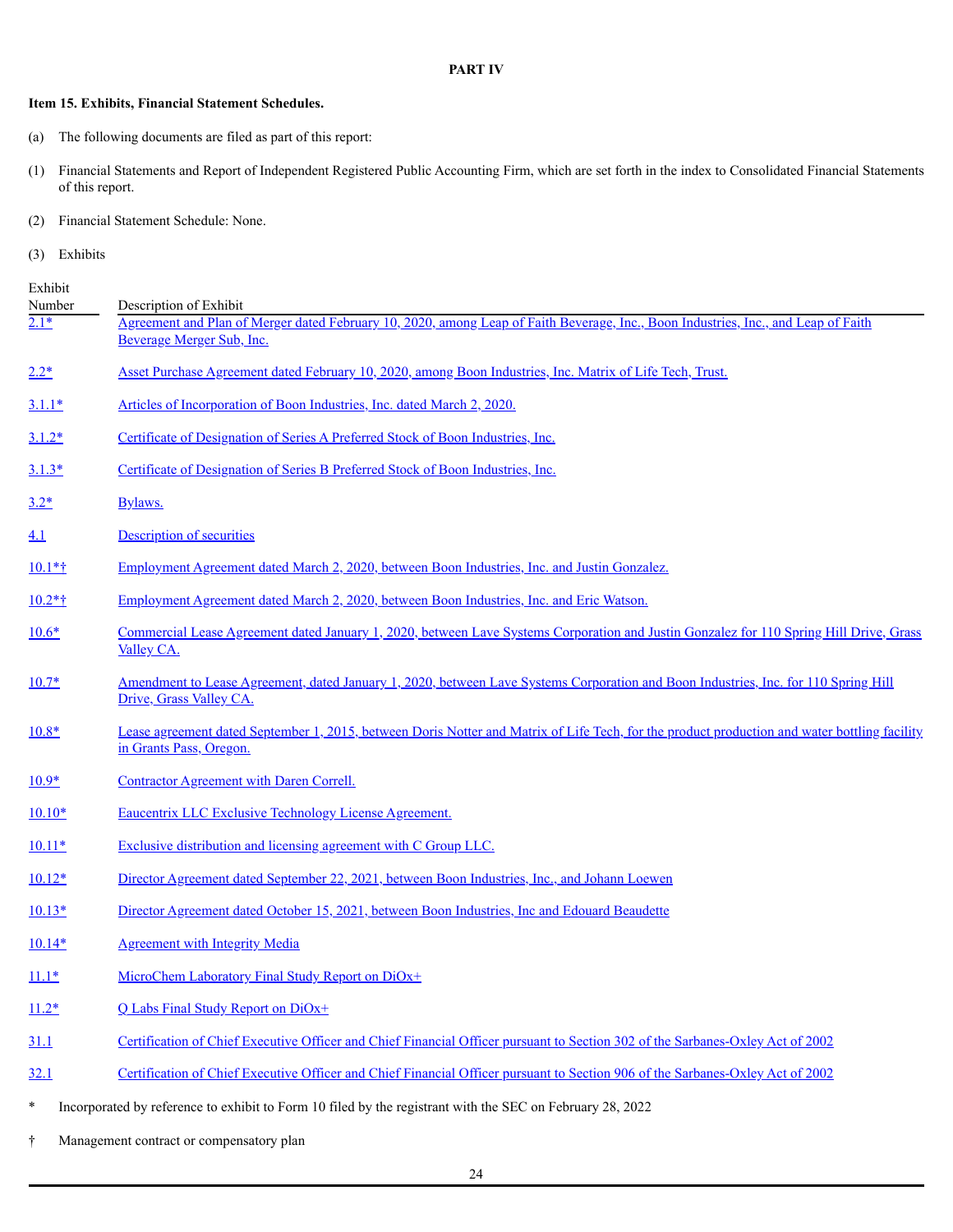#### <span id="page-54-0"></span>**SIGNATURES**

Pursuant to the requirements of Section 13 or 15(d) of the Securities Exchange Act of 1934, the registrant has duly caused this report to be signed on its behalf by the undersigned, thereunto duly authorized on this 14th day of April, 2022.

#### **BOON INDUSTRIES, INC.**

By: */s/ Justin Gonzalez*

Justin Gonzalez, President, Chief Executive Officer, Secretary, Treasurer and Chairman of the Board (Duly Authorized, Principal Executive Officer)

Pursuant to the requirements of the Securities Exchange Act of 1934, this report has been signed below by the following persons on behalf of the registrant and in the capacities and on the dates indicated.

| <b>Signature</b>                                  | <b>Title</b>                                                                                                                                     | Date           |
|---------------------------------------------------|--------------------------------------------------------------------------------------------------------------------------------------------------|----------------|
| /s/ Justin Gonzalez<br>Justin Gonzalez            | President, Chief Executive Officer, Secretary, Treasurer and Chairman of<br>the Board<br>(Principal Executive, Financial and Accounting Officer) | April 14, 2022 |
| /s/ Eric Watson<br>Eric Watson                    | Chief Operating Officer and Director                                                                                                             | April 14, 2022 |
| /s/ Johann Loewen<br>Johann Loewen                | Director                                                                                                                                         | April 14, 2022 |
| /s/ Edouard Beaudette<br><b>Edouard Beaudette</b> | Director                                                                                                                                         | April 14, 2022 |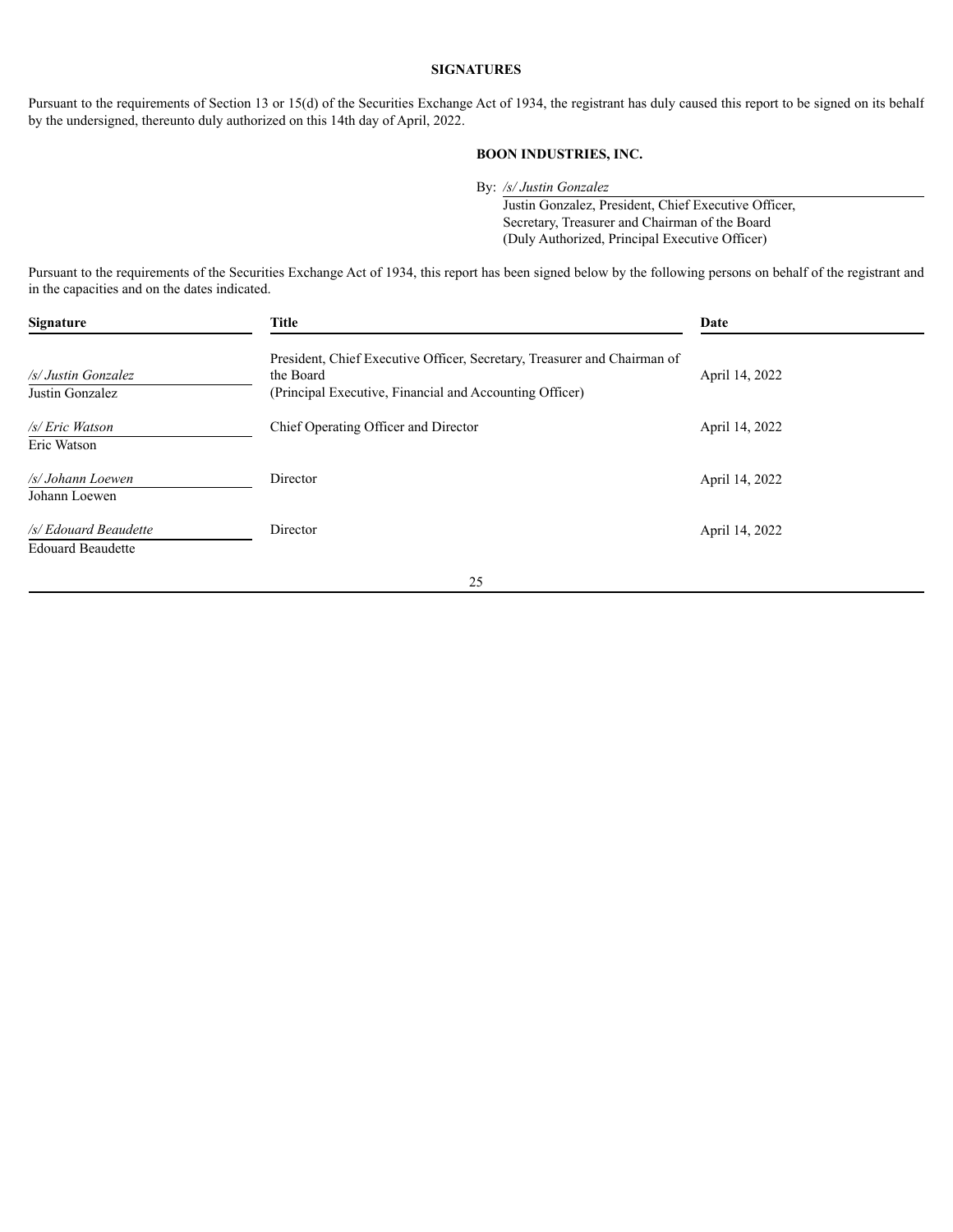#### **BOON INDUSTRIES, INC.**

#### **DESCRIPTION OF SECURITIES REGISTERED PURSUANT TO SECTION 12 OF THE SECURITIES EXCHANGE ACT OF 1934**

<span id="page-55-0"></span>The following description of the terms of the common stock of Boon Industries, Inc. is not complete and is qualified in its entirety by reference to our Articles of Incorporation, as amended, and our Bylaws.

#### *General*

Our current authorized capital stock consists of 529,999,000 shares of common stock, par value \$0.0001 per share, of which 400,511,582 shares were issued and outstanding as of December 31, 2021; 20,000,000 shares of Series A Preferred Stock, par value \$0.0001 per share, of which 6,889,410 shares were issued and outstanding as of December 31, 2021; and 1,000 of Series B Preferred Stock, all of which are issued and are outstanding as of December 31, 2021.

#### *Common Stock*

#### **Dividend Rights**

Subject to preferences that may apply to shares of preferred stock outstanding at the time, the holders of outstanding shares of our common stock are entitled to receive dividends out of funds legally available at the times and in the amounts that our board of directors may determine.

#### **Voting Rights**

Each holder of common stock is entitled to one vote for each share of common stock held on all matters submitted to a vote of stockholders. Cumulative voting for the election of directors is not provided for in our articles of incorporation, as amended, which means that the holders of a plurality of the voting shares voted can elect all the directors then standing for election.

#### **No Preemptive or Similar Rights**

Holders of our common stock do not have preemptive rights, and our common stock is not convertible or redeemable.

#### **Right to Receive Liquidation Distributions**

Upon our dissolution, liquidation or winding-up, the assets legally available for distribution to our stockholders are distributable ratably among the holders of our common stock, subject to the preferential rights and payment of liquidation preferences, if any, on any outstanding shares of preferred stock.

#### *Preferred Stock*

#### **Series A Preferred Stock**

Each share of Series A Preferred Stock has a stated value of \$10.00 and is convertible into that number of shares of common stock equal to \$10.00 divided by the closing market price of the common stock on the day of conversion. The Series A Preferred Stock have no voting rights, dividend rights or redemption rights. Upon the liquidation or dissolution of the Company, the shares of Series A Preferred Stock are entitled to receive \$10.00 per share.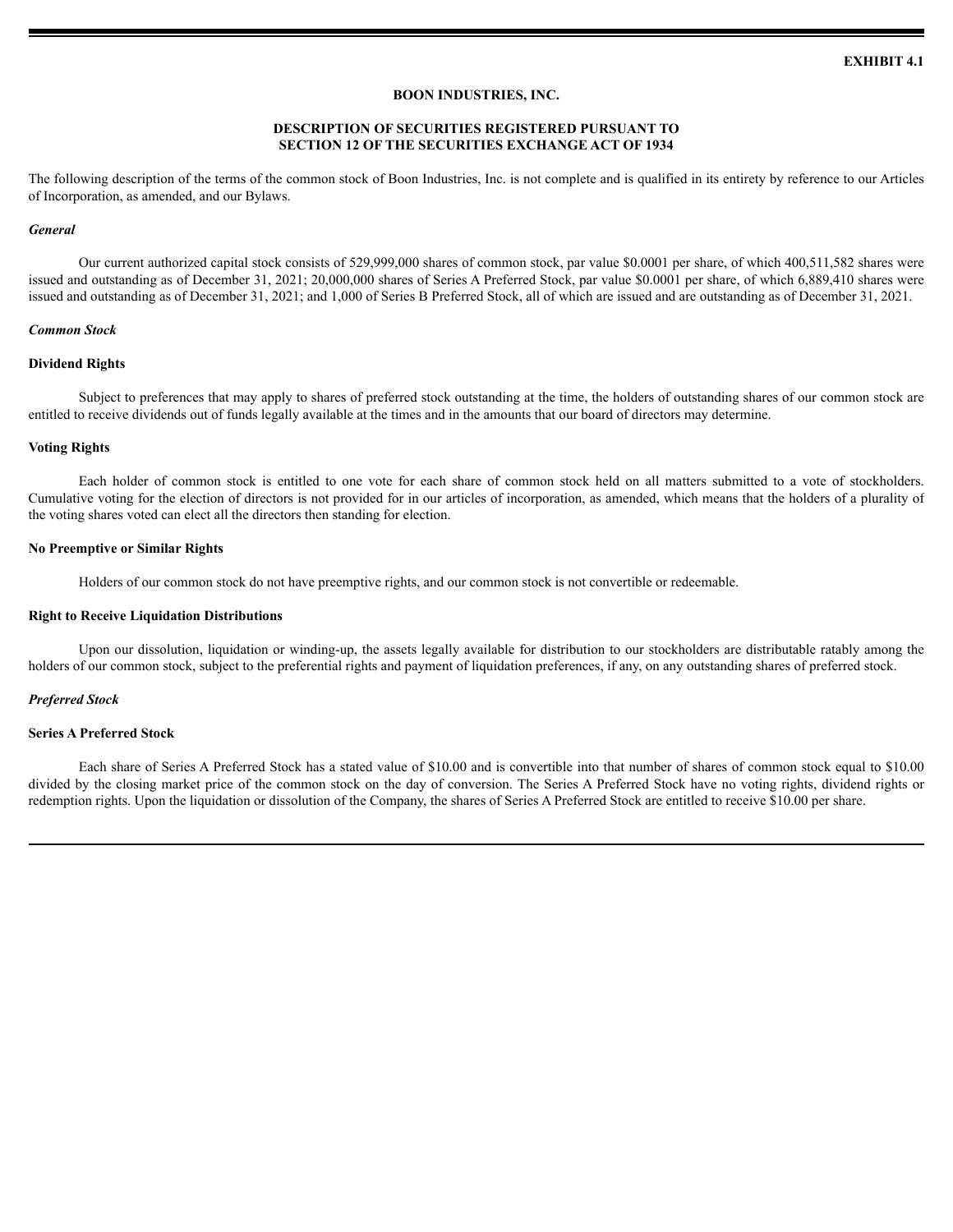#### **Series B Preferred Stock**

Each share of Series B Preferred Stock has a stated value of \$0.0001 and has no rights other than a super-voting right such that the vote of each share of Series B Preferred Stock is equal to four times the votes of all shares of the common stock and all other preferred stock outstanding at the time of any vote or consent of the shareholders regarding any matter submitted to a vote of the shareholders.

#### *Oklahoma Anti-Takeover Laws*

Oklahoma has enacted legislation aimed at regulating takeovers of corporations and restricting specified business combinations with interested shareholders. Under the Oklahoma General Corporation Act, a shareowner who acquires more than 15 percent of the outstanding voting shares of a corporation subject to the statute, but less than 85 percent of such shares, is prohibited from engaging in specified "business combinations" with the corporation for three years after the date that the shareowner became an interested stockholder. This provision does not apply if (1) before the acquisition date the corporation's board of directors has approved either the business combination or the transaction in which the shareowner became an interested shareowner or (2) the corporation's board of directors approves the business combination and at least two- thirds of the outstanding voting stock of the corporation not owned by the interested shareowner vote to authorize the business combination. The term "business combination" encompasses a wide variety of transactions with or caused by an interested shareowner in which the interested shareowner receives or could receive a benefit on other than a pro rata basis with other shareowners, including mergers, specified asset sales, specified issuances of additional shares to the interested shareowner, transactions with the corporation that increase the proportionate interest of the interested shareowner or transactions in which the interested shareowner receives certain other benefits.

Oklahoma law also contains control share acquisition provisions. These provisions generally require the approval of the holders of a majority of the corporation's voting shares held by disinterested shareowners before a person purchasing one-fifth or more of the corporation's voting shares can vote the shares in excess of the one-fifth interest. Similar shareholder approvals are required at one-third and majority thresholds.

#### *Dividend Policy*

We have never declared or paid any cash dividends on our common stock and do not intend to pay dividends for the foreseeable future.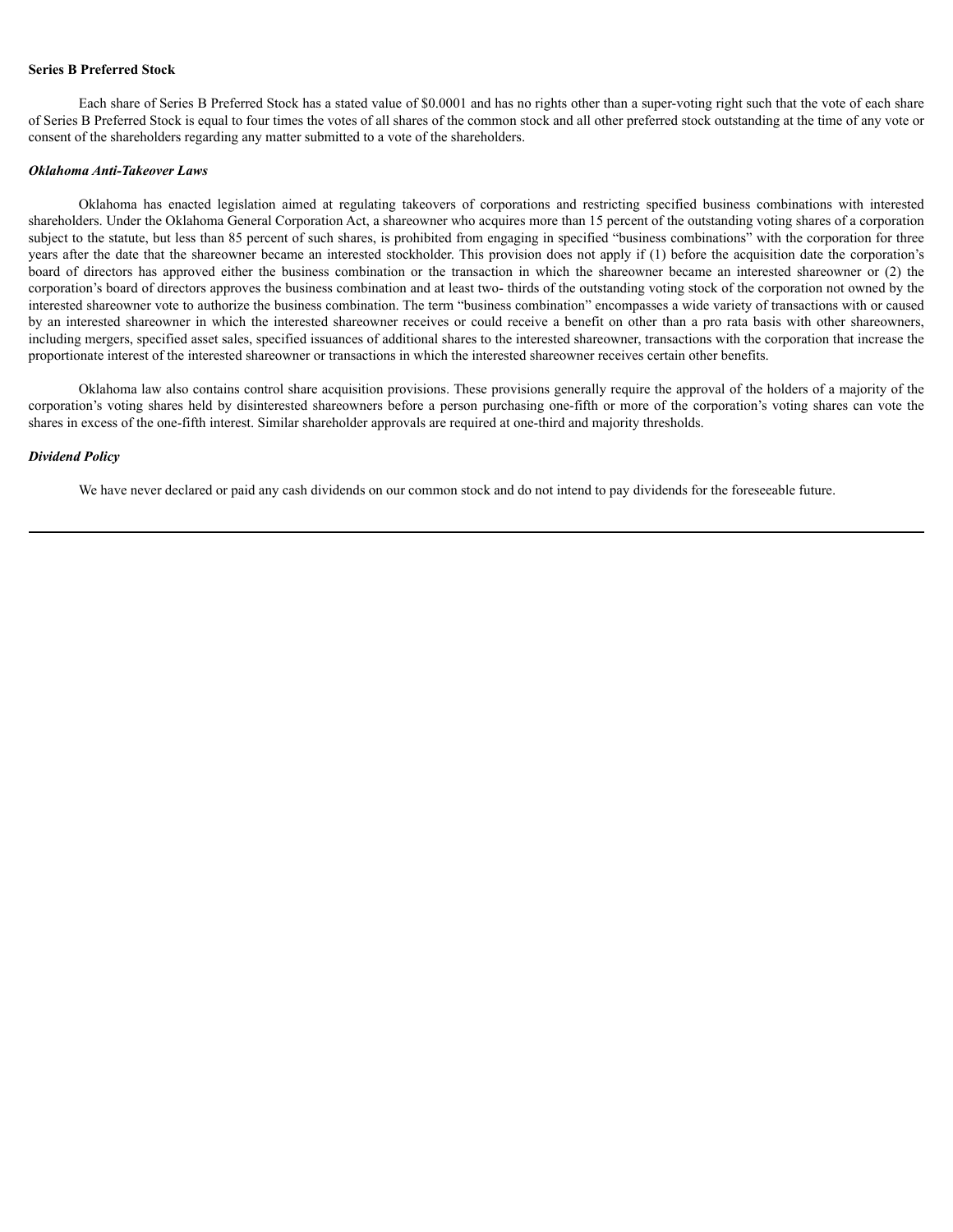#### **CERTIFICATION** PURSUANT TO SECTION 302 OF THE SARBANES-OXLEY ACT OF 2002

<span id="page-57-0"></span>I, Justin Gonzalez, certify that:

1. I have reviewed this annual report on Form 10-K of Boon Industries, Inc.

2. Based on my knowledge, this report does not contain any untrue statement of a material fact or omit to state a material fact necessary to make the statements made, in light of the circumstances under which such statements were made, not misleading with respect to the period covered by this report; and

3. Based on my knowledge, the financial statements, and other financial information included in this report, fairly present in all material respects the financial condition, results of operations and cash flows of the registrant as of, and for, the periods presented in this report; and

4. I am responsible for establishing and maintaining disclosure controls and procedures (as defined in Exchange Act Rules 13a-15(e) and 15d-15(e)) and internal control over financial reporting (as defined in Exchange Act Rules 13a-15(f) and 15d-15(f)) for the registrant and have:

(a) Designed such disclosure controls and procedures or caused such disclosure controls and procedures to be designed under our supervision, to ensure that material information relating to the registrant, including its consolidated subsidiaries, is made known to us by others within those entities, particularly during the period in which this report is being prepared; and

(b) Designed such control over financial reporting, or caused such internal control over financial reporting to be designed under our supervision, to provide reasonable assurance regarding the reliability of financial reporting and the preparation of financial statements for external purposes in accordance with generally accepted accounting principles; and

(c) Evaluated the effectiveness of the registrant's disclosure controls and procedures and presented in this report our conclusions about the effectiveness of the disclosure controls and procedures, as of the end of the period covered by this report based on such evaluation; and

(d) Disclosed in this report any change in the registrant's internal control over financial reporting that occurred during the registrant's most recent fiscal quarter (the registrant's fourth fiscal quarter in the case of an annual report) that has materially affected, or is reasonably likely to materially affect, the registrant's internal control over financial reporting; and

5. I have disclosed, based on our most recent evaluation of internal control over financial reporting, to the registrant's auditors and the audit committee of the registrant's board of directors (or persons performing the equivalent functions):

(a) All significant deficiencies and material weaknesses in the design or operation of internal control over financial reporting which are reasonably likely to adversely affect the registrant's ability to record, process, summarize and report financial information; and

(b) Any fraud, whether or not material, that involves management or other employees who have a significant role in the registrant's internal control over financial reporting.

Dated: April 14, 2022

Signature: */s/ Justin Gonzalez* Name: Justin Gonzalez Title: President, Chief Executive Officer, Secretary, Treasurer and Chairman of the Board